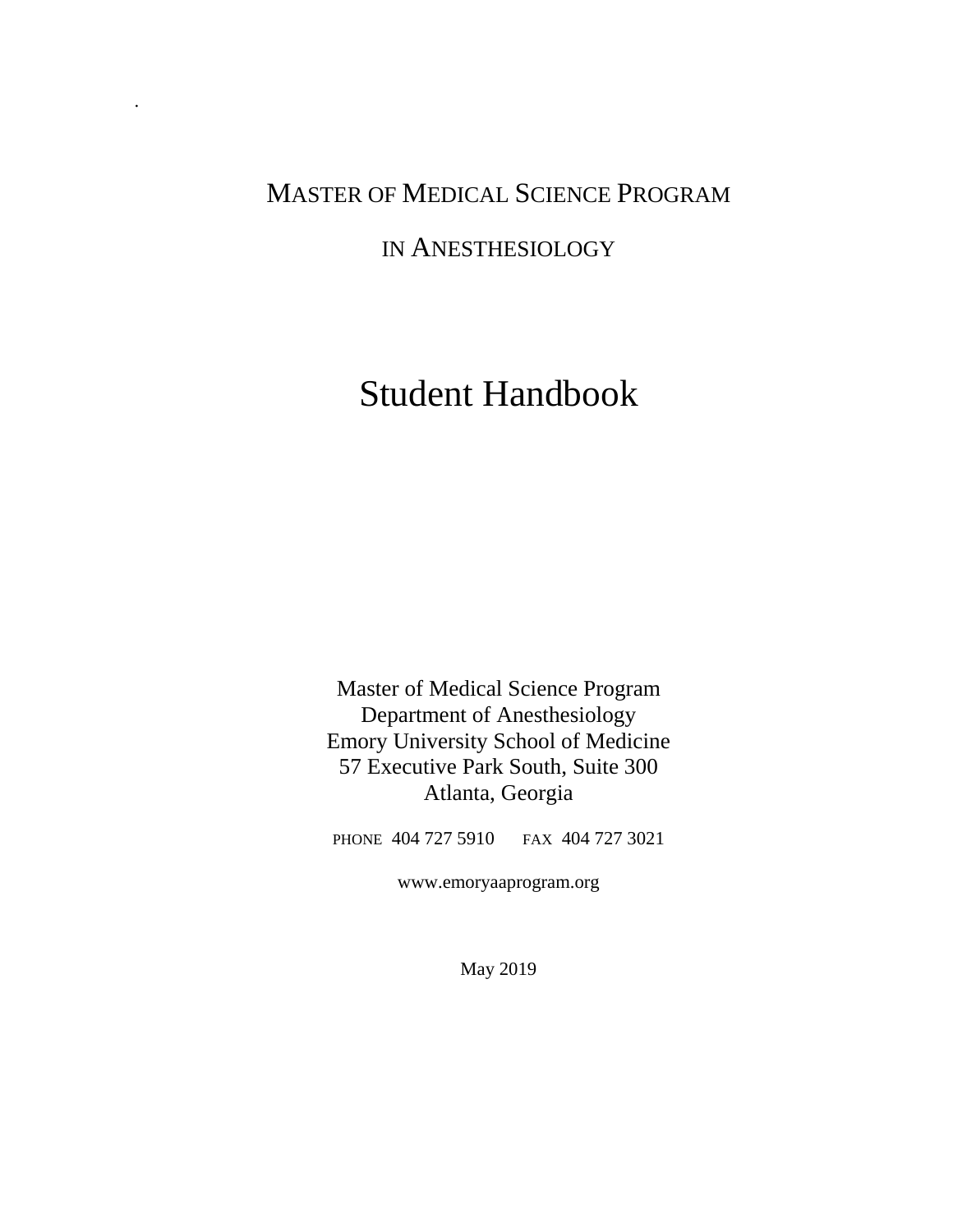# TABLE OF CONTENTS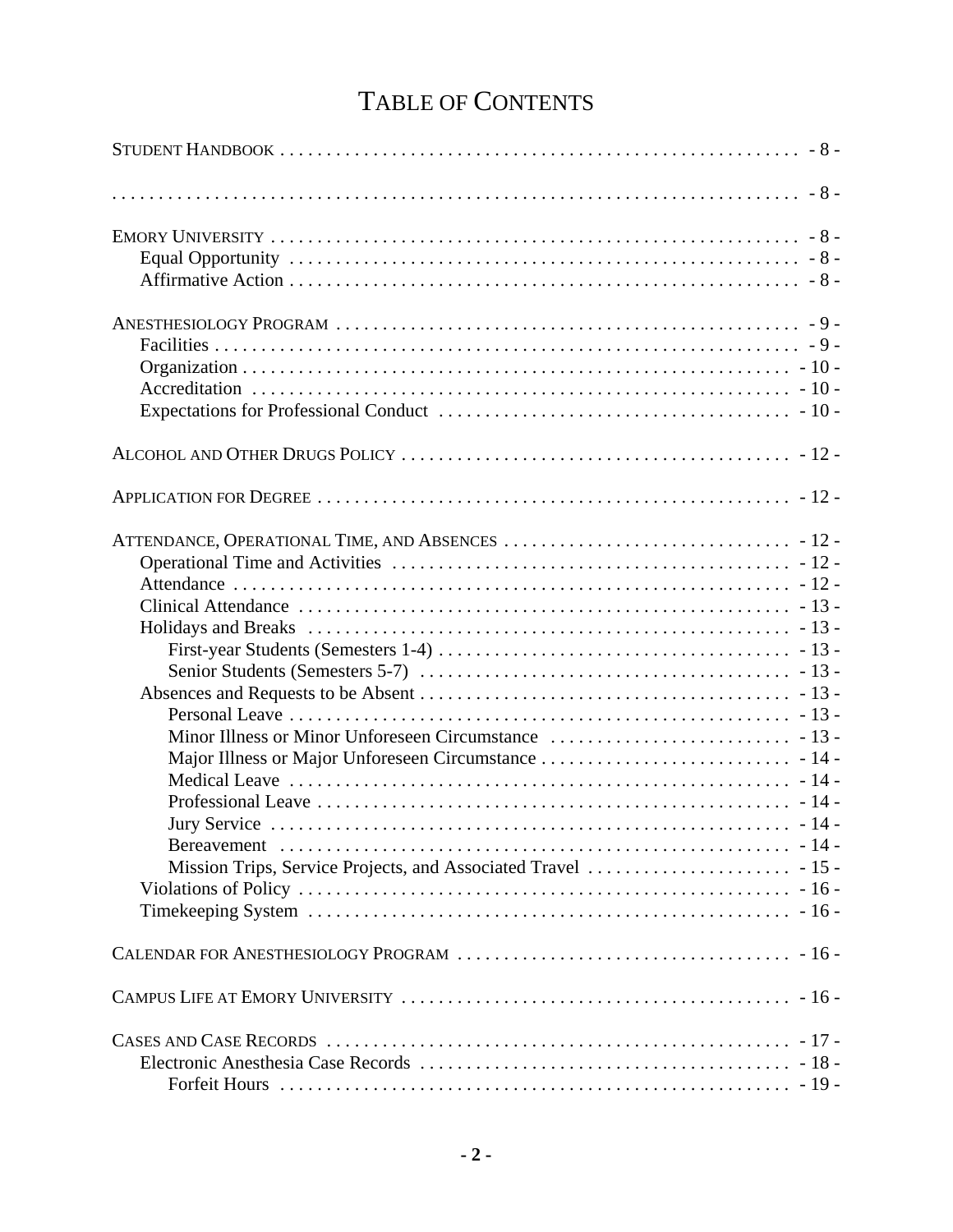| CONTINUATION, INTERRUPTION, TERMINATION OF THE MMSC DEGREE PROGRAM  - 27 - |  |
|----------------------------------------------------------------------------|--|
|                                                                            |  |
|                                                                            |  |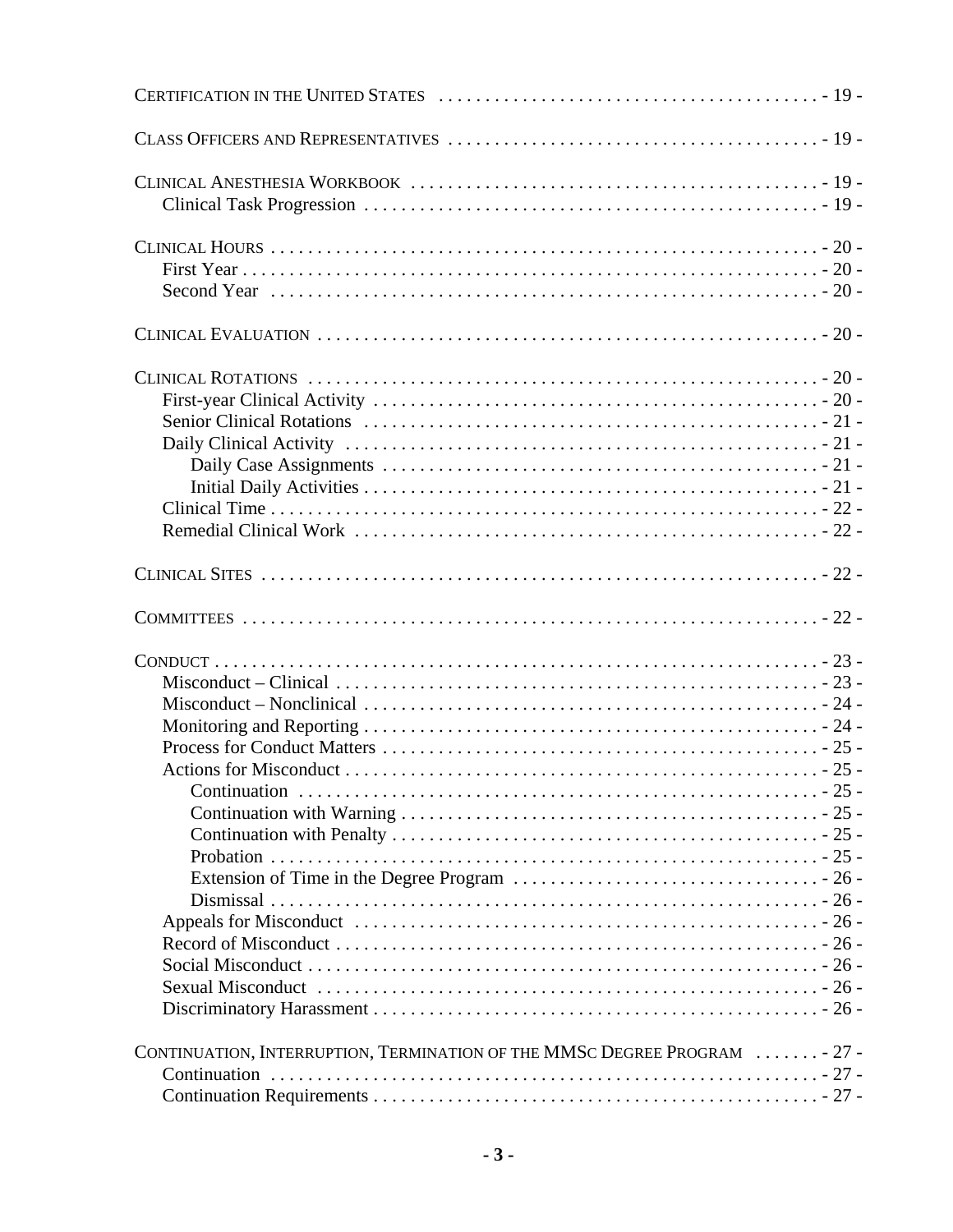| Senior Year: Probation and Extension of the Educational Program 29 -                                            |  |
|-----------------------------------------------------------------------------------------------------------------|--|
|                                                                                                                 |  |
|                                                                                                                 |  |
|                                                                                                                 |  |
|                                                                                                                 |  |
|                                                                                                                 |  |
|                                                                                                                 |  |
|                                                                                                                 |  |
|                                                                                                                 |  |
|                                                                                                                 |  |
|                                                                                                                 |  |
|                                                                                                                 |  |
|                                                                                                                 |  |
|                                                                                                                 |  |
|                                                                                                                 |  |
|                                                                                                                 |  |
|                                                                                                                 |  |
|                                                                                                                 |  |
|                                                                                                                 |  |
|                                                                                                                 |  |
|                                                                                                                 |  |
|                                                                                                                 |  |
|                                                                                                                 |  |
|                                                                                                                 |  |
|                                                                                                                 |  |
|                                                                                                                 |  |
|                                                                                                                 |  |
|                                                                                                                 |  |
| EVALUATIONS BY STUDENTS $\dots\dots\dots\dots\dots\dots\dots\dots\dots\dots\dots\dots\dots\dots\dots\dots\dots$ |  |
|                                                                                                                 |  |
|                                                                                                                 |  |
|                                                                                                                 |  |
|                                                                                                                 |  |
|                                                                                                                 |  |
|                                                                                                                 |  |
|                                                                                                                 |  |
| First-semester Math and Pharmacology Comprehensive Examinations  - 39 -                                         |  |
|                                                                                                                 |  |
|                                                                                                                 |  |
|                                                                                                                 |  |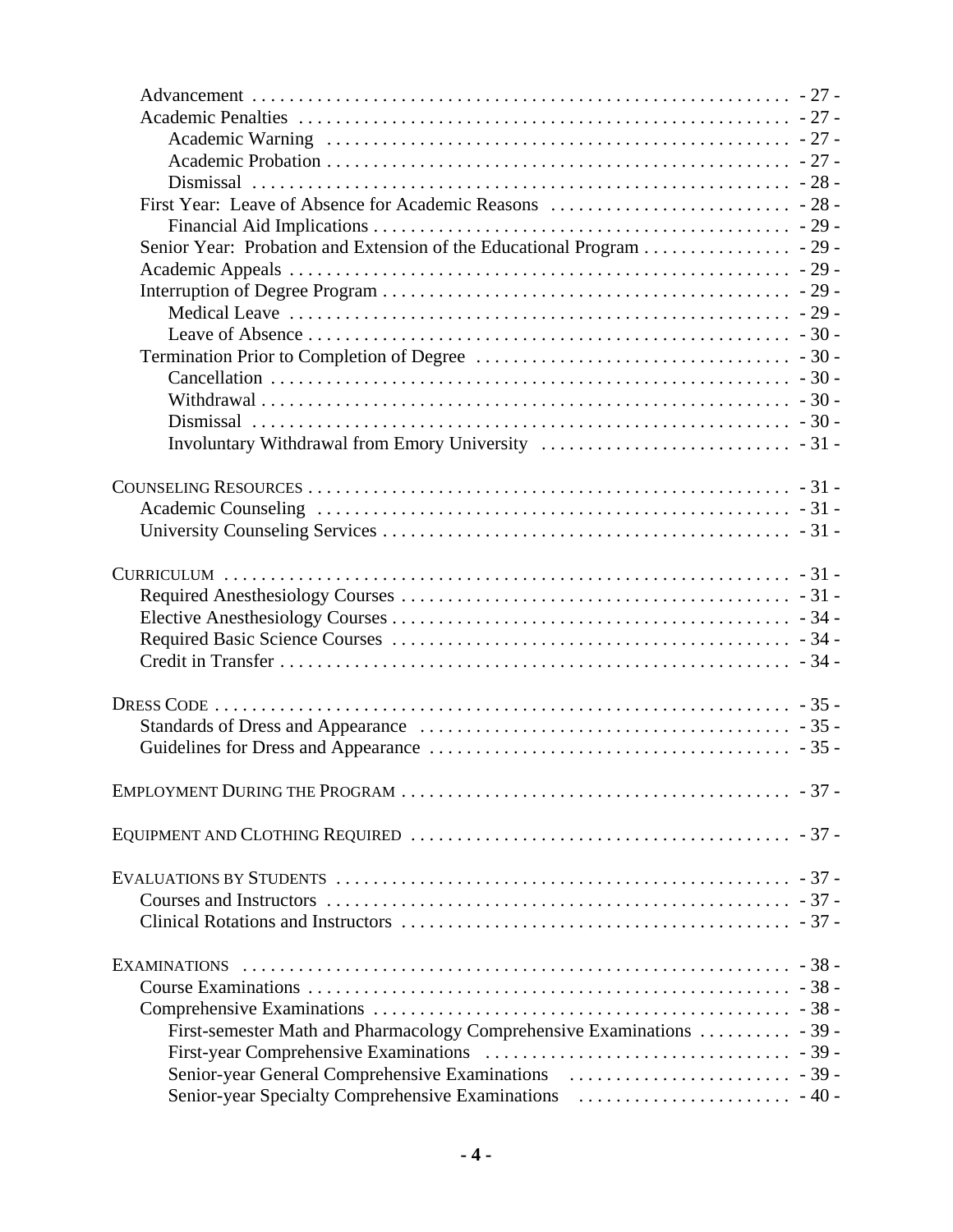| Comprehensive Examinations for Students in an Extended Degree Program  - 40 - |  |
|-------------------------------------------------------------------------------|--|
|                                                                               |  |
|                                                                               |  |
|                                                                               |  |
|                                                                               |  |
|                                                                               |  |
|                                                                               |  |
|                                                                               |  |
|                                                                               |  |
|                                                                               |  |
|                                                                               |  |
| Reconciliation of Assignments, Attendance, and Evaluation Data  42 -          |  |
|                                                                               |  |
|                                                                               |  |
|                                                                               |  |
|                                                                               |  |
|                                                                               |  |
|                                                                               |  |
|                                                                               |  |
|                                                                               |  |
|                                                                               |  |
|                                                                               |  |
|                                                                               |  |
|                                                                               |  |
|                                                                               |  |
|                                                                               |  |
|                                                                               |  |
|                                                                               |  |
|                                                                               |  |
|                                                                               |  |
|                                                                               |  |
|                                                                               |  |
| Guidelines for Students Infected with HIV, Hepatitis B, or Hepatitis C  47 -  |  |
|                                                                               |  |
|                                                                               |  |
|                                                                               |  |
|                                                                               |  |
|                                                                               |  |
|                                                                               |  |
|                                                                               |  |
|                                                                               |  |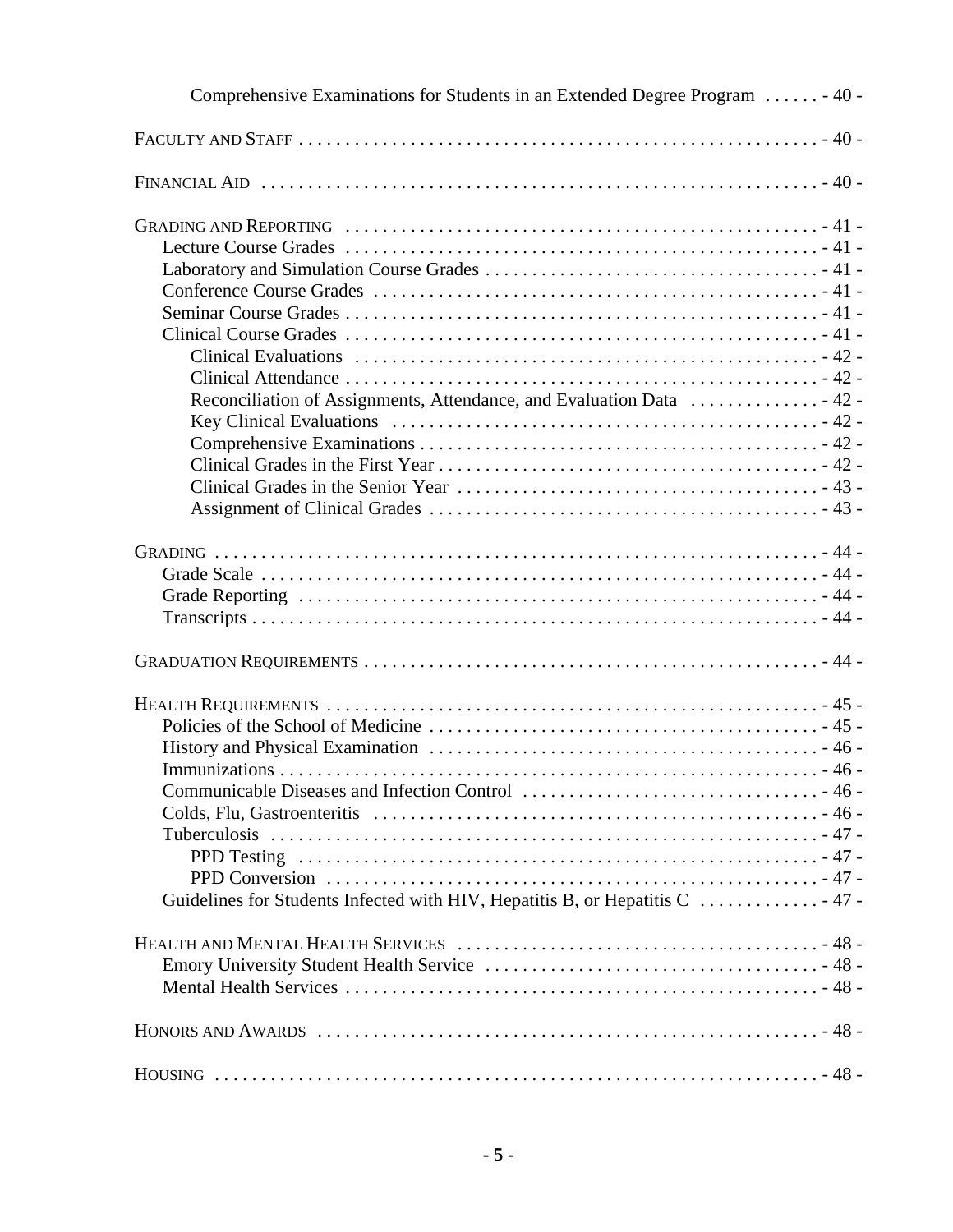| RULES, REGULATIONS, AND POLICIES OF EMORY UNIVERSITY AND EMORY UNIVERSITY'S |  |
|-----------------------------------------------------------------------------|--|
|                                                                             |  |
|                                                                             |  |
|                                                                             |  |
|                                                                             |  |
|                                                                             |  |
|                                                                             |  |
|                                                                             |  |
| <b>FORMS</b>                                                                |  |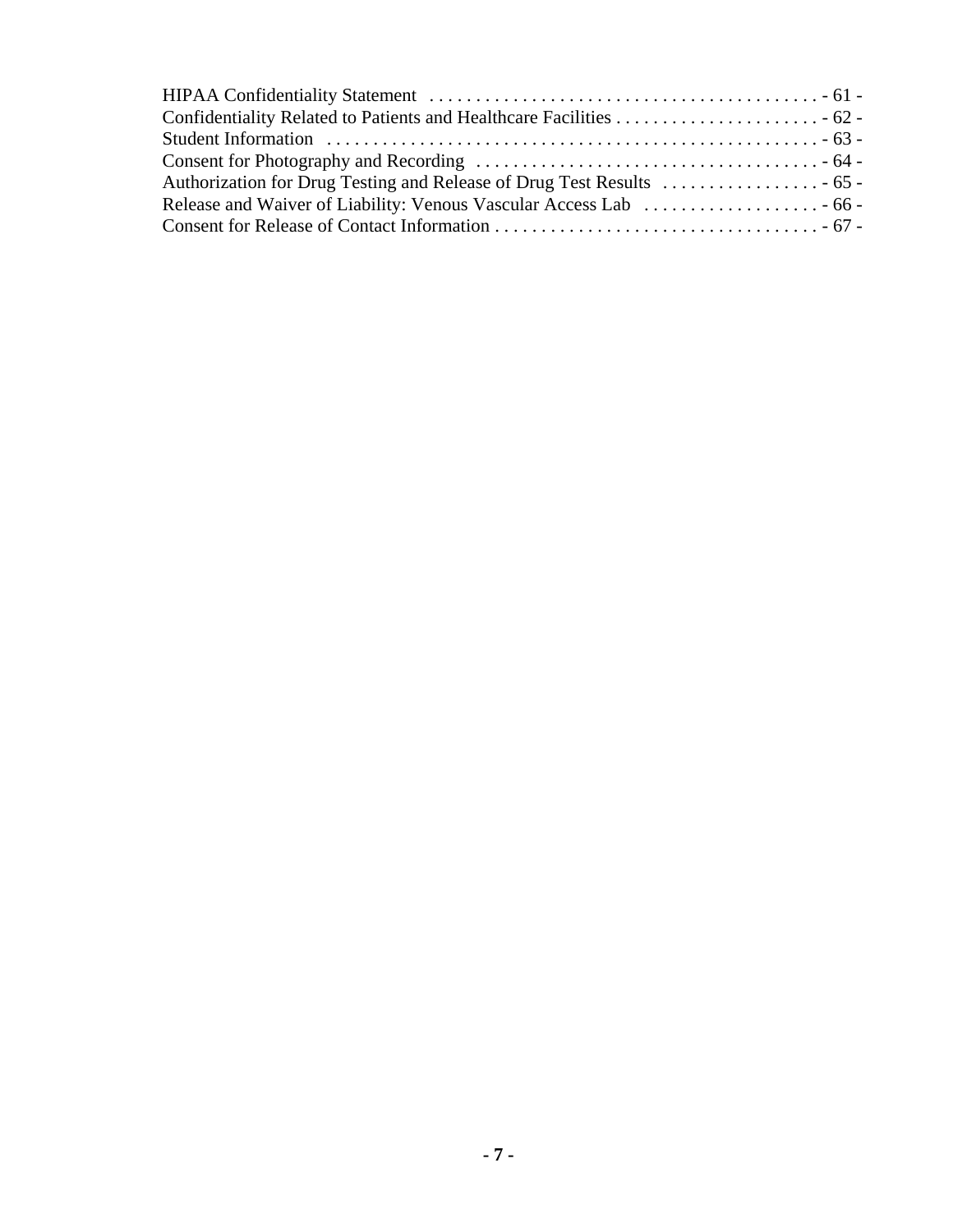## STUDENT HANDBOOK

The Student Handbook for the Master of Medical Science Program in Anesthesiology (hereinafter Anesthesiology Program) provides information, rules, regulations, and policies of the Program and the Department of Anesthesiology – in accordance with the policies, rules, and regulations of Emory University School of Medicine and Emory University. A copy of this Student Handbook is provided to each matriculant during orientation. Each student is responsible for reading, understanding, and complying with all rules, regulations, and policies stated in this Handbook.

A revised copy of this Handbook is provided to each student annually. Addendums to the Handbook may be published as necessary. Current information pertaining to communications with faculty, staff, students, and clinical sites is available in the Program Office. A student directory, including a list of current class officers, is distributed separately by the Program Office.

Issues not covered specifically in this Handbook will be dealt with by the Program Directors in consultation with appropriate individuals, as needed.

Emory University, Emory University School of Medicine, the Department of Anesthesiology, and the Anesthesiology Program reserve the right to revise information, requirements, policies, rules, regulations, and financial charges at any time. Whenever changes occur, every effort will be made to notify students who may be affected.

## EMORY UNIVERSITY

### Equal Opportunity

Emory University does not discriminate in admissions, educational programs, or employment on the basis of race, ethnicity, color, religion, sex, sexual orientation, national origin, age, disability, or Veteran/Reserve/National Guard status and prohibits such discrimination by its students, faculty, and staff. Students, faculty, and staff are assured of participation in University programs and in use of facilities without discrimination. The University complies with all applicable federal and Georgia statutes and regulations prohibiting unlawful discrimination. Inquiries regarding this policy should be directed to the Office of Equity and Inclusion (http://equityandinclusion.emory.edu/).

### Affirmative Action

Emory University has an approved Affirmative Action Plan and complies with Executive Order 11246, as amended, Section 503 of the Rehabilitation Act of 1973, the Vietnam Era Veteran's Readjustment Assistance Act, and applicable regulations thereunder. Inquiries regarding this policy should be directed to the Office of Equity and Inclusion (http://equityandinclusion.emory.edu/).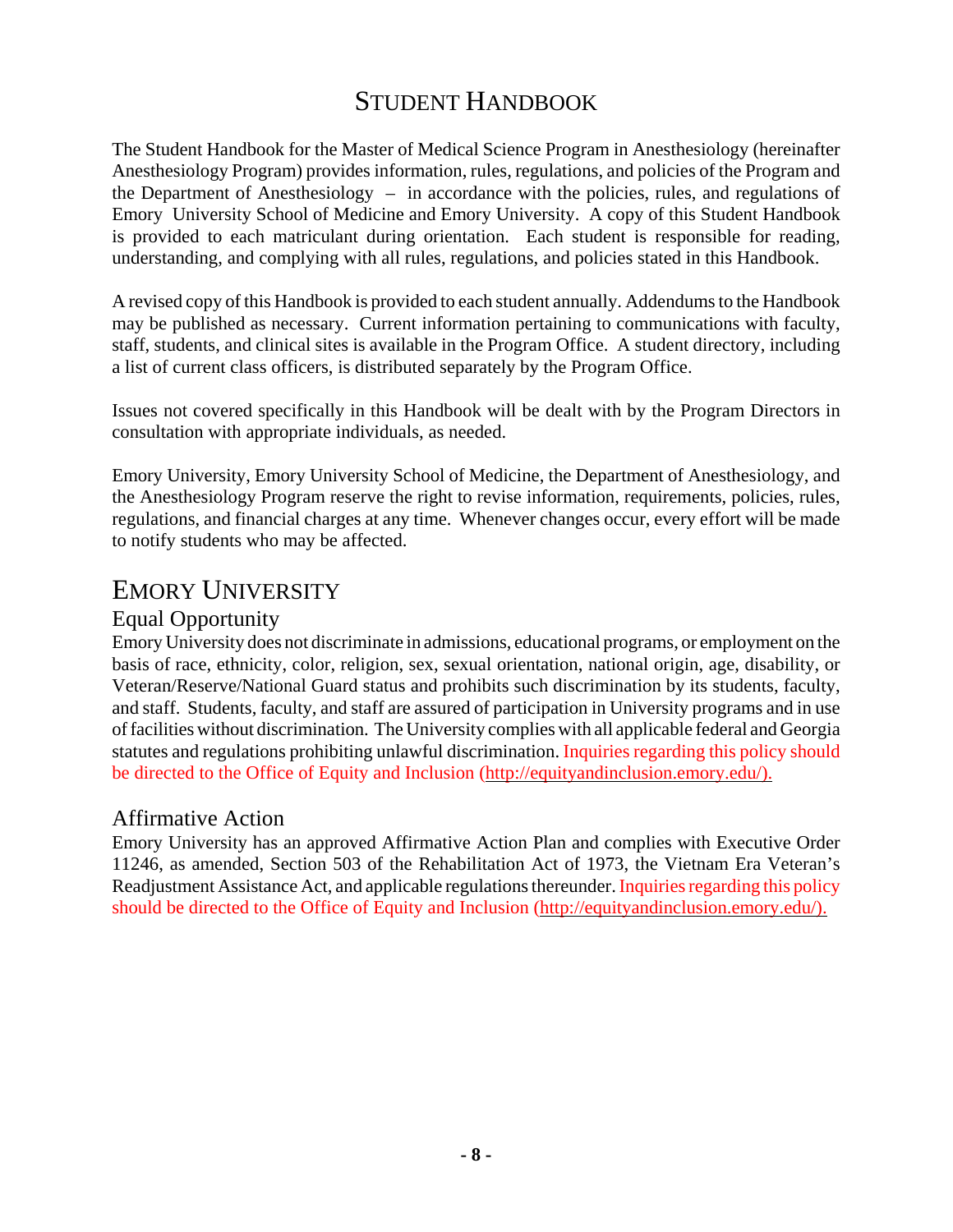## ANESTHESIOLOGY PROGRAM

The Master of Medical Science Program in Anesthesiology accepts qualified individuals into a seven-semester clinical masters-degree program and provides direction, motivation, and didactic and clinical opportunities to enable the students to become knowledgeable, skilled, safe anesthetists with sound clinical judgement. In addition, the Anesthesiology Program imbues professionalism, including commitment to patients and the community, and inculcates a life-long desire for learning.

The Program's obligation to the public, to employers, and to the profession is such that awarding a Master of Medical Science Degree indicates that the Anesthesiology Program's faculty agree that the student has attained proficiency in the delivery of anesthesia and has exhibited good ethical and moral behavior.

Students with poor performance in academics, clinical, or conduct will be counseled and will be carefully monitored by Program faculty for suitability to continue in the Program. Students must meet the academic standards of the Anesthesiology Program and Emory University in order to continue in the Anesthesiology Program. Students who are performing well in the classroom but are having difficulty with clinical assignments may be required to perform remedial clinical work in order to continue in the Program. Students who are performing well in the classroom and with clinical assignments but exhibit poor conduct will not be permitted to continue in the Program. Students must perform satisfactorily in all three areas in order to graduate from the Program. Deficiencies in any area must be resolved in order to continue in the Program.

The Program has an obligation to students to provide high quality learning experiences in the classroom and in the clinical environment. The Program is continually reevaluating the methods and people responsible for teaching, and students are encouraged to provide feedback on their educational experience. The Program expects that students will take the initiative and assume responsibility for optimizing their own educational experience and will avail themselves of the opportunities that exist in the University, the School of Medicine, the Department of Anesthesiology, the Program, and the clinical sites.

The Program has an obligation to the faculty to provide the most qualified students through a fair and impartial admissions process and to provide the facilities, instructional equipment, and other resources necessary to support the teaching process.

#### **Facilities**

The Anesthesiology Program is located at Executive Park in Suite 300 of Building 57. The Anesthesiology Program Office includes faculty and staff offices, classrooms, library, learning resources center, human patient simulation center, and other facilities. Some basic science courses are taught in their respective departments on the main Emory campus. An Anesthesiology Library is available in the Program Office. Medical libraries are available on the main Emory campus and in many of the hospitals at which students rotate.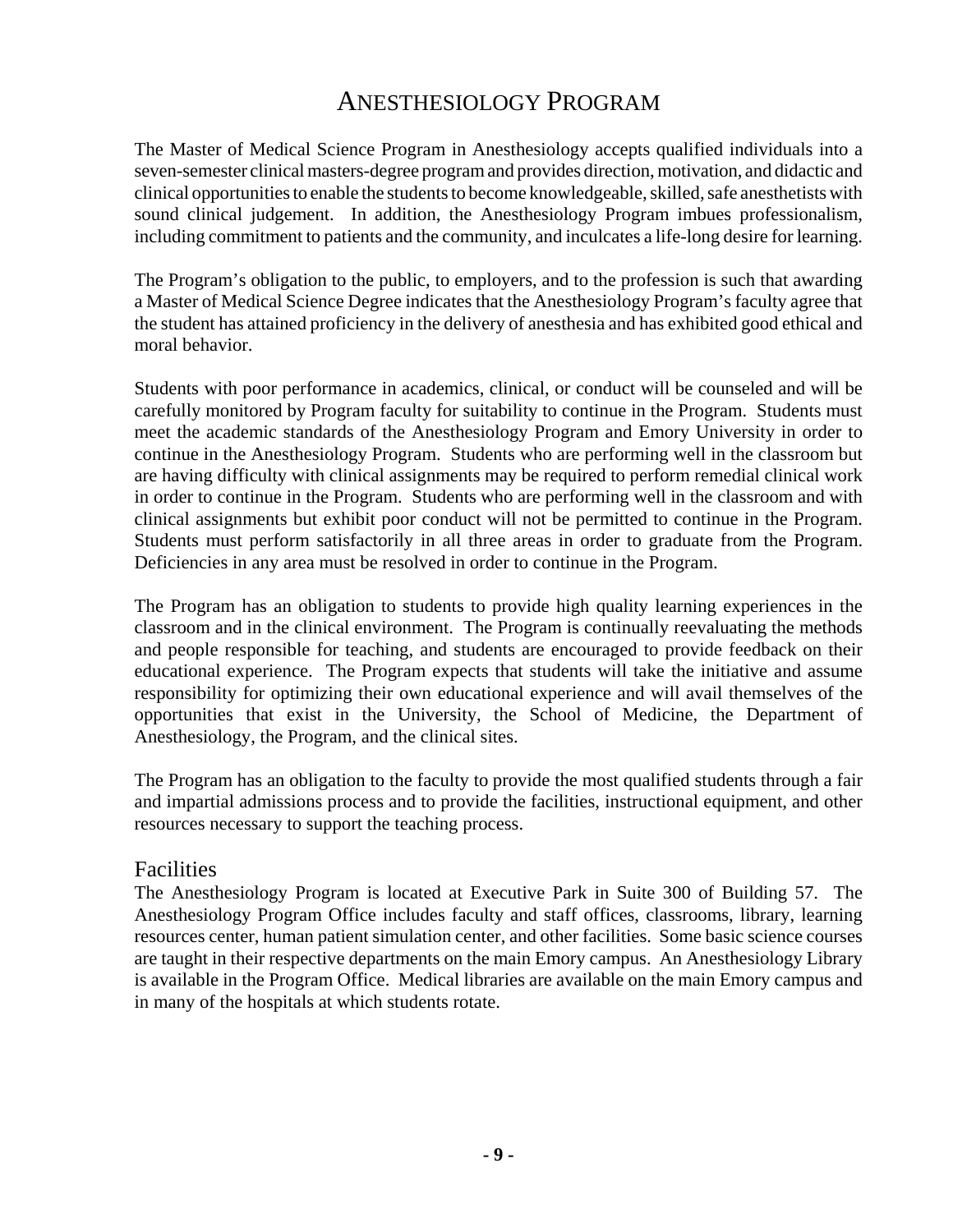### **Organization**

Two Program Directors are jointly responsible for the organization and overall operation of the Program. The Academic Program Director and the Clinical Program Director work closely to integrate and manage all Program activities. Human patient simulation and other labs are under the direction of the HPS & Laboratory Director. Clinical site relations and clinical rotations are under the auspices of the Clinical Rotation Director.

The Assistant Program Director is responsible for day-to-day operations and is the principle contact for students' registration, scheduling, and grade reporting. Other staff members include Director of Admissions; Technology Support Coordinator, who manages evaluation, testing, and technology; Contracts Specialist; Clinical Site Credentialing Specialist; Administrative Assistant; and Simulation Technologist/Laboratory Manager.

### Accreditation

Anesthesiologist assistants were officially recognized by the American Medical Association [AMA] as a new emerging health occupation in 1985. The AMA through its Committee on Allied Health Education and Accreditation [CAHEA] approved the Education Essentials for Anesthesiologist Assistant Educational Programs, which provides the basis for establishing and reviewing educational programs for anesthesiologist assistants. The Commission on Accreditation of Allied Health Educational Programs [CAAHEP] became CAHEA's legal successor in 1994. Information on accreditation can be obtained on CAAHEP's web site, www.caahep.org.

Emory's Master of Medical Science Program was initially accredited in 1988 and has been reaccredited in 1994, 2002, 2007, and 2012.

### Expectations for Professional Conduct

Emory University is an institution dedicated to providing educational opportunities for its students, transmitting and advancing knowledge, and providing a wide range of services to students and to the general community. To accomplish these objectives and responsibilities requires that the University be free from violence, threats, and intimidation; protective of free inquiry and dissent; respectful of the rights of others; open to change; supportive of democratic and lawful procedure; and dedicated to intellectual integrity and a rational approach to the resolution of human problems.

The tradition of the university as a sanctuary of academic freedom and center of informed discussion is an honored one, to be guarded vigilantly. The basic significance of that sanctuary lies in the protection of intellectual freedoms – the rights of professors to teach; of scholars to engage in the advancement of knowledge; of students to learn and express their views.

Health professionals are privileged to serve in important and time-honored roles as caregivers for other humans. These roles include physical and emotional dimensions that demand the highest degree of ethical behavior. Ethical behavior includes but is not limited to honesty, maintaining confidentiality, trustworthiness, professional demeanor, respect for the rights of others, personal accountability, concern for the welfare of patients, and responsibility to duty.

 $\Box$  Honesty – Being truthful in communication with all others while in the healthcare arena or in the community at large.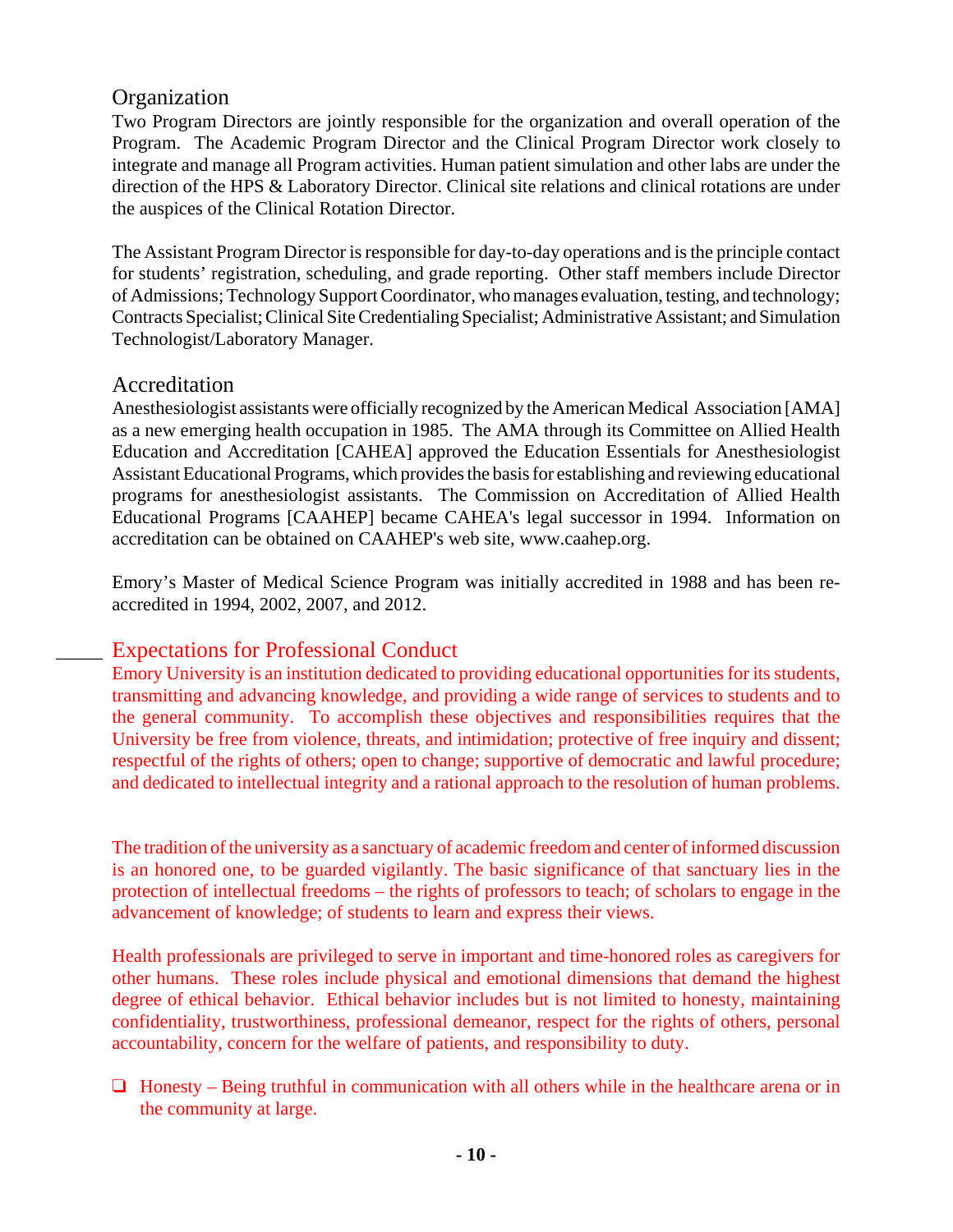- $\Box$  Maintenance of patient confidentiality Restricting discussion of patient care to those areas where conversations cannot be overheard by others outside of the care team; refraining from disclosing patient identity to those not connected to the care of the patient; maintaining appropriate security for all paper and electronic patient records, whether in the patient care or research realms.
- $\Box$  Trustworthiness Being dependable; following through on responsibilities in a timely manner.
- $\Box$  Professional communication and demeanor Being thoughtful and kind when interacting with patients, their families, other members of the healthcare team, and all others; maintaining civility in all relationships; striving to maintain composure under pressures of fatigue, professional stress or personal problems; maintaining a neat and clean appearance and dress in attire that is reasonable and accepted as professional to the circumstances; refraining from intoxication; abstaining from the illegal use of drugs (both prescription and illicit drugs).
- $\Box$  Respect for the rights of others Interacting with others, whether in a professional or nonprofessional setting, in a considerate manner and with a spirit of cooperation; respecting the rights of patients and their families to be informed and share in patient care decisions; respecting every patient's modesty and privacy.
- $\Box$  Personal accountability Participating responsibly in patient care to the best of one's ability and with appropriate supervision; undertaking clinical duties and persevering until they are complete; notifying the responsible person if one is unable to perform clinical tasks effectively; complying with University policies and procedures in an honest and forthright manner.
- $\Box$  Concern for the welfare of patients Treating patients and their families with respect and dignity both in their presence and in discussions with others; avoiding the use of foul language, offensive gestures, and inappropriate remarks; discerning accurately when supervision or advice is needed and seeking these out before acting; recognizing when one's ability to function is compromised and asking for relief or help; never administering care, in person or over the phone, while under the influence of alcohol or other drugs (prescription or illegal); not engaging in romantic, sexual, or other nonprofessional relationships with a patient, even upon the apparent request of a patient; advocating for the best care of the patient, in the context of that patient's beliefs and desires.
- $\Box$  Responsibility to duty Undertaking duties with alacrity, eagerness, enthusiasm, and promptness; persevering until complete; notifying a responsible, more senior person when a problem arises; being punctual for clinical assignments, lectures, group discussions, rounds, conferences, and other duties; providing timely notification to supervisory faculty, staff, and preceptors of absences or of an inability to carry out assigned duties; seeing patients regularly and assuming responsibility for their care with appropriate supervision; identifying emergencies and responding appropriately; and being available to faculty or staff personnel when on duty.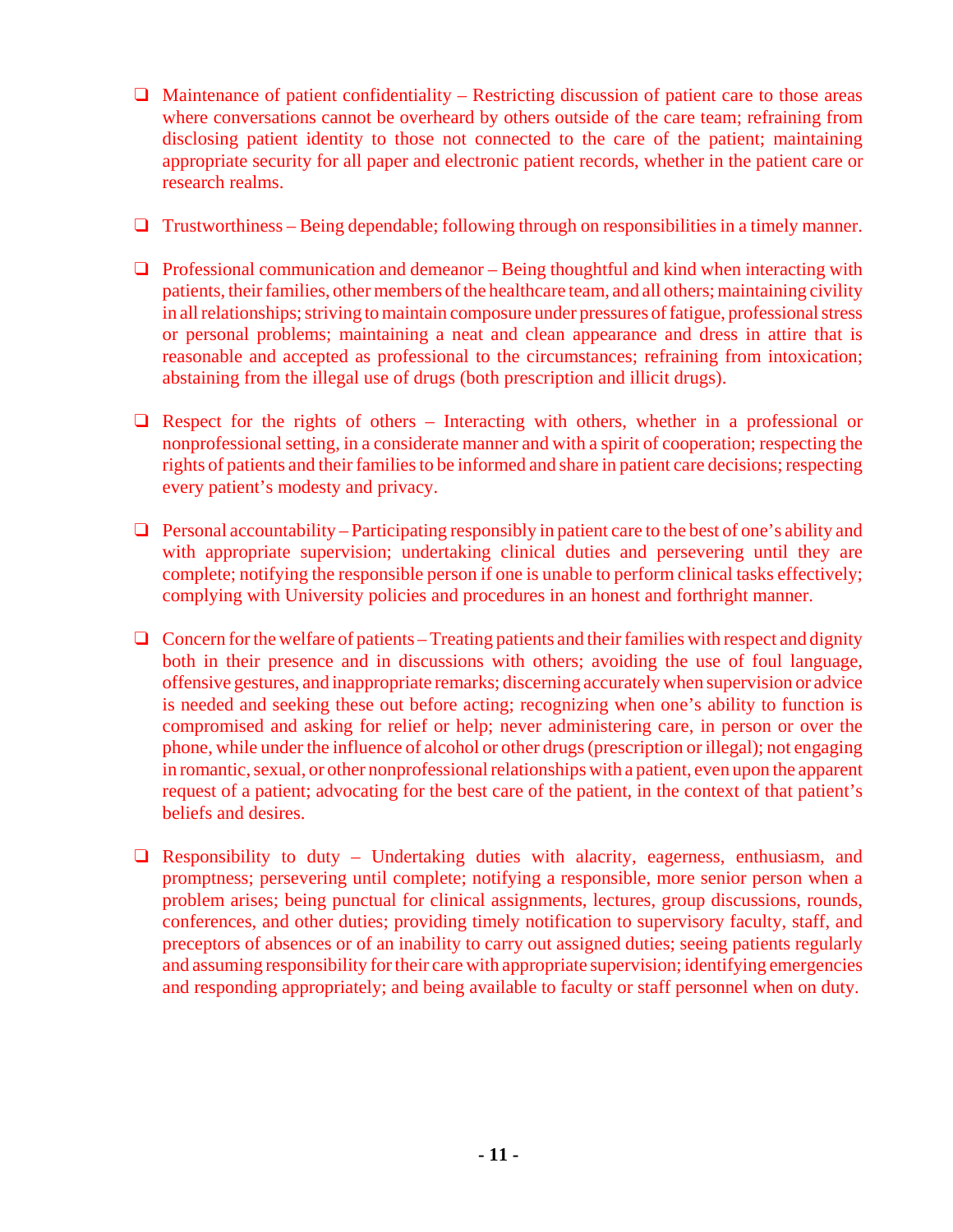# ALCOHOL AND OTHER DRUGS POLICY

Federal regulations, including the Drug Free Workplace Act of 1988 and the Drug Free Schools and Communities Act, mandate that Emory maintain an Alcohol and Other Drugs (AOD) Policy and distribute such policy to all students, faculty, and staff.

Emory's policy, along with resources, health risks of alcohol and drug abuse, and consequences of this abuse may be found at http://policies.emory.edu/8.8. Members of the campus community are responsible for being fully aware of University policy as well as local, state, and federal laws regarding the use of alcohol and other drugs.

Emory University is committed to the health and well-being of its faculty, staff, and student body. Alcohol and drug misuse and abuse can be detrimental to one's overall physical and emotional health, as well as academic and/or professional work performance.

#### Resources for Students

If you or someone you know needs assistance for alcohol and/or drug use, Emory sponsors several programs that provide information and professional services for faculty, staff, and students. These programs provide education, consultation, assessment, counseling, and referral in a professional environment that respects individual confidentiality and integrity. Resources, which can be found at http://www.studenthealth.emory.edu , include

Student Health Counseling and Psychological Services Office of Health Promotion

## APPLICATION FOR DEGREE

Each senior student must apply for his/her degree approximately six weeks prior to expected graduation. Information concerning degree application is available in the Program Office.

## ATTENDANCE, OPERATIONAL TIME, AND ABSENCES

The rules and information in this section apply from matriculation through the end of the degree program. Violations are subject to penalty and may represent misconduct.

### Operational Time and Activities

Operational time for the Anesthesiology Program is from 5:30 AM until 6:00 PM Monday through Friday and for any hours during nights and weekends for clinical assignments. Program activities include, but are not limited to, lectures, small discussion groups, HPS, labs, practica, examinations, quizzes, and clinical assignments.

### Attendance

Attendance to and availability for all Program activities during Program operational days are mandatory. If a student must schedule non-program activities during Program operational hours, then he/she must submit a Request to be Absent and receive approval in order for the absence to be valid and not be penalized. The student will be responsible for any Program activities that are missed during the time of absence.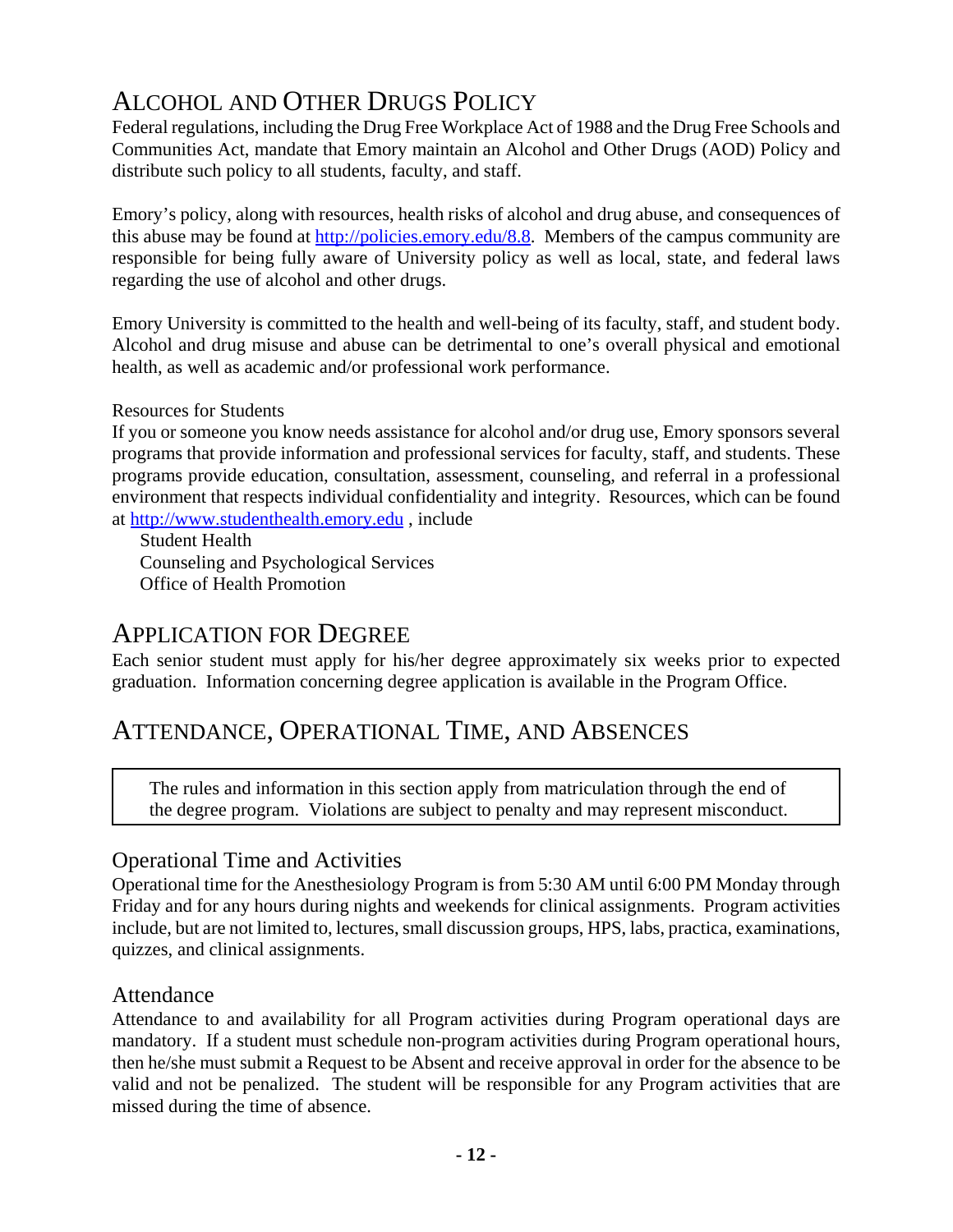## Clinical Attendance

Attendance is required for all clinical assignments. In order to receive credit for clinical attendance, the student must spend a minimum of 4.5 hours in clinical activities during the day, enter all case data into the current clinical tracking system, and receive a daily evaluation by the assigned preceptor. Failure to meet these requirements will result in a personal day being assigned to the student. Occurrence of three or more such failures during any semester will result in a conduct review by the Program.

### Holidays and Breaks

### *First-year Students (Semesters 1-4)*

Holidays and breaks include Labor Day; Thanksgiving (Thursday and Friday); 4<sup>th</sup> of July; winter break (December 19 - January 02); MLK Day; Memorial Day; spring break (five days assigned by the Program in April or May); summer break (week of July 4<sup>th</sup>). Each student has eight (8) personal leave days available during the first four semesters of the degree program.

### *Senior Students (Semesters 5-7)*

Holidays include Labor Day; Thanksgiving (Thursday and Friday);  $4<sup>th</sup>$  of July; winter break (December 19 - January 02); MLK Day; Memorial Day. Each student has fifteen (15) personal leave days available for personal reasons, minor illnesses or emergencies, NCCAA exam preparation, and job interviews during the final three semesters of the degree program.

### Absences and Requests to be Absent

Requests to be absent are managed in an electronic, web-based system that employs the rules listed below for each type of absence. The student will be responsible for all Program activities that are missed during an absence for any reason.

#### *Personal Leave*

A request to be absent for personal reasons must be submitted 30 calendar days before the first day that is being requested for absence. Approval or denial of the request will be transmitted to the student within 10 calendar days of the request. Days of absence for personal reasons will be subtracted from personal leave days.

### *Minor Illness or Minor Unforeseen Circumstance*

A minor illness or minor unforeseen circumstance occurs when a student must be absent from Program activities for one day due to illness, family emergency, car breakdown, or unexpected job interview. The request to be absent must be submitted as soon as the student realizes that he/she cannot attend clinical or other Program activities but no later than 6:00 AM on the day of absence. The student must notify the clinical site as soon as possible after submitting the request to be absent. Days of absence for minor illnesses or minor unforeseen circumstances will be subtracted from personal leave days. Failure to submit a request or to notify the clinical site on a clinical assignment day is a violation of policy (see below).

### *Major Illness or Major Unforeseen Circumstance*

A major illness or major unforeseen circumstance occurs when a student must be absent from Program activities for two or more consecutive days for illness or family emergency. This request to be absent must be submitted as soon as the student realizes that he/she cannot attend clinical or other Program activities but no later than 6:00 AM on the first day of absence. The student must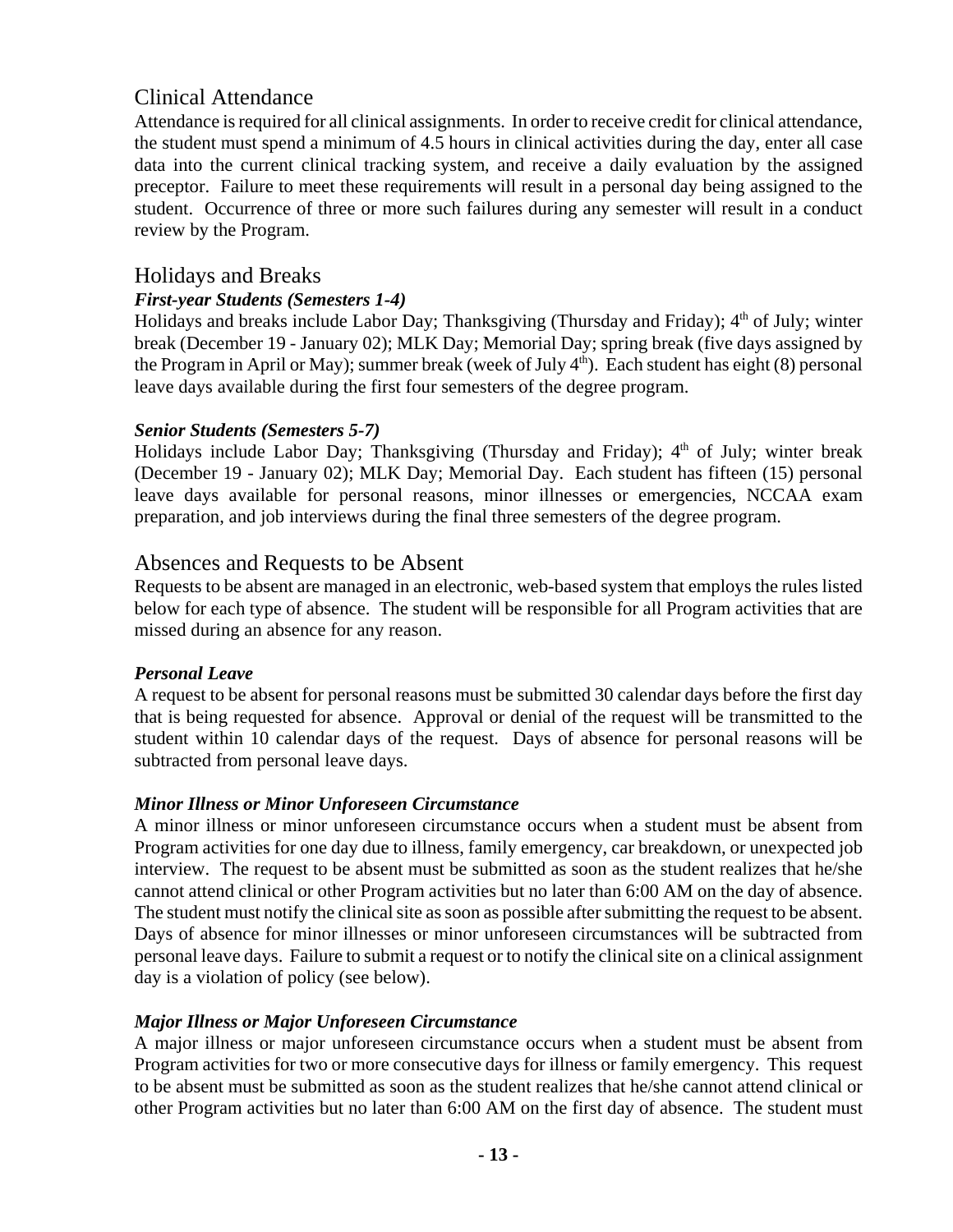notify the clinical site as soon as possible after submitting the request to be absent. Days of absence due to major illness may or may not be subtracted from personal leave days. The reason for absence must be documented in a communication to the Program from the student's physician within three days of return to Program activities. Subtraction of days of absence for major illness from personal leave days is solely at the discretion of Program Directors. Failure to submit a request or to notify the clinical site on a clinical assignment day is a violation of policy (see below).

### *Medical Leave*

See Medical Leave in the section Interruption in Degree Program.

### *Professional Leave*

Each student has five days available during the first four semesters and five days available during the last three semesters to request for attendance at specific professional meetings: AAAA, ASA, GAAA, GSA. A request to be absent for professional leave must be filed and approved for the student to be able to attend a meeting, and documentation of attendance must be submitted to the Program in order for the request to be valid.

### *Jury Service*

In most states, including Georgia, enrollment as a full-time student in an accredited educational program is a valid reason to be excused from jury duty. In the event that a student will not be excused from a jury summons or jury duty, then the student must request to be absent as soon as jury service notification is received. A copy of the communication from the jurisdiction issuing the jury summons must accompany the request to be absent. There will be no grade penalties for a jury duty absence. However, clinical rotation assignments and the 2500-clinical-hour minimum must still be met in order to be eligible for graduation.

#### *Bereavement*

Bereavement leave may be granted for attendance at a funeral or comparable service; related travel time; and time necessary to conduct arrangements or other related, necessary business. Absence may be approved for up to five days per occurrence for an immediate family member identified as parent, grandparent, step-parent, legal guardian, parent-in-law, spouse, same-sex domestic partner, child, step-child, grandchild, legal ward, or sibling.

A request to be absent must be submitted as soon as dates for the leave are known. Approval for this leave, including length of time for the absence, is solely at the discretion of Program Directors. The amount of time granted depends on the relationship the individual has with the deceased, the individual's level of responsibility for arrangements, travel time needed, and other relevant circumstances. Should additional time be required in excess of bereavement leave, the student may request personal days.

### *Mission Trips, Service Projects, and Associated Travel*

The Anesthesiology Program encourages students to participate in service activities at home and abroad. However, the Program does not currently have any elective rotations in mission or service or any rotations outside the United States.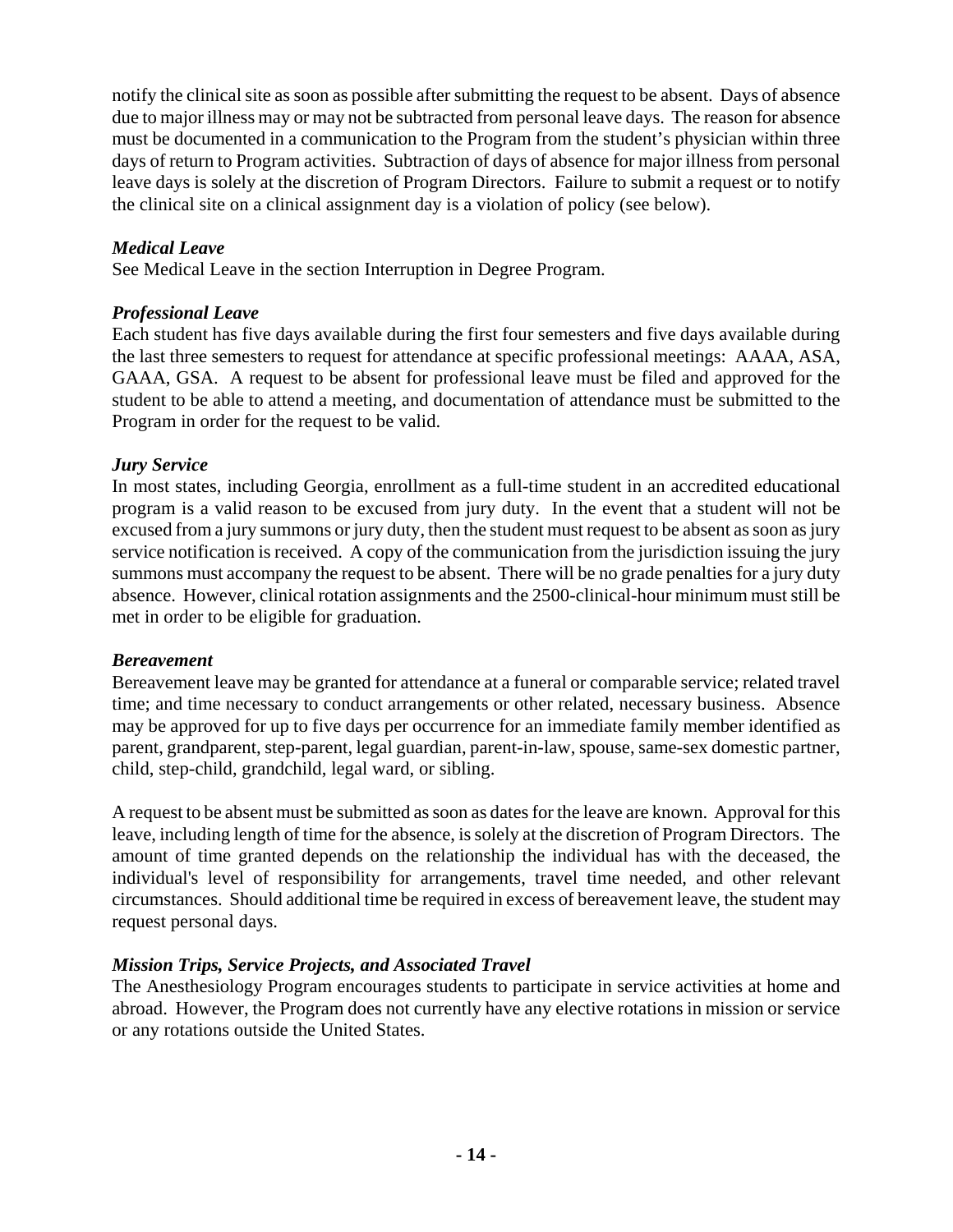The Program will support – within the guidelines below – senior students who wish to *personally participate* in mission trips or service projects while they are enrolled in the Anesthesiology Program at Emory University.

No later than 90 days prior to a mission trip or service project, the student must apply for leave for the project by submitting complete information on that project:

- $\Box$  Sponsoring organization
- $\Box$  Sponsoring physician
- $\Box$  Complete name, contact information, and specialty of the physician who will be present during the service or mission project
- $\Box$  Location of the project
- $\Box$  Dates of the project, including travel dates
- $\Box$  The student's role in the project

A student who is *personally participating* in a mission trip or service project must be aware of the following limitations:

- $\Box$  Students are NOT covered by Emory's malpractice/liability insurance.
- $\Box$  Students are NOT covered by Emory's travel insurance.
- $\Box$  Emory's needle stick policy will NOT apply. The needle stick hotline may respond to a student regardless of where they are, but Emory will not provide service to students who are serving at a facility with which Emory University does not have a clinical rotation contract.
- $\Box$  The student should confirm that his/her student health insurance or personal health insurance is in effect and will cover injuries/illness sustained during the project and will cover medevac from the location of the mission trip or service project back to an appropriate medical facility in the United States.
- $\Box$  The student will be responsible for making claims through the student health policy or his/her private insurance policy for injury or illness sustained during the mission trip or service project and for medevac.

Any student undertaking a project abroad is encouraged to contact EHC TravelWell to be certain that all vaccinations and other medical preparations are complete well before time for out-of-country travel.

Clinical hours credit for time and service on the project may be awarded if the following requirements are met:

- $\Box$  The physician on the project is an Emory faculty member or the physician has been pre-approved by Emory University, which will require the physician submitting a CV.
- $\Box$  Learning objectives are in place prior to the project.
- $\Box$  The physician confirms that the learning objectives were met during the project.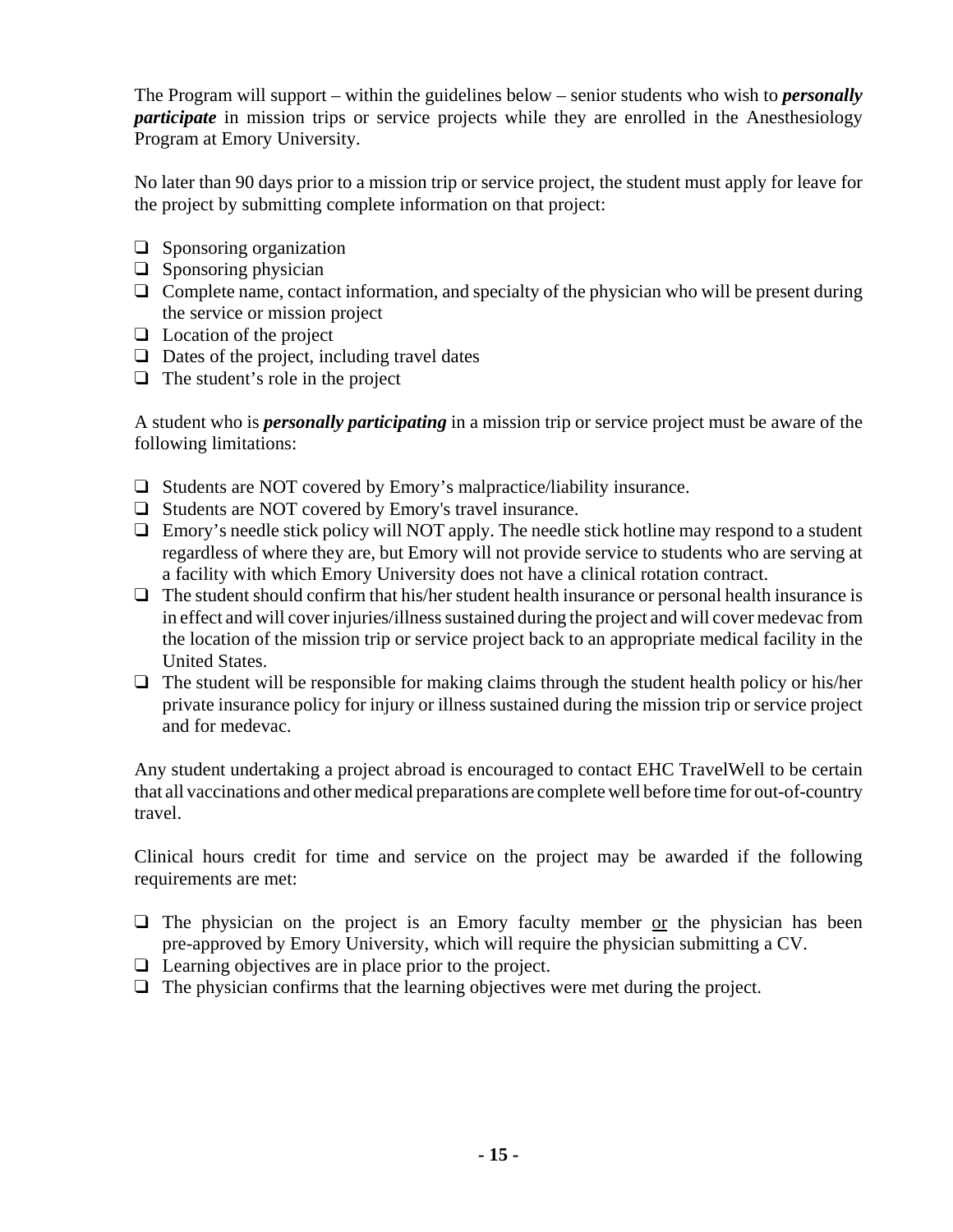## \_\_\_\_\_ Violations of Policy

Any violation of policies governing absences or requests to be absent will result in a grade penalty. For each violation of policy, two points will be deducted from that semester's clinical grade. Deducted points are cumulative for the duration of the degree program; ie, deducted points carry over from semester to semester.

Example In fall semester, one violation results in two penalty points. The student, who otherwise would have had a clinical grade of 89 (B) now has a clinical grade of 87 (still a B). In spring semester there are no violations, but in summer semester this student has two violations and receives four penalty points. Her summer clinical grade would have been 84 (B) but now is 78 (C); ie, 84 - 4 [new penalty points] - 2 [existing penalty points].

Serious violations or repeat violations represent misconduct and may result in probation or dismissal from the Anesthesiology Program.

### Timekeeping System

The Program uses a timekeeping system to monitor attendance at clinical sites. All students are required to clock in and clock out each day that they have a clinical assignment scheduled. The student must clock in and out from the designated telephone at their assigned clinical site.

Allowing another person to clock in or out of the system for a student or clocking in or out for another student represents misconduct and is grounds for immediate suspension from clinical activity.

If a student neglects to clock in or clock out or uses a phone other than the designated phone at their assigned clinical site, then he/she must submit an Attendance Exception Report within 48 hours. Failure to submit an Attendance Exception Report will result in loss of clinical hours for the day for which the report is missing.

## CALENDAR FOR ANESTHESIOLOGY PROGRAM

The current calendar for the Anesthesiology Program is posted on GoogleCalendar. The calendar is updated as often as needed – sometimes more than once a day. Each student is responsible for keeping up to date with events scheduled on this calendar.

Final exams are scheduled during the final exam week for each semester. Each semester ends at the end of the last day of final exam week.

# CAMPUS LIFE AT EMORY UNIVERSITY

Refer to the Campus Life Handbook, available online at www.emory.edu.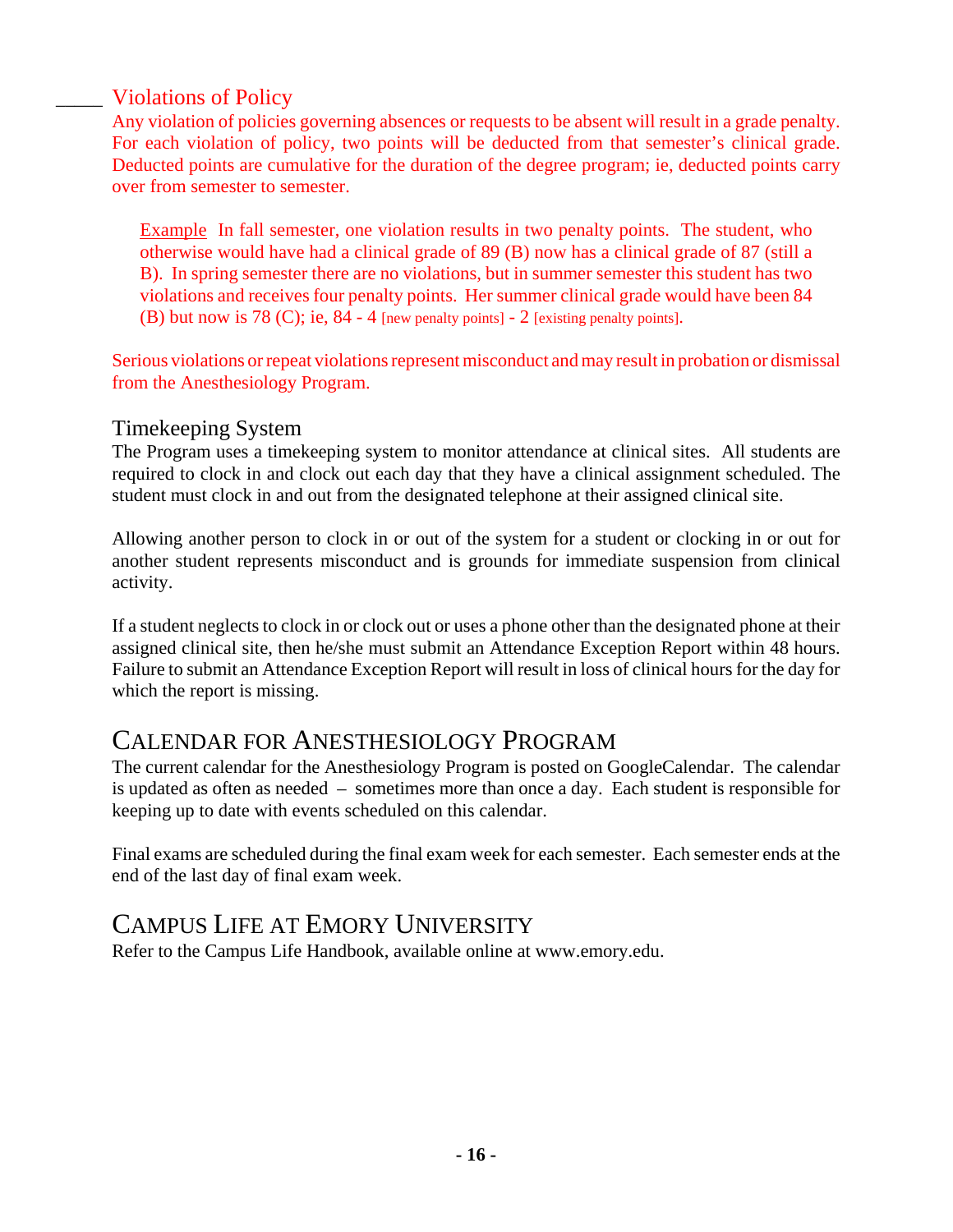# CASES AND CASE RECORDS

Based on national data and ARC-AA Standards and Guidelines, the Anesthesiology Program has established requirements for numbers and types of cases and procedures that must be performed during the degree program. These requirements are provided in the following table:

| <b>CASES &amp; PROCEDURES</b>       | <b>TOTAL REQUIREMENTS FOR</b><br><b>DEGREE</b> |
|-------------------------------------|------------------------------------------------|
| Total anesthesia cases              | 600                                            |
| Total clinical hours                | 2500                                           |
| Patients ASA Class III or IV        | 250                                            |
| Emergent cases (ASA "E")            | 30                                             |
| Trauma                              | 5                                              |
| Ambulatory (out patient)            | 200                                            |
| Geriatric $(> 65$ years old)        | 150                                            |
| Pediatric (0 - 18 years old)        | 50                                             |
| <b>Surgery by anatomic location</b> |                                                |
| Intra-abdominal                     | 100                                            |
| Intracranial                        | 10                                             |
| Head and neck                       | 30                                             |
| Intrathoracic                       |                                                |
| Heart                               | 10                                             |
| Lungs                               | 10                                             |
| Obstetrics                          | 40                                             |
| Vascular                            | 25                                             |
| <b>Methods of anesthesia</b>        |                                                |
| General anesthesia                  | 450                                            |
| <b>Mask induction</b>               | 35                                             |
| Mask management                     | 50                                             |
| Supraglottic airway device          | 75                                             |
| <b>Endotracheal intubation</b>      |                                                |
| Oral                                | 295                                            |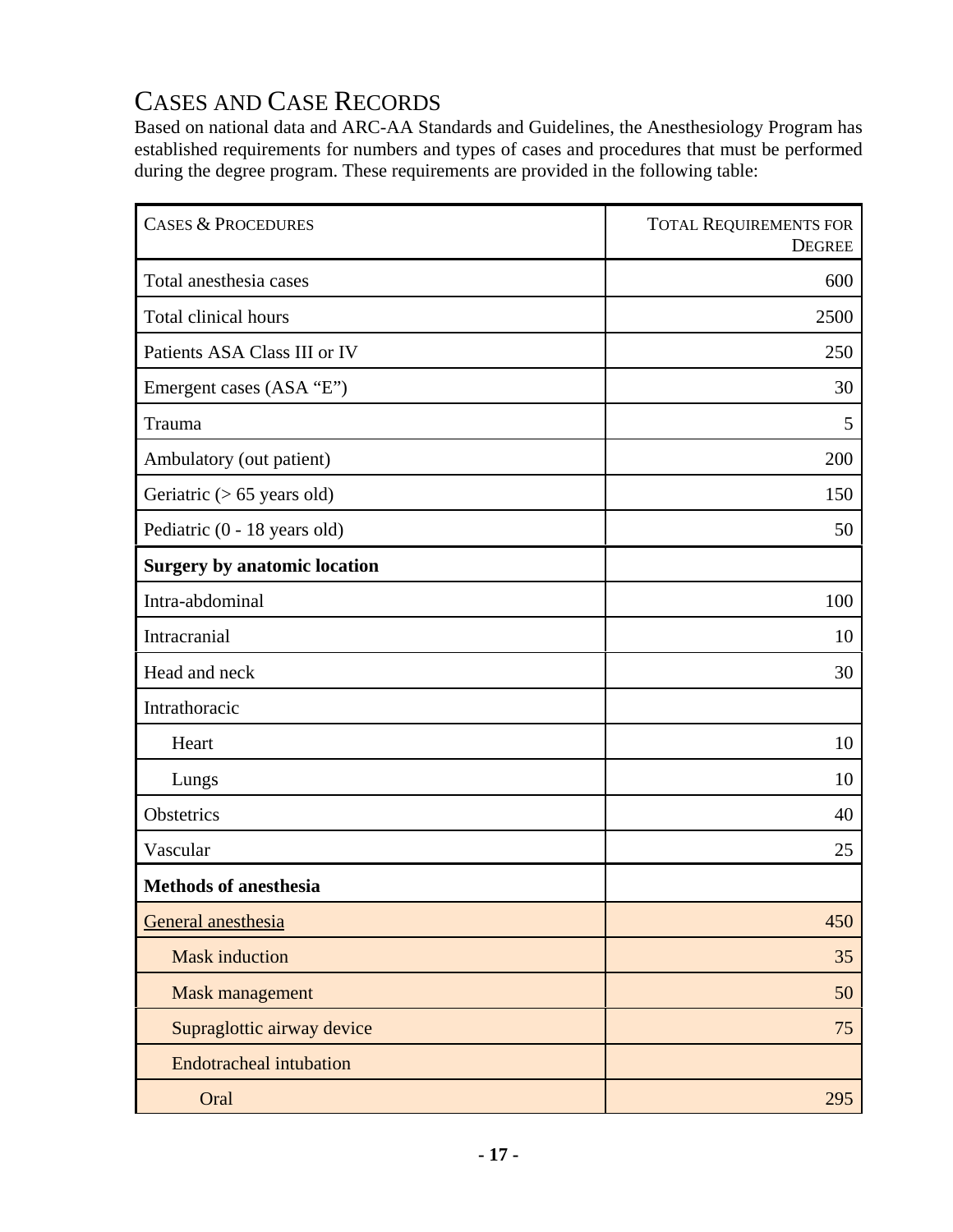| <b>Nasal</b>                                                                                             | 5              |
|----------------------------------------------------------------------------------------------------------|----------------|
| Total intravenous anesthesia                                                                             | 10             |
| Emergence from anesthesia                                                                                | 300            |
| Regional anesthesia/analgesia                                                                            |                |
| Spinal administration§                                                                                   | $\overline{2}$ |
| Epidural administration§                                                                                 | 2              |
| Peripheral nerve block administration§                                                                   | 5              |
| Monitored anesthesia care                                                                                | 50             |
| <b>Procedures</b>                                                                                        |                |
| Airway management with FFO scope, videolaryngoscopy,<br>other alternative device                         | 50             |
| Arterial puncture or catheter placement                                                                  | 25             |
| Intra-arterial pressure monitoring                                                                       | 40             |
| CVP catheter placement§                                                                                  | 5              |
| CVP catheter monitoring                                                                                  | 15             |
| IV catheter placement                                                                                    | 125            |
| Gastric tube placement                                                                                   | 5              |
| EBT or bronchial blocker placement                                                                       | 5              |
| $\theta$ is a second of $\theta$ is a second of $\theta$ is a second of $\theta$ is a second of $\theta$ |                |

§At the discretion of Program Directors, a student who has not achieved one or more of these requirements may demonstrate competence via simulation with Program simulation faculty.

Students who fail to meet case and procedure requirements will have their degree program extended by a minimum of one semester in order to meet those requirements.

#### Electronic Anesthesia Case Records

The Anesthesiology Program requires that students enter all patient encounter data into an electronic clinical tracking system. Complete data must be entered for every patient encounter in which the student participates while enrolled in the Anesthesiology Program.

Electronic tracking of patient encounter data closes by calendar date. Complete data should be entered within seven (7) days of every patient encounter.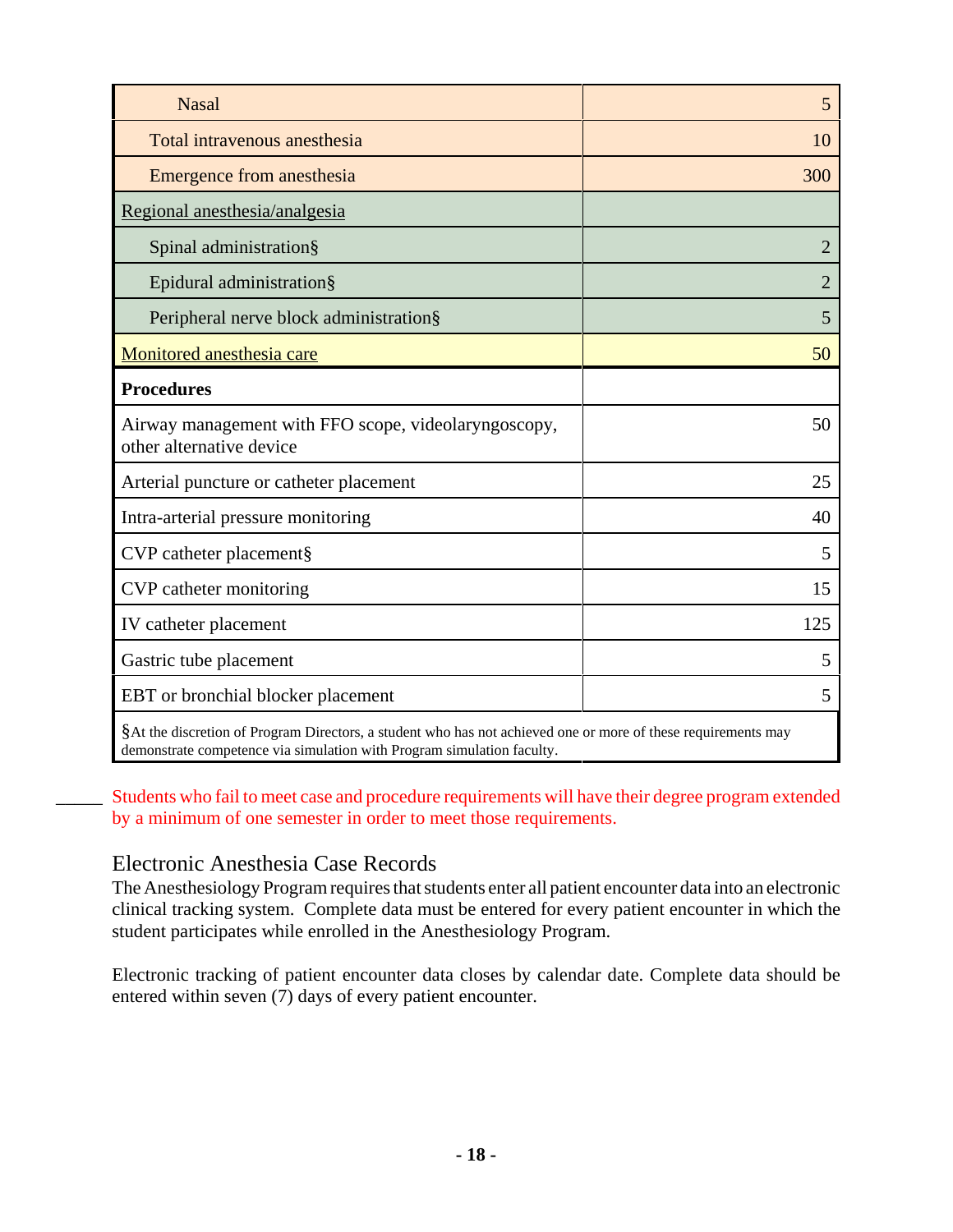### *Forfeit Hours*

Failure to maintain current patient encounter data will result in loss of all clinical hours for each and every day for which the student has not entered complete data for all patients encountered. On the monthly and annual clinical hours reports, the lost hours are listed as forfeit hours. Forfeit hours are cumulative in the educational program; ie, forfeit hours carry forward from the first year into the senior year.

## CERTIFICATION IN THE UNITED STATES

The National Commission for Certification of Anesthesiologist Assistants [NCCAA] provides the certification process for anesthesiologist assistants in the United States. Initial certification is obtained by successfully completing the Certifying Examination for Anesthesiologist Assistants.

The Anesthesiology Program requires each student to apply for and take the Certifying Examination in his/her year of graduation. Information regarding certification and examination is available on NCCAA's web site, www.aa-nccaa.org. The Program also requires that each student apply for and take the NCCAA In-training Examination in the first year of the program.

## CLASS OFFICERS AND REPRESENTATIVES

Each class elects officers and representatives. Elections are held by class members without faculty input or direction. A list of current class officers and representatives is available in the Program Office.

## CLINICAL ANESTHESIA WORKBOOK

The **Clinical Anesthesia Workbook** contains information needed to develop a basic fund of clinical knowledge, as well as guidance for developing clinical skills. The workbook is provided on Blackboard and on each student's iTouch, so it is readily available at all times. The questions in each workbook section should be discussed with clinical preceptors.

## Clinical Task Progression

The Workbook contains a list of clinical tasks, including definition of task, source of information for task, references, and requirements for task completion. A Clinical Task Progression Chart in the Workbook contains a time line for each task – indicating the time during which the student is expected to obtain the requisite knowledge and attain the motor skills and coordination necessary to safely accomplish the task. A box at the end of each time line represents the point at which every student must be able to demonstrate proficiency for the task. Proficiency includes having basic knowledge for the task, understanding quality assurance and risk management issues related to the task, knowing costs associated with the task, as well as being able to safely and efficiently perform the task. Evaluation of many of the clinical tasks will be made by clinical instructors at the clinical sites to which students are assigned. Testing of material in the clinical task progression series will be included in the comprehensive examinations, along with objective, structured clinical evaluations [OSCE]. The student must have completed all tasks assigned within each semester in order to receive a clinical grade for that semester and be eligible to advance to the next semester.

The first-year clinical task progression series is designed to prepare students for those clinical activities for which they will be expected to be safe and proficient when they enter their senior year.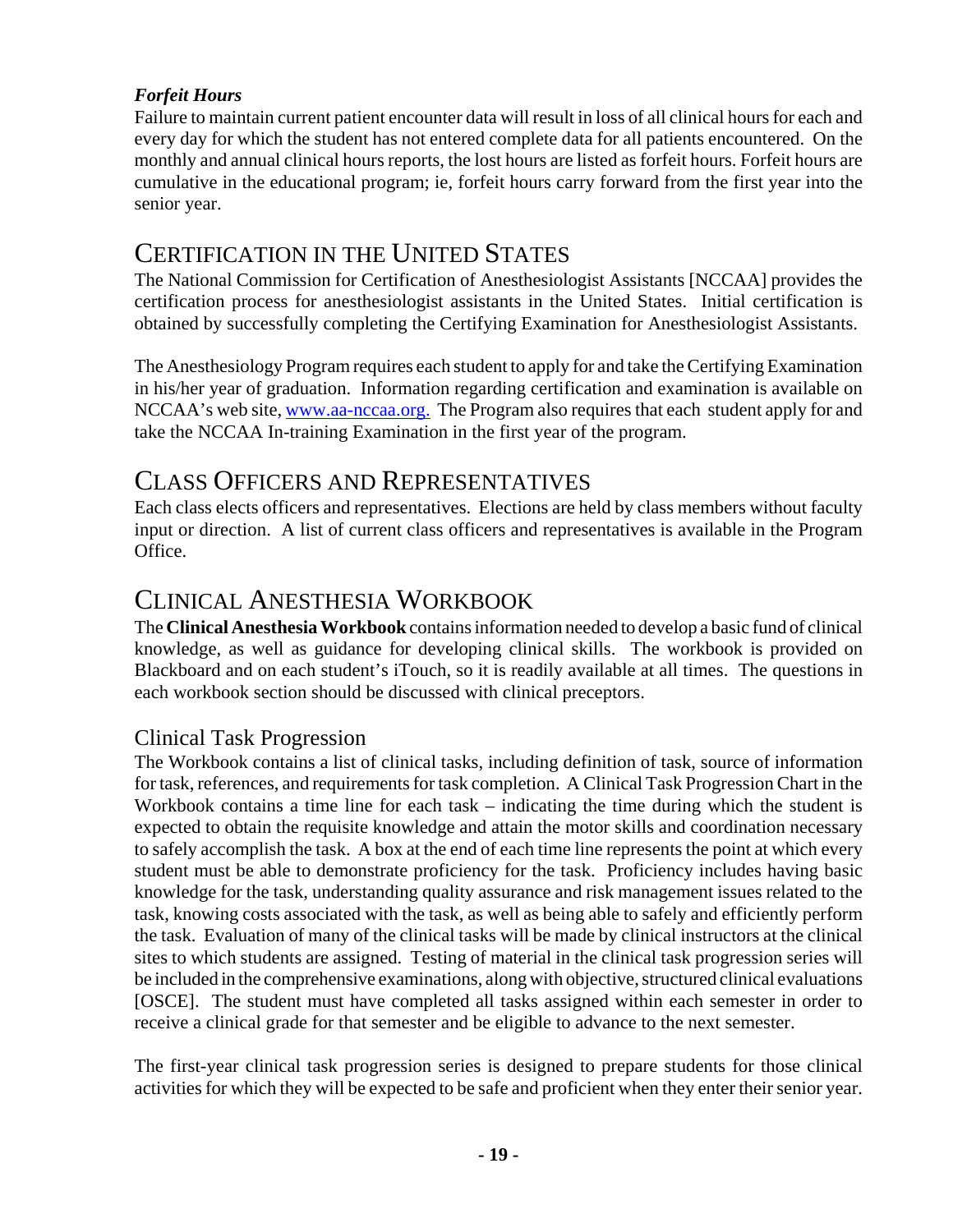The clinical task progression series is task-achievement oriented – once the student has completed the requirements for a given task, he/she should move on to other tasks.

# \_\_\_\_\_ CLINICAL HOURS

### First Year

Each student must acquire 500 clinical hours during the first year. Any student who fails to meet the 500-hour requirement will have their first year extended in order to meet the requirement before being considered for advancement into the senior year. Extension of the first year will automatically extend the total time in the degree program by a minimum of one semester.

### Second Year

Each student must acquire 2500 clinical hours during the degree program. Any student who fails to meet the 2500-hour requirement will have their degree program extended by a minimum of one semester in order to meet the requirement.

## CLINICAL EVALUATION

Evaluation of each student's clinical performance is conducted in every semester, beginning with activities in human patient simulation in the first summer semester. In semesters 2 - 7, for each clinical day, a student receives an evaluation by a clinical preceptor, including a grid score and comments on clinical performance. In addition to daily evaluations, the Program receives communications from anesthetists, anesthesiologists, and other providers at clinical sites. In each semester, comprehensive exams are used to help evaluate each student's fund of clinical knowledge.

The Clinical Review Committee assesses each student's clinical performance, including grid scores, clinical comments, and communications from clinical sites. The Committee takes into account the many facets of successful clinical practice, including but not limited to conduct; patient safety; communication; interaction with patients, families, and other healthcare providers; clinical skills; clinical knowledge; and case management. The Clinical Review Committee provides input into grades for all clinical anesthesia courses (ANES 561 A,B,C; ANES 660 A,B,C) and to the Progress, Promotion, and Review Committee.

## CLINICAL ROTATIONS

Clinical rotations are scheduled in both academic and private practice hospitals, including hospitals within the Emory system, hospitals in metropolitan Atlanta, and out-of-town hospitals in Georgia and other states.

### First-year Clinical Activity

During the first year of the Program, students progressively develop knowledge and skills in patient evaluation; vascular access; airway management; and clinical anesthesia. Each student is assigned to a single clinical site for a block of time. Clinical assignments are for partial days during each week so that clinical activity is interspersed with classroom work and laboratory sessions on a dayto-day basis.

Knowledge and clinical skills to be obtained each month are outlined in the Clinical Anesthesia Workbook. Beginning in the first fall semester, three general comprehensive examinations are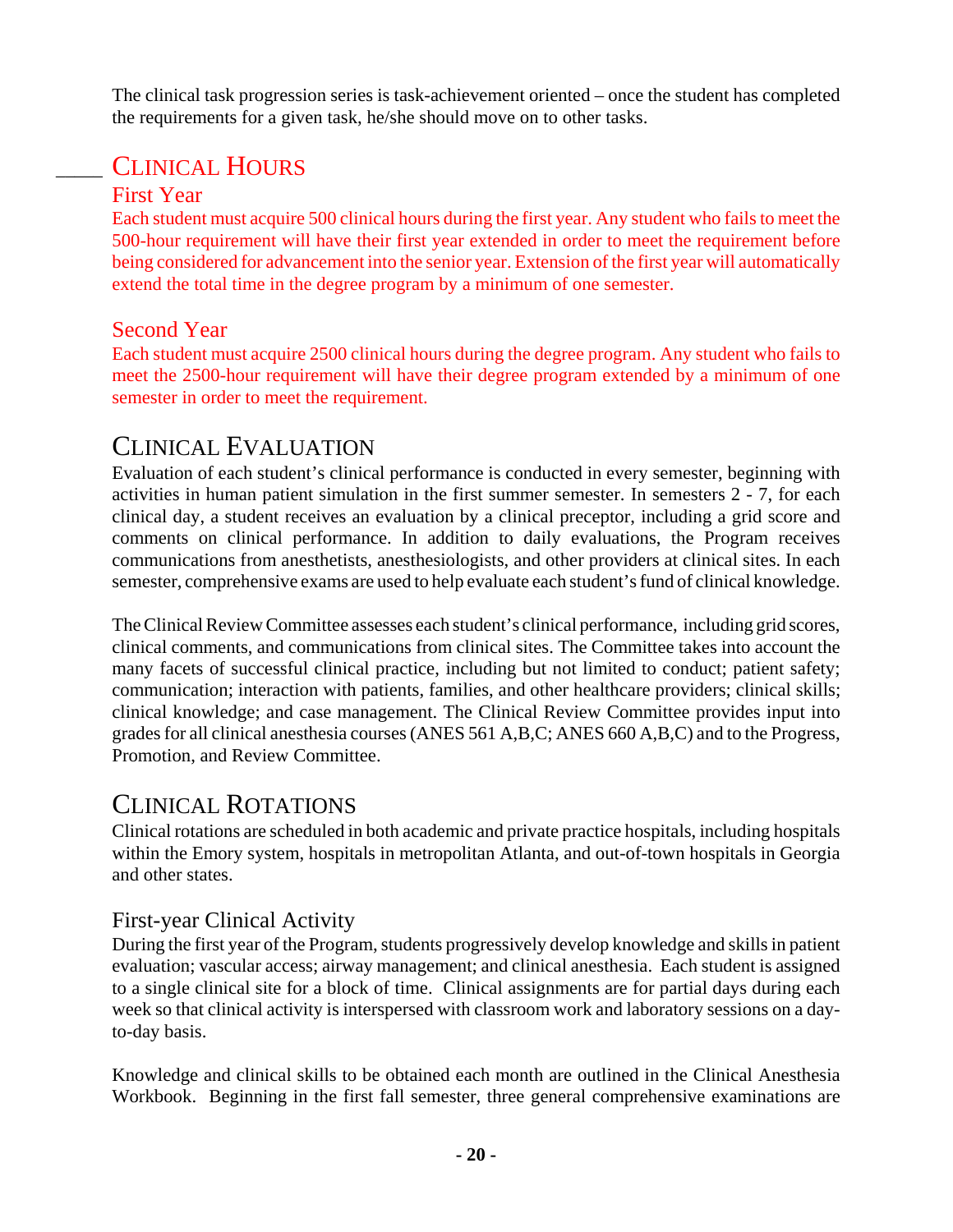administered each semester. Knowledge demonstrated on the examinations and the clinical milestones set forth in the Clinical Anesthesia Workbook must be met before the student may advance to the next semester. Failure to meet the milestones can result in retesting and/or remedial work and/or probation and/or extension of the degree program.

### Senior Clinical Rotations

During the senior clinical year, clinical rotations are assigned in all subspecialty areas of anesthesia practice (general surgery, pediatrics, obstetrics, gynecology, orthopedics, neurosurgery, ophthalmology, genito-urinary surgery, vascular surgery, cardiac surgery, thoracic surgery, transplantation, trauma). Mandatory subspecialty rotations include pediatrics, obstetrics, cardiac, and preop. Each student will have a minimum of two away rotations scheduled by the Program office. Local and away rotations are defined by the Program.

Requests for specific clinical rotations must be made using the appropriate electronic request form. In order to be considered, a request must be received before the request submission deadline published by the Program. Approval of requests will be based upon clinical sites' requirements, a student's clinical performance, faculty assessment of a student's suitability for the clinical rotation, and fairness to all students. All aforementioned variables being equal, requests will be granted on a first-come, first-serve basis.

## Daily Clinical Activity

### *Daily Case Assignments*

For each clinical day, the student should contact the site's clinical coordinator, and in concert with the clinical coordinator, choose cases appropriate for level of training. Ideally for most days, cases will be available for selection for the following day. Students have targets for specific numbers of different types of cases and should work with each site's clinical coordinator to try to satisfy these targets as opportunities exist. Given each student's educational requirements, clinical coordinators will make every effort to see that the student obtains appropriate experience, including types and numbers of cases. Student clinical assignments will be made based upon constraints of the clinical site and the student's knowledge and abilities. However, it is the student's responsibility to optimize their own learning experience by requesting specific clinical assignments through the clinical coordinator – not passively waiting for assignments.

### *Initial Daily Activities*

For elective OR day schedules, the student is expected to be at his/her clinical site no later than 6:00 AM unless the clinical coordinator states otherwise or a different time is published in the Clinical Rotations Handbook for that clinical rotation. As a student begins to participate more fully in the anesthesia care team, the student is expected to allow sufficient time at the beginning of each clinical day to complete the following activities prior to entering the OR with the patient:

- complete the anesthesia set up in the operating room
- perform all anesthesia apparatus checkouts
- prepare all necessary monitoring
- prepare all needed drugs
- meet the patient with your preceptor
- review and update the anesthesiology consultation
- review the patient's current medical record
- review the patient's old chart (if available)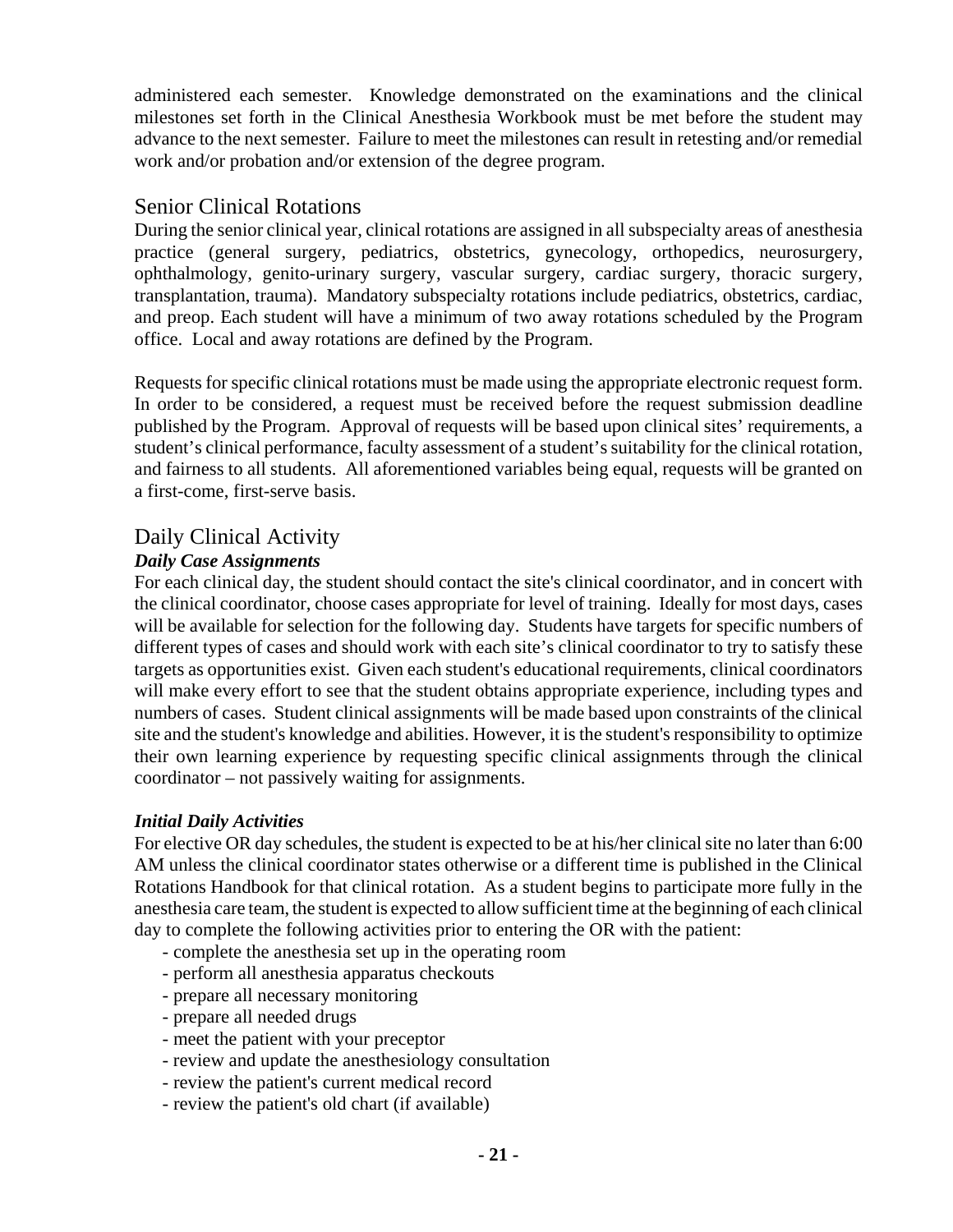- perform all indicated vascular access, as supervised by your preceptor or designee
- administer preop medications, including antibiotics, that have been ordered
- obtain blood for laboratory tests that have been ordered.

### Clinical Time

All clinical time must be spent at a student's currently assigned clinical site unless otherwise approved by the Anesthesiology Program.

Clinical time on special rotations specified by the Program (eg, OB Anesthesia, Trauma) includes time spent in the hospital when there may or may not be cases available for the student. The student will be awarded clinical hours for 100 percent of assigned time spent in the hospital on these rotations.

Clinical time on regular rotations in the first year and in the senior year is expected to be spent taking care of patients – in the OR, Preop Clinic, and elsewhere as assigned. For general OR rotations, clock-in should not occur prior to 0545 on weekdays. For cardiac rotations, clock-in should not occur prior to 0500 on weekdays.

Downtime before or between patients is expected to occur on these rotations, but the amount of downtime should be minimized by each student working closely with preceptors and the clinical site coordinator to optimize their clinical experience. With very few exceptions, students are not expected to clock clinical hours that exceed 80 percent of case hours on a regular clinical rotation. Clinical time exceeding 80 percent of case time is subject to review by the Program.

### Remedial Clinical Work

Each student's clinical performance is evaluated each semester. Based upon review of evaluations and discussions with clinical faculty, the Clinical Review Committee may recommend that the Program Directors assign remedial clinical work to a student in the semester following a semester in which the student's clinical performance did not meet requisite standards. All remedial clinical time must be scheduled through the Program Office. This remedial work may require extending the duration of the student's degree program by one semester or longer. Students may NOT arrange remedial clinical time on their own with any clinical site.

## CLINICAL SITES

The Program Office maintains a current listing of clinical rotation sites.

## **COMMITTEES**

Six standing committees exist in the Master of Medical Science Program:

Admissions Committee Advisory Committee Clinical Review Committee Curriculum Committee Progress, Promotion, and Review Committee Test Committee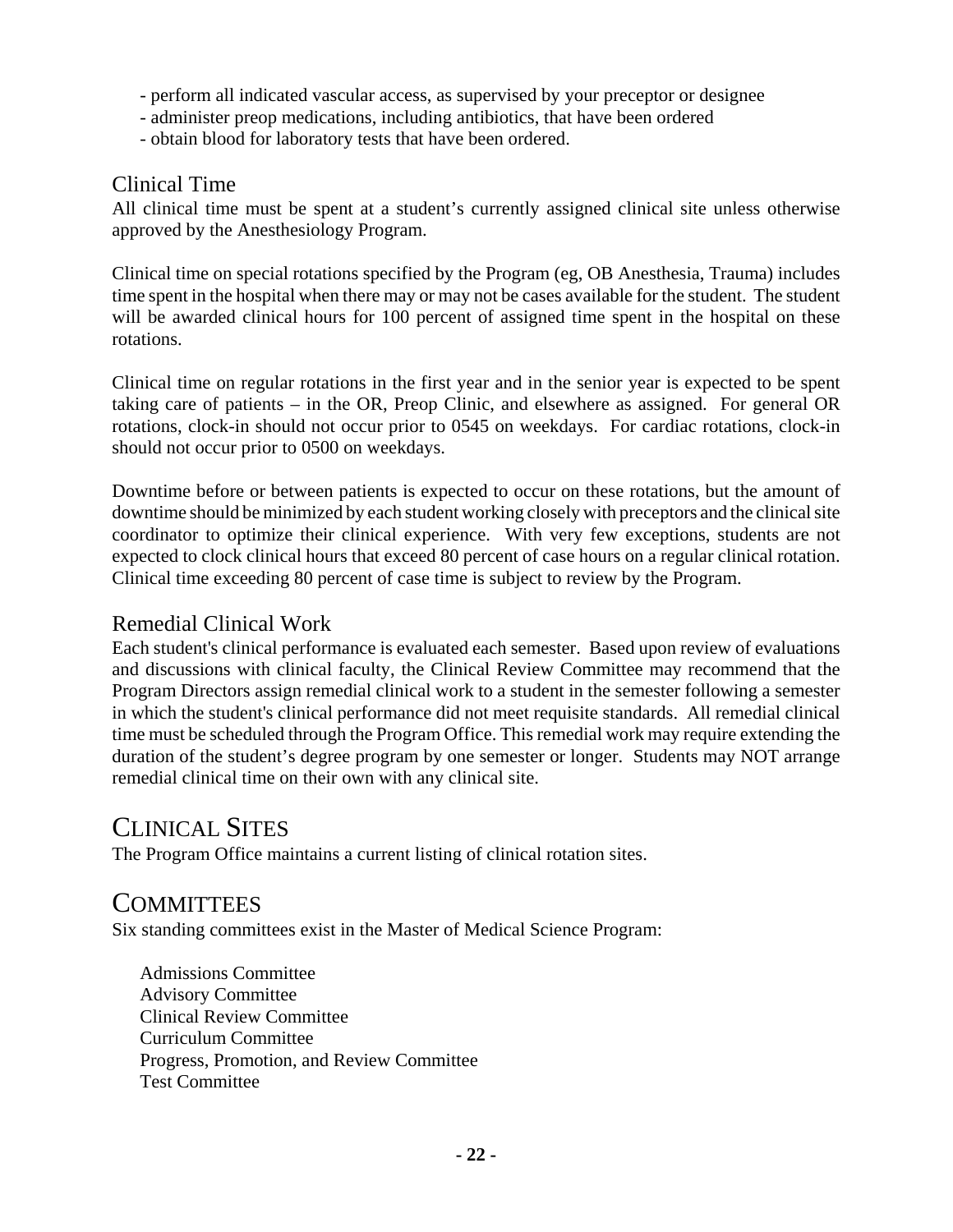A list of current committee members is available in the Program Office.

## \_\_\_\_\_ CONDUCT

The student is responsible for his/her conduct at all times. Conduct can be reviewed and the privilege of working with patients can be withdrawn at any time.

### Misconduct – Clinical

In the practice of anesthesia, the safety and well-being of patients is every practitioner's first and foremost concern. The confidential acquisition and maintenance of patient data are also of paramount importance. To these ends, students must always appropriately interact with patients and patients' families, review medical records, and obtain and honestly record data.

It is the expectation of the Anesthesiology Program and the clinical rotation sites that students will conduct themselves in a professional manner at all times, including being primarily focused on patients and the well-being of the patients. To this end, cell phones, computers, and other electronic devices are NOT to be used for personal reasons in operating rooms or other patient care locations. Any clinical use of electronic information devices must be approved by the clinical preceptor at the time of use.

Examples of clinical misconduct include but are not limited to

- o commission of a felony under local, state, or federal laws
- o deceit in verbal or written communications
- o drug abuse
- o failure to maintain patient data in an appropriate, honest, confidential manner
- o falsifying or intentionally misrecording data in a drug-reporting form, including but not limited to DEA forms for scheduled substances
- o falsifying or intentionally misrecording patient data in any medical record, including but not limited to the anesthesia record and preoperative consultation
- o falsifying clinical attendance records, including the timekeeping system
- o falsifying evaluation records or case records
- o forging data or signatures in a medical record or healthcare document
- o inappropriate behavior in a clinical setting
- o inappropriate interaction with a patient or patient's family
- o vandalism
- o violation of the Health Insurance Portability and Accountability Act
- o violation of conduct regulations of a healthcare facility while on rotation
- o audio and/or video acquisitions in patient care locations
- o inappropriate use of cell phones, computers, or other electronic devices in patient care locations

## Misconduct – Nonclinical

Examples of nonclinical misconduct include but are not limited to

- o cheating knowingly acquiring, receiving, or distributing information about the content of an examination prior to administration, during administration, or following administration if the content source of said examination is confidential and secure information; provision or utilization of unauthorized aids; impermissible collaboration
- o commission of a felony under local, state, or federal laws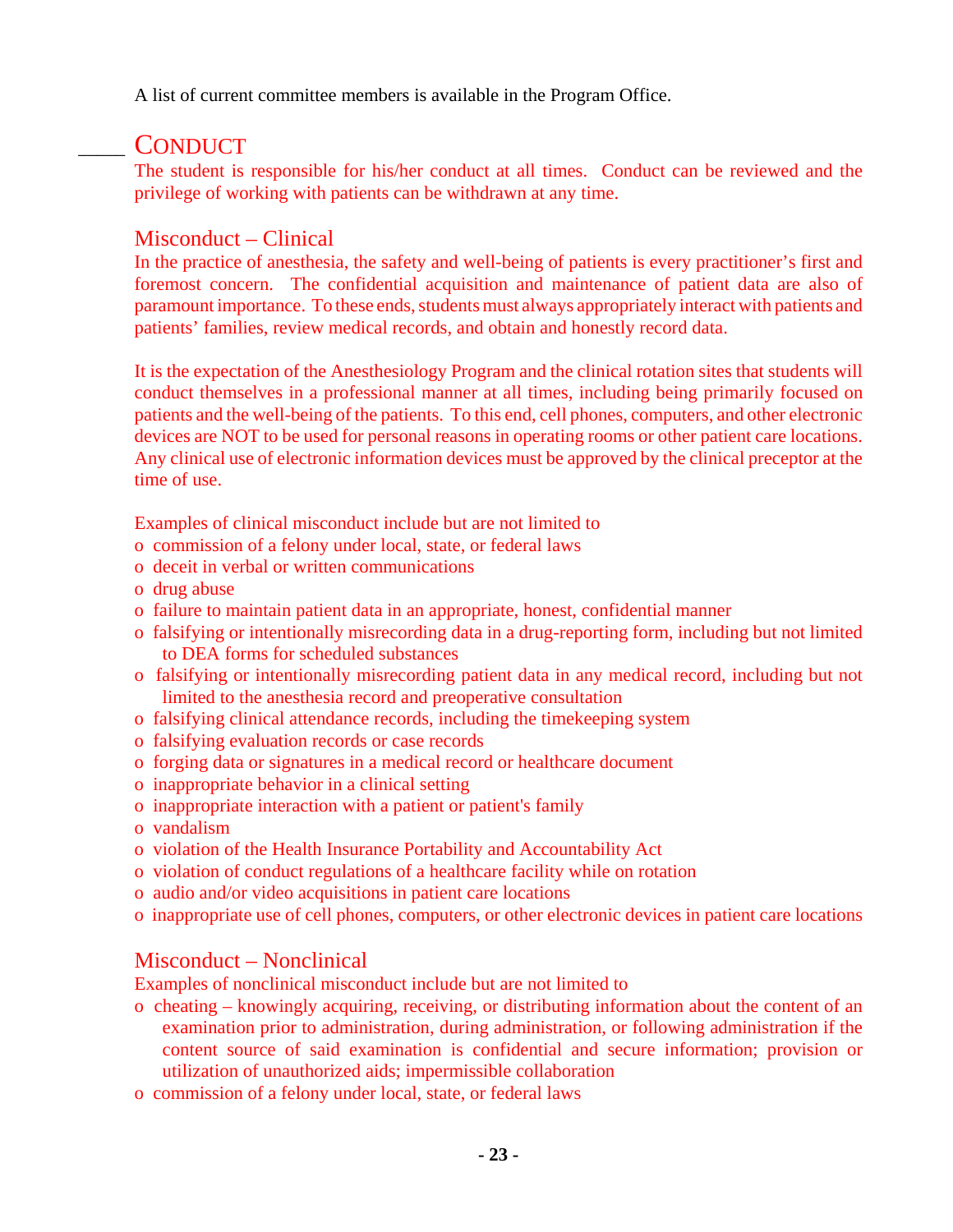- o deceit in verbal or written communications
- o falsifying attendance or evaluation records
- o falsifying or manipulating data in academic or research documents
- o forging data or signatures on any Program or University document
- o neglecting mandatory requirements for program and university compliance
- o plagiarism incorporating into one's own work, the work or expression of another without appropriately and adequately indicating the source
- o sabotage intentional and malicious actions that impair another student's academic performance
- o theft
- o vandalism
- o inappropriate use of cell phones, computers, or other electronic devices in academic locations
- o violation of laws governing intellectual property, copyright, and fair use of copyrighted material owned by others, including Emory's own copyrights and brands
- o inappropriate use, distribution, or redistribution of curricular materials developed by Emory faculty or staff or the faculty/staff of other medical schools or educational institutions. (When in doubt about such materials, students should seek guidance regarding appropriate use from a Program Director.)
- o sharing confidential or proprietary information that may compromise Emory's research efforts, business practices, or security.

### Monitoring and Reporting

The Master of Medical Science Program employs several methods for monitoring conduct, including but not limited to clinical evaluations, proctoring of examinations, audio and video surveillance of examinations, audio and video surveillance of classrooms and other sites within the Program suite, written and verbal communications with faculty, staff, and clinical sites. In addition, other Emory locations, as well as any clinical site, may employ audio and/or video surveillance at their locations and may share audio and video surveillance information with the Master of Medical Science Program and Emory University and any of its agents when conduct issues arise.

Faculty, staff, students, and others may report conduct matters to a Program Director at any time. If a student believes that a conduct violation has occurred, that student must report the violation as soon as possible to a Program Director.

The exception to reporting conduct violations to a Program Director involves violations of academic ethics (eg, cheating, plagiarism, sabotage). If a student believes that a violation of academic ethics has occurred, that student may report the violation to any member of the Honor Council rather than to a Program Director. When a student reports a violation of academic ethics to the Honor Council, then the actions and decisions of the Honor Council shall supercede the policies of the Anesthesiology Program. Complete information related to the Honor Council and its processes can be found in the Emory University School of Medicine Student Handbook.

#### Process for Conduct Matters

Upon receipt of an evaluation based on misconduct or a report of alleged misconduct, a Program Director will take appropriate action based on the type and severity of the alleged misconduct. If warranted, a Program Director will refer the matter to the Progress, Promotion, and Review Committee. If the alleged conduct is deemed illegal under federal, state, or local laws or the conduct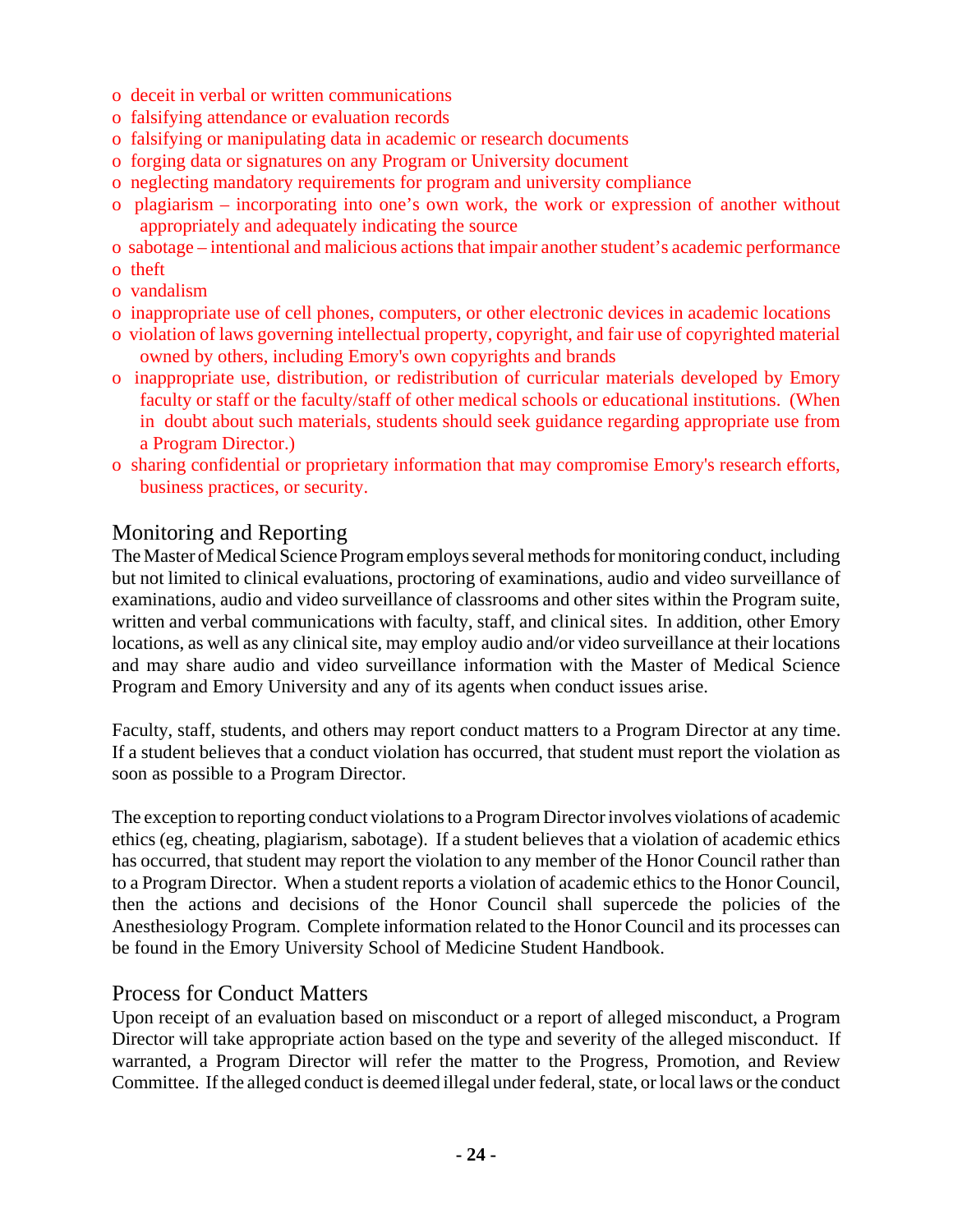poses a threat to the student or others, pending investigation, a Program Director will suspend the clinical activity of the student.

When a conduct matter is referred to the Progress, Promotion, and Review Committee (PPRC) for investigation and review, a Program Director will inform the student in writing of the conduct matter and its referral to PPRC.

The PPRC will initially review the conduct matter and determine if the misconduct charges are warranted. If misconduct charges are warranted, the PPRC will conduct a thorough investigation, during which the Committee shall have access to all information on the student which is maintained by the Anesthesiology Program. During the review process, the student will be asked to appear before the Committee. At the conclusion of the review, including interview of the student, the PPRC will determine what action is warranted and recommend same to the Program Directors. The Program Directors, with consideration of the recommendations from the PPRC, will impose an action (see below). The student will be informed in writing by the Program Directors of the action.

### \_\_\_\_\_ Actions for Misconduct

#### *Continuation*

The student will be informed in writing that they may continue in the Program without penalty.

#### *Continuation with Warning*

The student will be informed in writing that they may continue in the Program, but if another misconduct occurs, they will be subject to penalty, probation, or dismissal – depending upon the severity of the matter.

#### *Continuation with Penalty*

The student will be informed in writing that they will receive a penalty and may continue in the Program. Penalties can include but are not limited to grade reductions, remedial/additional didactic work, remedial/additional clinical work, enrollment and successful completion of special instructional work (eg, ethics course).

#### *Probation*

The student will be informed in writing that they are being placed on probation. The probation letter will include the reason(s) for probation, the duration of probation, and the condition(s) under which probation will be ended. The probation letter will also inform the student that occurrence of other misconduct or academic probation during the period of probation may result in extension of probation, additional penalties, or dismissal from the Anesthesiology Program.

#### *Extension of Time in the Degree Program*

The student will be informed in writing that their degree program is being extended. The extension letter will include the reason(s) for extension and the duration of extension.

#### *Dismissal*

Dismissal is the action established for various types of misconduct, including but not limited to cheating, drug abuse, falsification of records, forgery, unacceptable behavior at clinical sites, and HIPAA violations. Dismissal from the Master of Medical Science Program at Emory University can occur regardless of academic standing.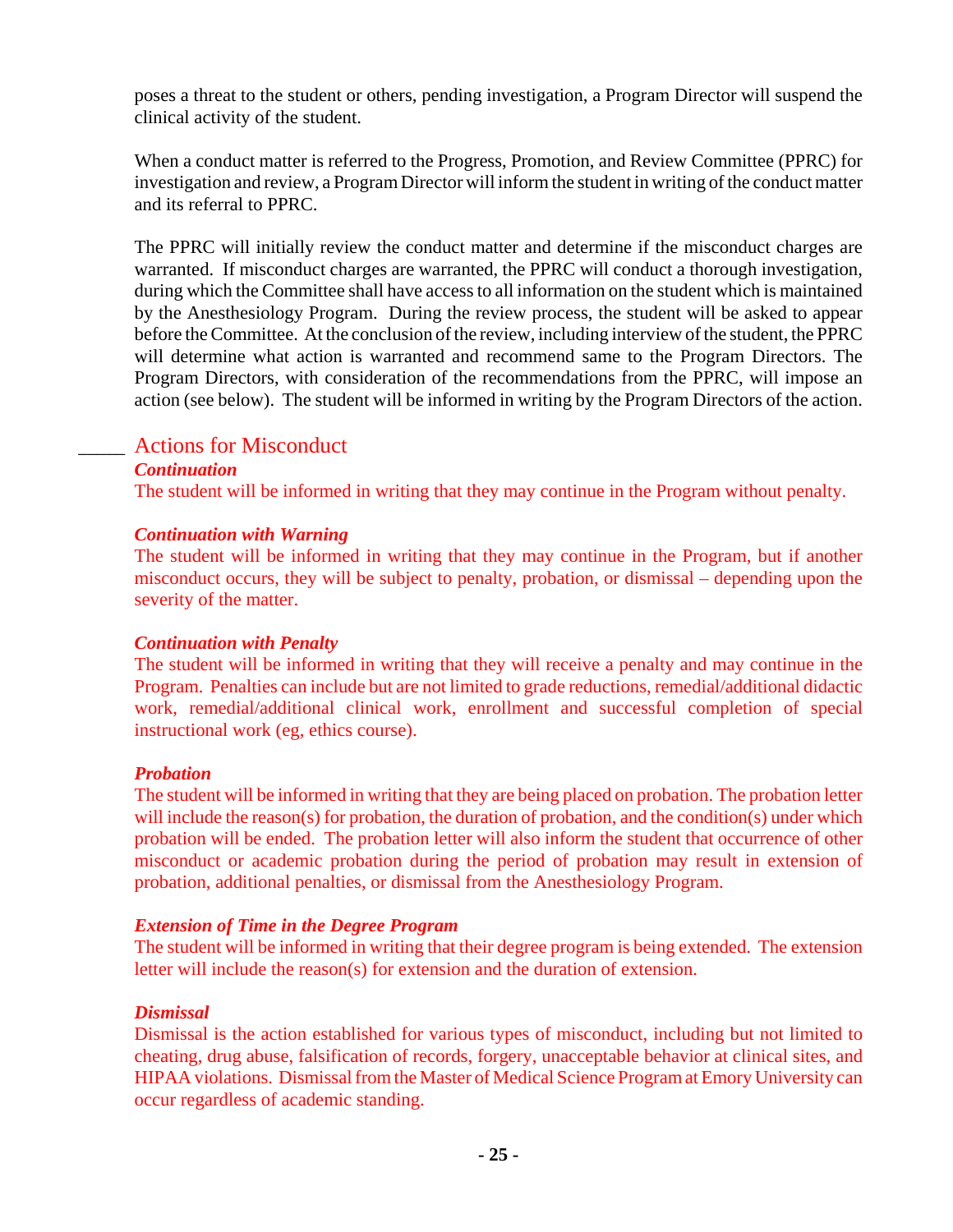### Appeals for Misconduct

If the action taken for misconduct is continuation with warning, probation, or extension of time in the degree program, then the student may appeal that action within 10 days to the Chair of the Department of Anesthesiology. The appeal must be in writing and must include the basis for appeal. The Anesthesiology Department Chair's decision on the appeal is final in the matter.

If the action taken for misconduct is dismissal, then the student may appeal that action in writing within 10 days to the Executive Associate Dean for Medical Education and Student Affairs of the Emory University School of Medicine. The appeal must be in writing and must include the basis for appeal. The Executive Associate Dean's decision on the appeal is final in the matter.

### Record of Misconduct

A summary of the review, recommendations, action, and appeal (if any) will become part of the student's permanent file and may be used when the student requests letters of evaluation or recommendation.

### Social Misconduct

The Program will refer matters of social misconduct other than sexual misconduct to the Executive Associate Dean of the School of Medicine for review and appropriate action. Examples of social misconduct include physical abuse, verbal abuse, bullying, and personal threats.

### Sexual Misconduct

The Program will refer matters of sexual misconduct to the Deputy Title IX Coordinator for the School of Medicine for review and appropriate action. Examples of sexual misconduct include sexual harassment and inappropriate sexual behavior.

### Discriminatory Harassment

The Program will refer matters of discriminatory harassment – either sexual or non-sexual – to the Office of Equity and Inclusion (formerly Equal Opportunity Programs). Policies related to harassment apply to persons who are employees and students of Emory University, vendors, contractors, guests, patrons, and other third parties participating in any Emory-sponsored event or program, whether on or off campus, and to such persons in other situations in which the respondent is acting as a member of the Emory community.

Any student who feels that he/she has been subjected to any form of harassment should notify a Program Director, who will communicate about the matter with the Office of Equity and Inclusion. In addition, the student may personally inform the Office of Equity and Inclusion.

Complete information concerning Emory's policies on harassment and contact information for the Office of Equity and Inclusion can be found at http://policies.emory.edu/1.3.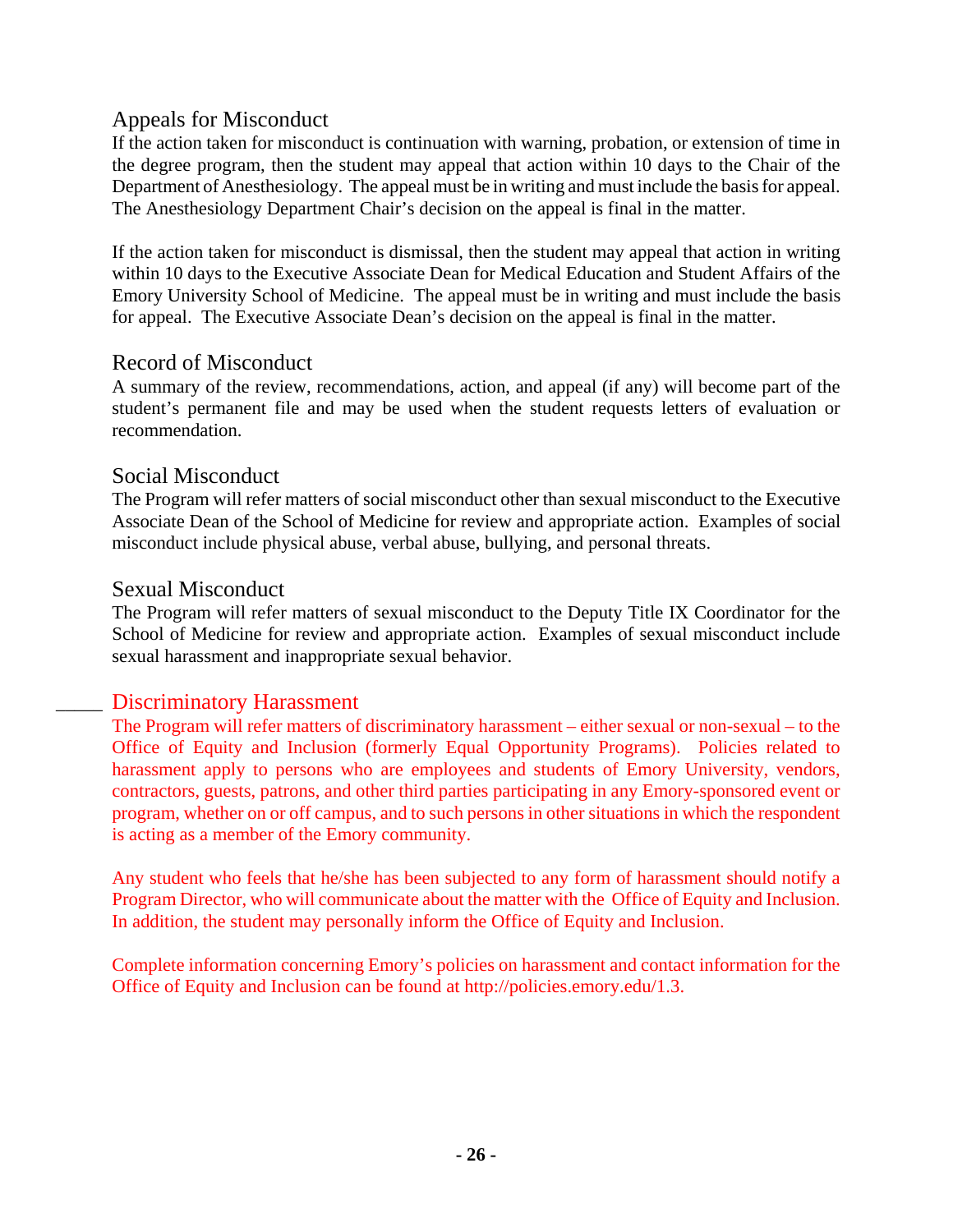# CONTINUATION, INTERRUPTION, TERMINATION OF THE MMSC DEGREE PROGRAM

### \_\_\_\_\_ Continuation

Suitability and fitness for continuation in the Program is based upon academic performance; clinical competence, including the ability to safely care for patients; and standards of conduct appropriate for a health professional. Standards of conduct include trustworthiness; responsibility to duty; appropriate interaction with patients, patients' families, and other healthcare professionals; and professional demeanor.

### Continuation Requirements

In order to advance in the Master of Medical Science Program to the next semester or to graduate from the Master of Medical Science Program at the end of the degree program, a student must

- $\Box$  Receive a letter grade of C or above in every course; AND
- $\Box$  Exhibit satisfactory clinical performance as judged by the faculty of the MMSc Program; AND
- $\Box$  Have conduct and ethical behavior that in the judgement of the MMSc Program faculty meet those standards essential for an anesthesiologist assistant practitioner.

#### Advancement

The Progress, Promotion, and Review Committee reviews the academic performance, clinical performance, and overall conduct of each student each semester. Throughout the degree program, each student's advancement to the next semester must be approved by the Progress, Promotion, and Review Committee.

### \_\_\_\_\_ Academic Penalties

#### *Academic Warning*

An official warning from the Program Directors to a student whose performance is of concern in any curricular area – didactic, simulation, or clinical. The academic warning letter will cite the specific concern(s) and will communicate an action plan for remediation, additional simulation time, and/or modification of clinical assignments.

#### *Academic Probation*

A status assigned by the Program Directors based on recommendations from the Progress, Promotion, and Review Committee when a student's academic performance is unsatisfactory. Unsatisfactory performance occurs when a student does not meet criteria for continuation and advancement (sections above). The academic probation letter will cite the specific reason(s) that generated academic probation and will list the criteria for removal of probation. The probation letter will also inform the student that continued poor performance or misconduct during the period of probation can result in extension of probation, additional penalties, or dismissal from the Anesthesiology Program.

A student on academic probation is not in good standing, which is information that can be made available to parties within Emory University, as well as outside agencies (eg, state boards, hospitals, practice groups). A copy of the academic probation letter becomes part of a student's file and may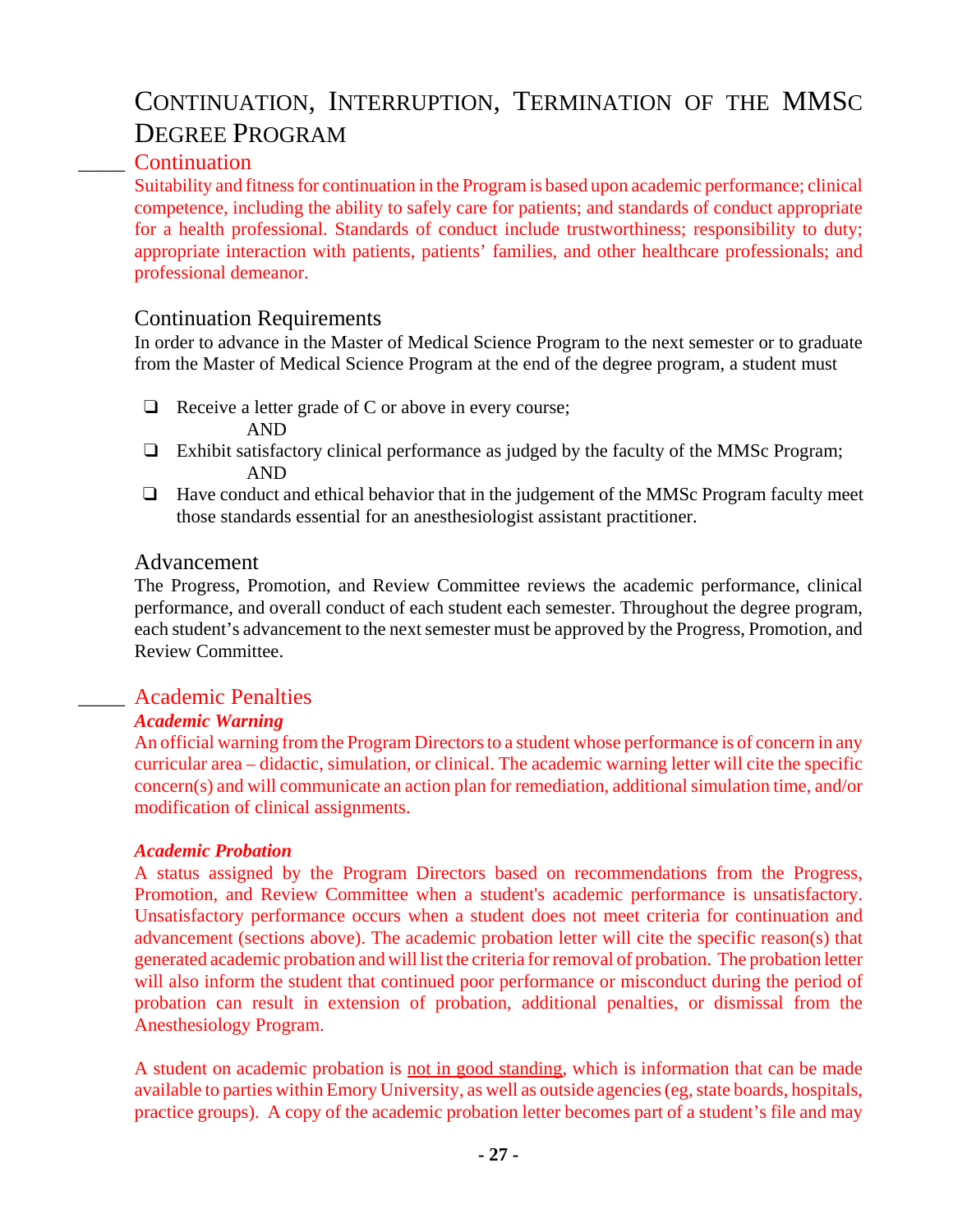be used as part of recommendations and requested performance evaluations. The designation of academic probation may result in the loss of financial aid.

### *Dismissal*

If a student meets any of the following criteria within a semester, that student shall be dismissed from the Master of Medical Science Program:

 $\Box$  Receipt of two grades of D or one grade of F;

OR

- $\Box$  Receipt of one D or one F following return from a leave of absence for academic reasons; OR
- $\Box$  Unsatisfactory clinical performance as determined by the Program Directors; OR
- $\Box$  Conduct or ethical behavior that does not meet the standards essential for an anesthesiologist assistant practitioner as determined by the Program Directors; OR
- $\Box$  Failure to complete course work or clinical assignments as determined by the course instructor.

### First Year: Leave of Absence for Academic Reasons

The didactic curriculum of the Master of Medical Science Program is tightly integrated and scheduled for the four continuous semesters of the first year. The senior clinical year of the educational program is comprised of clinical rotations throughout the United States. Anesthesiology didactic courses and basic science didactic courses are scheduled on an annual basis. All first-year didactic courses must be successfully completed before a student may advance to the senior year.

If a first-year student receives a D in any course, then that student may be eligible for a leave of absence for academic reasons.

In order for the student meeting the above criteria to be offered a leave of absence for academic reasons, then that student must complete all course work in the semester in which he/she meets the criteria for the leave of absence for academic reasons, and the leave of absence for academic reasons must be approved by the Progress, Promotion, and Review Committee.

If approved, the leave of absence will begin effective at the end of the semester in which the student receives the D. The student may then return to the Master of Medical Science Program at the beginning of the following summer semester to restart the educational program.

If the student elects to return to the Master of Medical Science Program, then he/she must meet the Program's requirements for continuation.

The alternative to leave of absence for academic reasons is dismissal from the Program.

### *Financial Aid Implications*

Within three days of taking a leave of absence as described above, the student must contact the Financial Aid Office of Emory University and make all necessary arrangements concerning financial aid and repayment of same. Applicable rules and regulations are available from the Financial Aid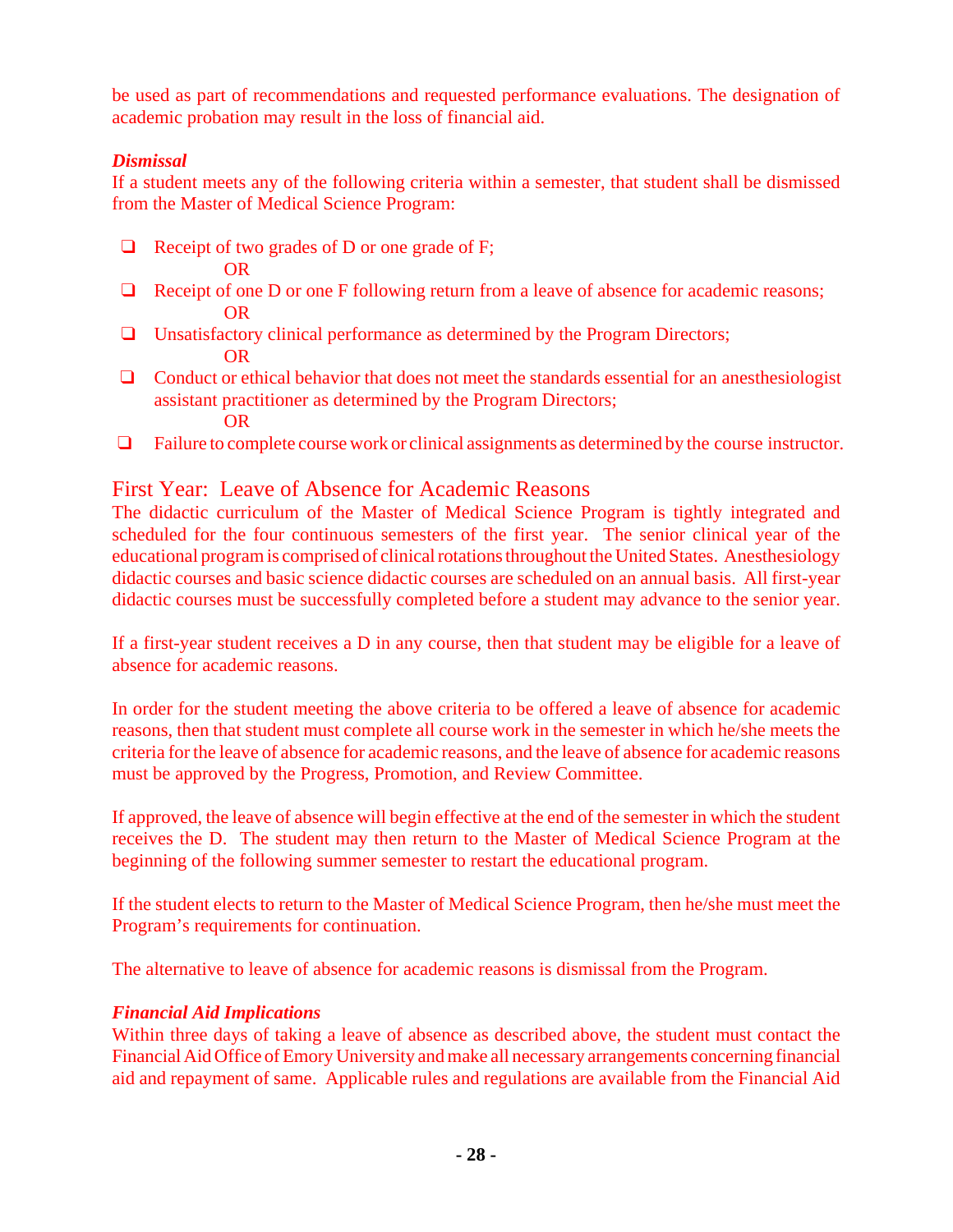Office. The student should contact Emory's Office of Financial Aid for complete information and to obtain specific answers to questions regarding financial aid and leave of absence.

### Senior Year: Probation and Extension of the Educational Program

For senior students, receipt of a D in any clinical series (ANES 660A,B,C; ANES 680A,B,C) will result in probation and automatic extension of the educational program by one semester. In order to continue in the MMSc Program beyond the semester in which the D was received or in order to graduate from the MMSc Program, then that student must meet the following requirements:

 $\Box$  Receive a letter grade of C or above in all subsequent clinical courses (ANES 660A, B, C; ANES 680A,B,C);

AND

- $\Box$  Maintain a semester GPA of 2.0 or higher in all subsequent semesters; AND
- $\Box$  Have an overall GPA or 2.0 or higher at the end of all subsequent semesters; AND
- $\Box$  Meet all other Program requirements for continuation.

### Academic Appeals

A student may appeal a course grade within 10 days of the University's posting of the grade. The appeal must be in writing to the Progress, Promotion, and Review Committee and must include the basis for appeal. The decision of the Progress, Promotion, and Review Committee is final in the matter unless the grade will result in the dismissal of the student.

If the Progress, Promotion, and Review Committee's decision is to the uphold a grade will result in dismissal, then the student may appeal that the Committee's decision within 10 days to the Executive Associate Dean for Medical Education and Student Affairs of the Emory University School of Medicine. The appeal must be in writing and must include the basis for appeal. The Executive Associate Dean's decision on the appeal is final in the matter.

### Interruption of Degree Program

#### *Medical Leave*

A student may petition the Program for interruption of his/her degree program because of a serious illness. In the petition, the student must provide documentation of diagnosis by a physician licensed to practice medicine in the United States and an estimate by that physician of a time to recovery sufficient to resume the degree program. Granting the petition for interruption in the degree program is solely at the discretion of the Anesthesiology Program.

Approval for a medical leave of absence may involve OMESA and the School of Medicine's Financial Office.

In order to return to Program activities following a medical leave of absence, the student must provide a statement from the treating physician that the student is cleared to return to a full academic load and clinical assignments. Per School of Medicine policy, before being permitted to return to the degree program, the student may be required to be evaluated by a practitioner selected by the School of Medicine.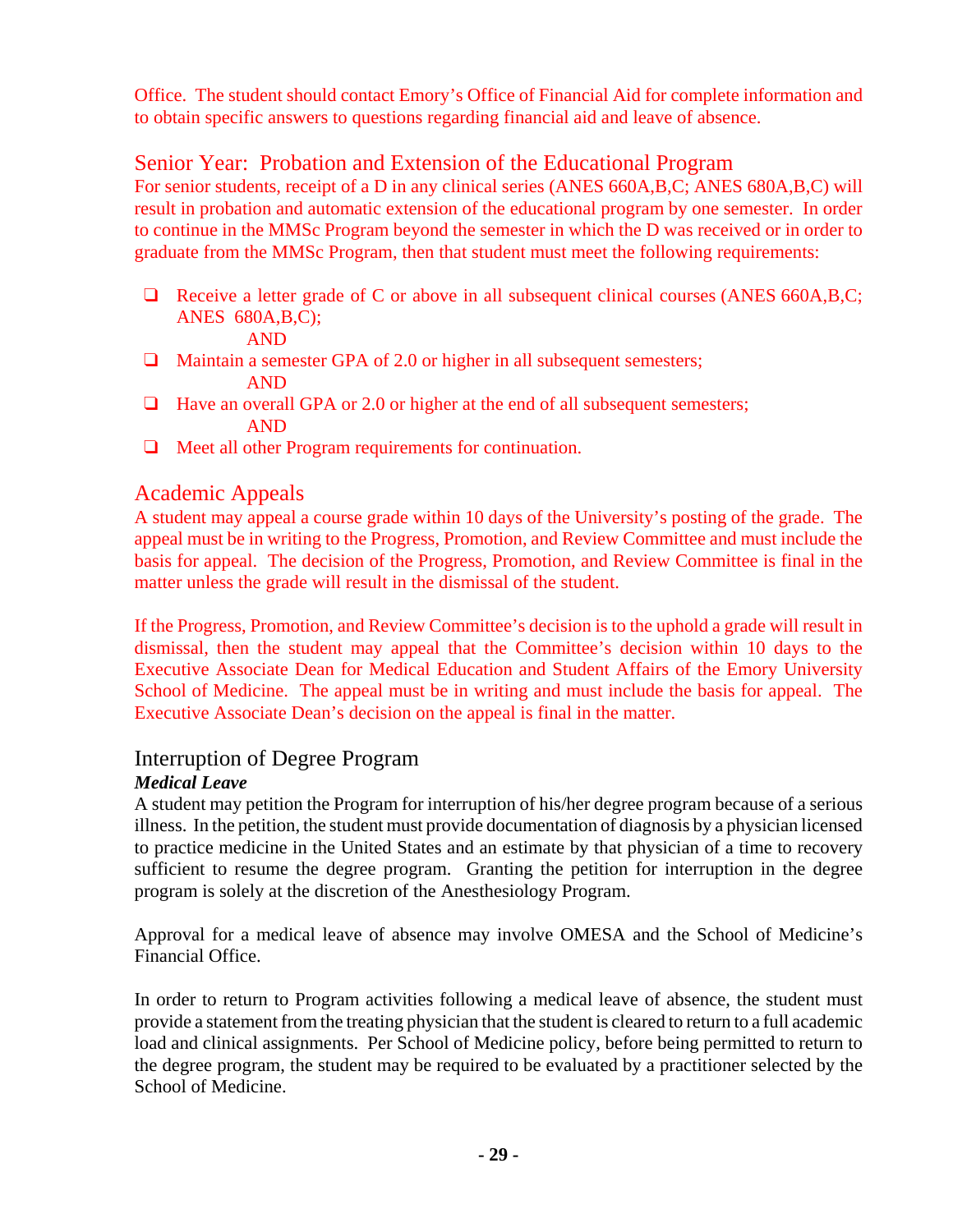### *Leave of Absence*

### First Year

A student in good standing may petition the Program for a leave of absence by submitting the request in writing, including a complete explanation for the leave. If a leave of absence is granted, leave shall be for the balance of that academic year. The student must return as a full-time student in the next academic year at the beginning of the semester in which he/she was granted leave. Tuition refund for the semester in which the leave of absence is granted shall follow University guidelines for cancellation and withdrawal. Granting a petition for a leave of absence is solely at the discretion of the Anesthesiology Program.

### Senior Year

A student in good standing may request a leave of absence by submitting the request in writing, including a complete explanation for the leave. Following review of the request, the Program Director may grant a leave of absence for one to six months at the end of which the student must return as a full-time student at the beginning of an approved clinical rotation. The full one to six months of absence must be satisfactorily completed on approved clinical rotations in order for the student to meet academic and residence requirements for degree eligibility. Tuition refund for the semester in which the leave of absence is granted shall follow University guidelines for cancellation and withdrawal. Registration and payment of tuition and fees for the extended clinical time in the degree program shall follow University guidelines. Granting a petition for a leave of absence is solely at the discretion of the Anesthesiology Program.

## Termination Prior to Completion of Degree

### *Cancellation*

Registration may be cancelled during the first five days of classes without transcript deficiencies or financial penalty other than loss of deposit.

### *Withdrawal*

A student may voluntarily withdraw from Emory University at any time. Official withdrawal requires completion and approval of withdrawal forms, which are available from the Office of Medical Education and Student Affairs in the School of Medicine. In the case of voluntary withdrawal, tuition refund will be prorated by the Office of the Bursar. No refund will be given after the fifth week of classes. No refund will be given for reduced course load.

#### *Dismissal*

A student may be dismissed from the Anesthesiology Program at Emory University for academic deficiency, for clinical deficiency, or for violation of standards of conduct (see section on CONDUCT). No refund will be given to a student who is dismissed.

### *Involuntary Withdrawal from Emory University*

Emory University considers the safety and welfare of its students, faculty, and staff a top priority. Involuntary Withdrawal of Students from Emory (Policy 8.4) can be found at http://policies.emory.edu/8.4. This policy and related School of Medicine policies apply to students enrolled in the Master of Medical Science Program in Anesthesiology.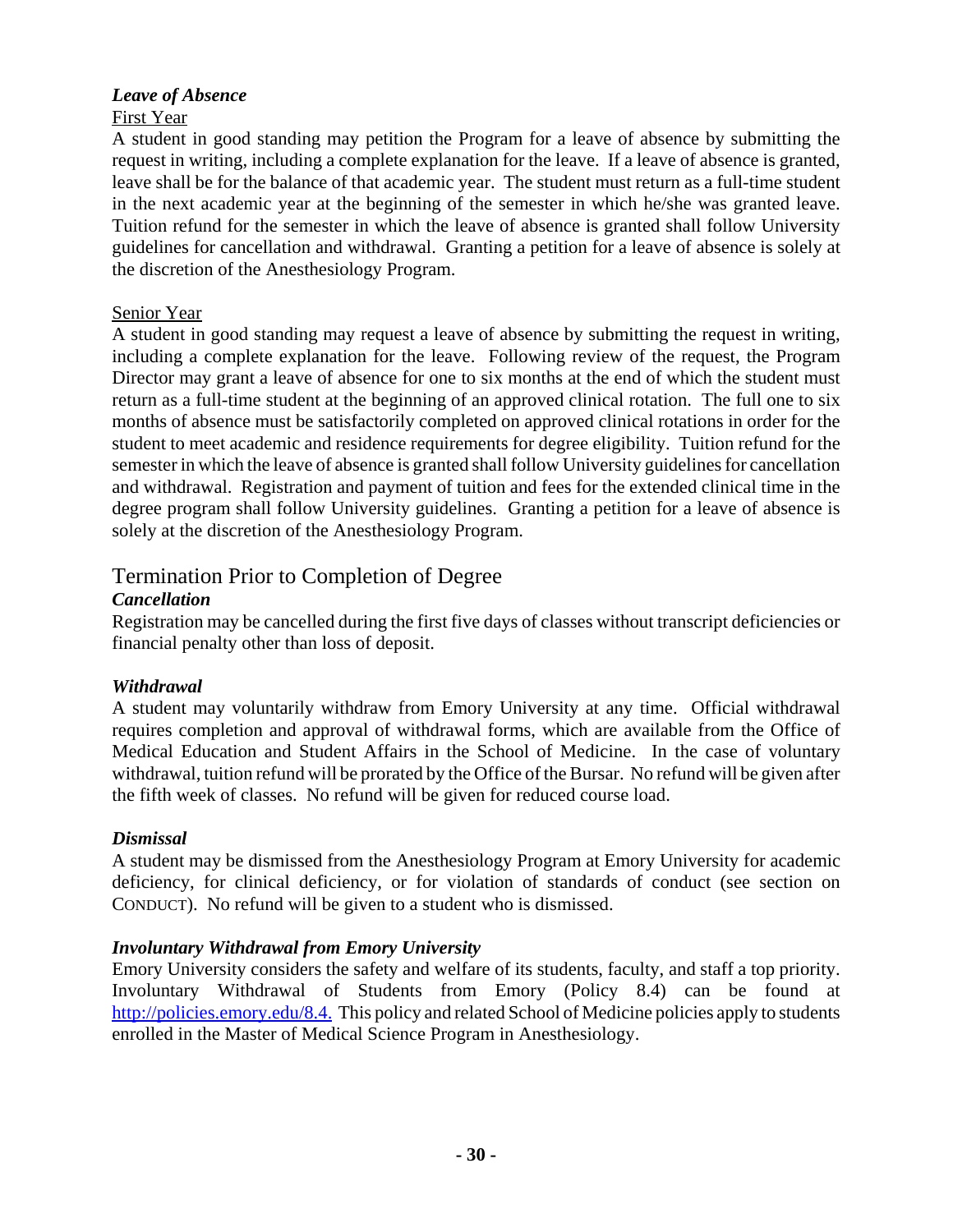## COUNSELING RESOURCES

### Academic Counseling

If at any time during a semester, a student receives a grade of D or lower on an examination or has a projected grade of D or lower in any course, then that student is expected to meet with the course director to review course work and overall performance in the educational program.

## University Counseling Services

Complete information about Emory's counseling services can be found at www.emory.edu.

## **CURRICULUM**

The Master of Medical Science Program in Anesthesiology offers course work and clinical rotations in a dynamic curriculum. Individual courses and clinical rotations are subject to changes in name, number, semester offered, and location.

### Required Anesthesiology Courses

### ANES 505A. Human Patient Simulation Lab I.

Summer. Credit 5 hour. Introduction to the operating room; anesthesia machine; basic drug doses and syringe preparation; airway equipment preparation; standard physiologic monitoring; basics concepts of anesthesia induction, maintenance, and emergence; basic airway management; basic hemodynamic management; anesthesia record keeping; basics of the preoperative patient data base and anesthetic plan; basic vascular access.

### ANES 505B. Human Patient Simulation Lab II.

Fall. Credit 1 hour. Basic anesthesia procedures and concepts. Anesthetic simulation cases, including decision making and critical incidences related to hemodynamics, airway management, cardiac problems, as well as equipment problem solving.

#### ANES 505C. Human Patient Simulation Lab III.

Spring. Credit 1 hour. Spinal and epidural anesthesia; advanced vascular access using ultrasound; vasoactive drugs used in the management of hemodynamically compromised patients. Semester ends with a capstone simulation requiring each student to bring together their knowledge and experience to successfully conduct and complete an anesthetic.

### ANES 507. Introduction to Anesthesia Practice.

Summer. Credit 6 hours. Introduction to concepts and techniques of general anesthesia, regional anesthesia, and monitored anesthesia care. Includes principles of airway management, anesthesia equipment, monitoring, patient evaluation, pharmacology, and physics.

### ANES 509. Anesthesia Practice Seminar.

Summer. Credit 1 hour. Weekly small group case discussions, including the concepts and techniques presented in ANES 507. Anesthesia preop consultation and anesthesia records – paper and electronic – are emphasized.

ANES 512A,B. Principles of Airway Management I, II.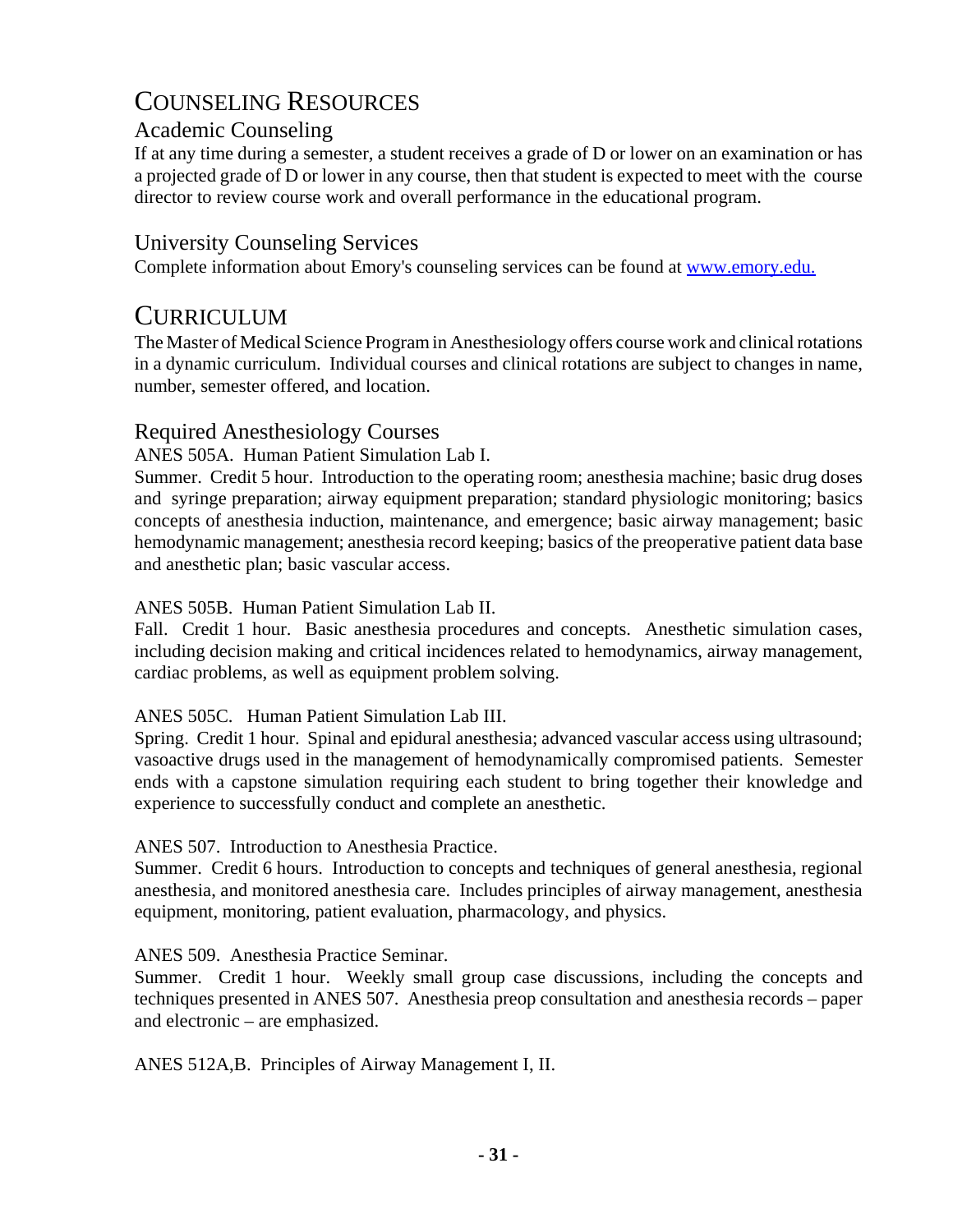Fall, Spring. Credit 1,1 hours. Structure, function, pathophysiology, and diseases of the human airway. Basic and advanced principles of elective and emergent airway management, including equipment and techniques.

ANES 513. Anesthesia Delivery Systems and Equipment.

Summer. Credit 1 hours. Compressed gases, gas distribution systems, anesthesia machines, breathing circuits, anesthesia ventilators, waste-gas scavenging, respiratory care equipment, resuscitation equipment.

#### ANES 516A,B. Pharmacology in Anesthesia Practice I, II.

Spring, Summer. Credit 1 hour each. Drugs specifically related to the practice of anesthesia, including inhaled anesthetics, narcotics, barbiturates, benzodiazepines, anticholinesterases and anticholinergics, neuromuscular blockers, adrenergic agonists and antagonists.

ANES 520 Practical Aspects of Anesthesia Practice I.

Summer Semester. 1 credit hour. Social, regulatory, ethical, and professional aspects of becoming an anesthesiologist assistant. Developing effective communication skills with patients and with other healthcare providers. Evidence based medicine and clinical practice. National healthcare issues, especially those pertaining to anesthesia practice.

#### ANES 525. Applied Anatomy for Anesthesia Practice

Fall Semester. 2 credit hours. Gross anatomy, histology, and medical imaging. Anatomic terms, structures, and relationships emphasizing functional significance and application in clinical anesthesia practice. Laboratory provides demonstrations on models, prosections, and digital media. Course topics align with ANES 536A Anesthesia Practice I and ANES 505B Human Patient Simulation II.

ANES 530. Physics for Anesthesia Practice.

Summer. Credit 2 hours. Physical principles and processes applied to the practice of anesthesia. Dimensional analysis; work, energy, and power; gas laws; fluid mechanics; heat transfer; vaporization; solubility, diffusion, and osmosis; fires and explosions; laser and x-ray radiation; applied electric circuit theory; time constants.

ANES 535A,B. Principles of Monitoring and Instrumentation I, II.

Spring, Summer. Credit 1, 2 hours. Principles, applications, and interpretation of monitoring used in anesthesia practice: electrocardiography; invasive and non-invasive blood pressure; oximetry; cardiac output; hemodynamic calculations; respiratory gases; ventilation; ICP; electroencephalography; temperature; renal function; neuromuscular blockade; ultrasound; echocardiography; point-of-care instumentation.

#### ANES 536A. Anesthesia Practice I.

Fall. Credit 1 hour. History of anesthesia; types of anesthesia; anesthesia care team model; universal precautions and infection control; OR layout and anesthesia setup; AA practice and professionalism; intravenous catheterization; intravenous fluids; arterial cannulation; ASA-standard monitors; induction, maintenance, and emergence from anesthesia.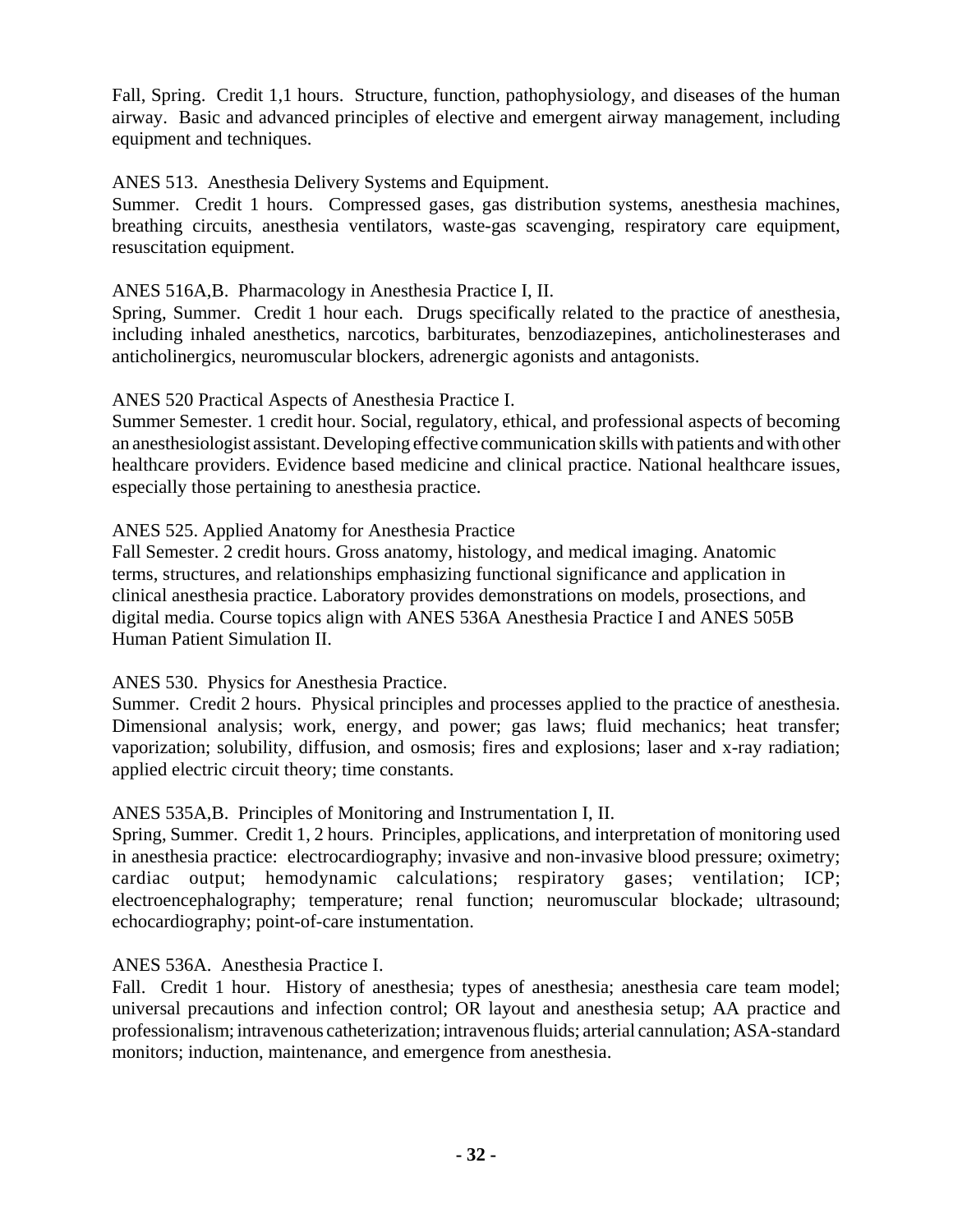ANES 536B,C. Anesthesia Practice II, III.

Spring, Summer. Credit 4 hours each. Systems-based approach to physiology and pathophysiology in anesthesia practice, including applications and effects of general and regional anesthesia. Emphasizes the integration of preoperative evaluation, planning, and anesthetic management for surgical patients. Includes risk management and critical incidents in anesthesia.

#### ANES 540A,B,C. Clinical Methods.

Fall, Spring, Summer. Credit 1 hour each. Preoperative patient evaluation, including history taking, physical examination, chart review, and select laboratory, radiologic, and other testing. Basic EKG interpretation.

#### ANES 561A,B,C. Clinical Anesthesia I, II, III.

Fall, Spring, Summer. Credit 3 hours each. Foundations of the clinical practice of anesthesia gained through one-on-one supervised instruction in the operating room and other clinical locations. Grades for the 561 Clinical Anesthesia series include input from clinical evaluations; CCC participation and quizzes; and participation and performance in small discussion groups. Any student who is not on target for clinical hours at the end of summer semester will receive an incomplete (I) in ANES 561C.

ANES 611A,B,C. Senior Seminar in Anesthesia.

Fall, Spring, Summer. Credit 1 hour each. All Senior Friday activities, including patient presentations by students. Keywords review. Anesthesiology Department grand rounds. Unexcused absences will result in grade reduction.

#### ANES 620. Practical Aspects of Anesthesia Practice II.

Summer Semester. 1 credit hour. Professional development related to employment and practice as an anesthesiologist assistant. National certification, state licensure, and credentialing. Medical coding and billing. Healthcare finance issues. Career and leadership opportunities at local, state, and national levels.

#### ANES 660A,B,C. Clinical Anesthesia I, II, III.

Fall, Spring, Summer. Credit 12 hours each. Clinical rotations in anesthesia, including all subspecialty areas, preop clinic, pain, critical care medicine. Students must be at 90 percent of the target for clinical hours for the semester in order to receive a grade in ANES 660 for that semester; otherwise an incomplete (I) will be recorded until the target is met.

#### ANES 680A,B,C. Comprehensive Examinations I, II, III.

Fall, Spring, Summer. Credit 2 hours each. Three general comprehensive examinations each semester cover the principles and practice of anesthesia. Three specialty comprehensive examinations during the senior year cover cardiac anesthesia, OB anesthesia, and pediatric anesthesia. Specialty examinations should be taken within 30 days of the student's completing the specialty rotation. Examination coverage is based on directed self-study and on monthly clinical concepts conferences occurring during the senior year. Each semester's grade is comprised of the scores on the three general comprehensive examinations and the scores on quizzes from the clinical concepts conferences during the semester. All general comprehensive examinations must be completed within the semester in which they are administered or within 10 days of the start of the next semester. Failure to complete an examination within the time allotted will result in a score of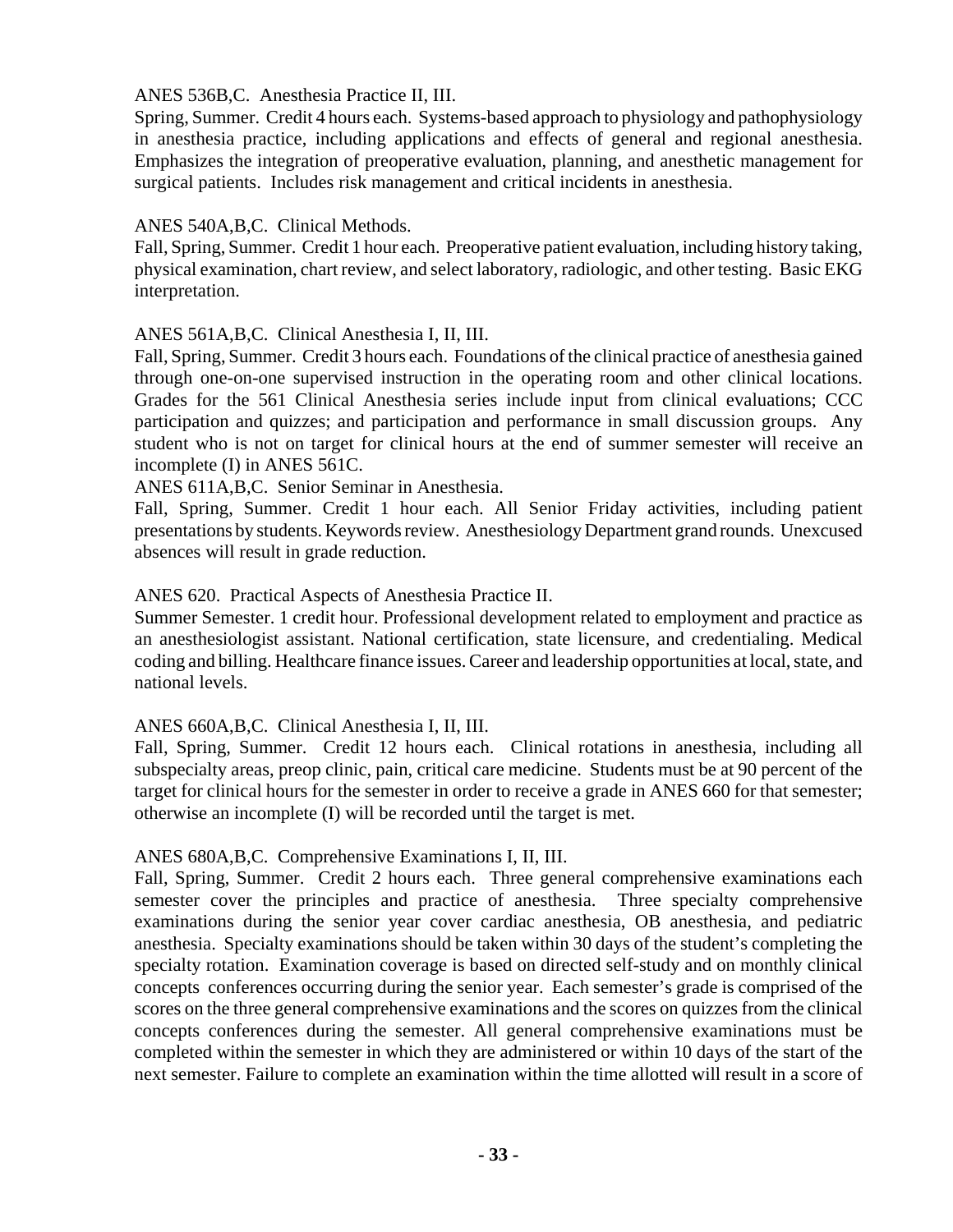zero being assigned to that exam. The scores of all specialty comprehensive examinations taken during the year will be included in the grade for ANES 680C (the final semester of the senior year).

Elective Anesthesiology Courses

ANES 596R. Individual Tutorial Each semester. Credit variable. Provides opportunity for in-depth study of a curricular topic under the direction of a faculty member.

### ANES 597R. Individual Directed Study

Each semester. Credit variable. Provides opportunity for in-depth study of a non-curricular topic under the direction of a faculty member.

#### ANES 695R. Individual Clinical Practicum

Each semester. Credit variable. Provides opportunity for clinical experience in a subspecialty area under the direction of a faculty member.

### ANES 697R. Individual Directed Study

Each semester. Credit variable. Provides opportunity for advanced study under the direction of a faculty member.

### ANES 699R. Individual Research

Each semester. Credit variable. Provides opportunity for laboratory or clinical research under the direction of a faculty member.

#### Required Basic Science Courses

Basic science courses are taught in their respective departments in the Emory University School of Medicine.

### BAHS 502. Physiology.

Fall semester. Credit 4 hours. Systems approach to normal function of the human body, including relevant information on anatomy. Weekly problem solving sessions, regular laboratory exercises, and clinical application to systemic disorders.

#### BAHS 504. Pharmacology.

Spring Semester. Credit 3 hours. Basic principles of drug action; absorption, distribution, metabolism, and excretion of drugs; mechanisms of drug action; toxicity. Basis for the use of medicines in pharmacologic therapy of specific diseases.

### Credit in Transfer

Matriculants into the Master of Medical Science Program in Anesthesiology have varied educational backgrounds – some of which may make it possible to receive credit in transfer for prior course work. The matriculant with a graduate degree (masters degree or doctoral degree) or the baccalaureate degree holder who has successfully completed applicable graduate courses within five years of application to the MMSc Program may be able to receive credit in transfer for previous graduate courses in human physiology and pharmacology.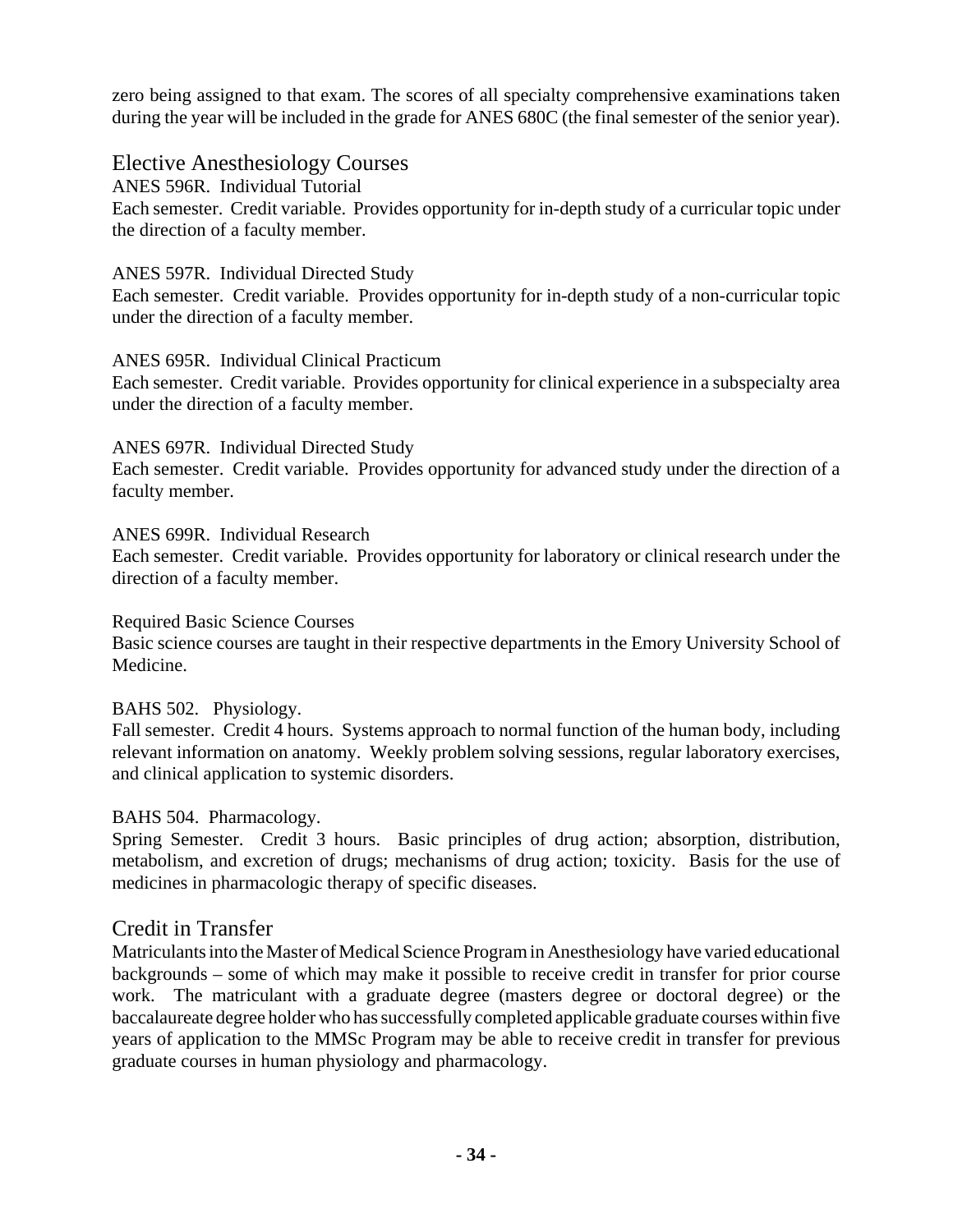The certified primary care physician assistant with a masters degree may be able to receive credit in transfer for his/her prior masters-level courses in human physiology, pharmacology, and clinical methods.

An applicant meeting any of the above criteria may complete a request for credit in transfer and submit the request as part of his/her application.

Neither completion of the course work listed above nor receipt of a prior graduate degree guarantees admission to the Program or that credit in transfer will be approved if the applicant is accepted into the Program. Each request will be reviewed and decided individually.

# DRESS CODE

## Standards of Dress and Appearance

Students are expected to convey a professional demeanor at all times – not only in their behavior but also in their dress and appearance. A professional image conveys credibility, trust, respect, and confidence to one's colleagues, patients, and their families. In all educational settings – classroom, laboratory, and clinical environment – students are expected to be clean, well groomed, and dressed in an appropriate manner. Students are expected to dress professionally and wear a clean white coat unless otherwise instructed by faculty. Students must wear Program and SOM identification badges at all times in both clinical and academic settings.

All students are required to be clean and maintain appropriate personal hygiene with regard to their body, hair, and nails. Hair and nails need to be clean, neat, and of reasonable length so as to not interfere with a patient's safety or with the student's safety or ability to perform their duties. Cologne and perfume are discouraged at all times and should never be worn on days when students have clinical assignments.

Patients vary in sensitivity to and in expectations regarding the appearance of their health care providers. A reasonable rule of thumb is to dress conservatively, thereby meeting the expectations of the most sensitive patients.

### Guidelines for Dress and Appearance

**Hair** should be neat, clean, and of a natural human color. Unless head coverings are required for religious or cultural reasons, hats and other head coverings should not be worn.

**Clothing** should be clean and in good repair. Women should avoid wearing bare back tops, halter tops, midriff tops, spandex tops, and short skirts. Men should wear slacks and a dress shirt. Shorts and blue jeans are not appropriate attire.

**Shoes** must be clean and in good repair.

**Scrubs** must be worn only in designated locations. Scrubs are the property of the hospital and are not to be defaced, altered, or removed from the hospital. Stained or soiled scrubs must be changed as soon as possible.

**Personal protective equipment** (masks, hats, shoe covers) must be removed upon leaving the OR or procedural area.

**Body piercings and tattoos** should not be worn or displayed in professional settings.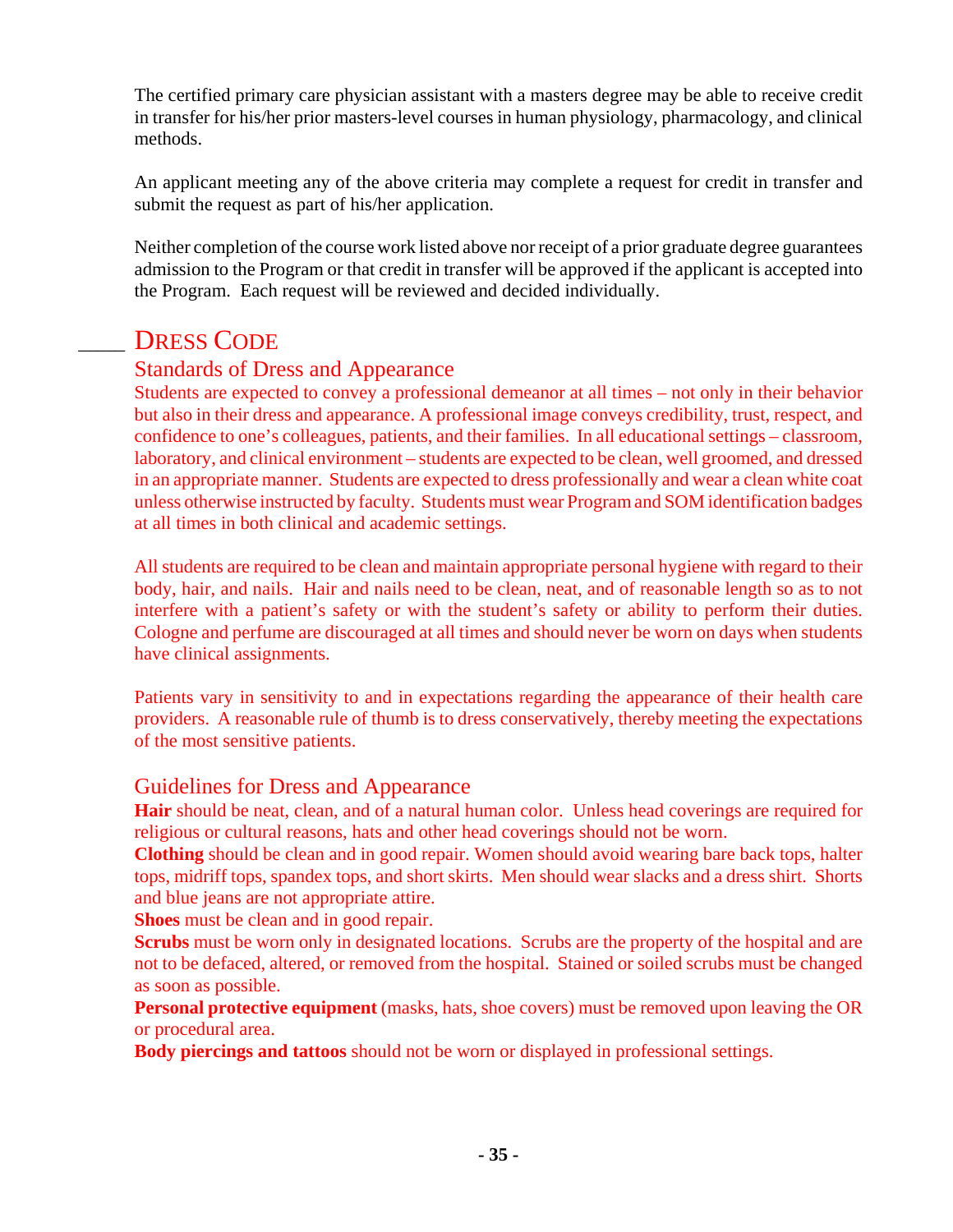You should expect to receive feedback about your appearance and attire from faculty, staff, and peers. You may also receive direct or indirect feedback from patients and their families. If your appearance or attire does not meet expectations for professional or clinical environments, faculty or preceptors may ask you to change prior to continuing in that environment.

Attire at all times outside the operating room is business casual<sup>1</sup>, which should be comfortable but not detract from the serious educational atmosphere or from the climate of patient care. Students should avoid attire that could be offensive to the public, peers, patients, or patients' families.

Each student must be dressed appropriately in business casual attire whenever he/she is in any patient care environment, including entering and leaving the hospital. For clinical rotations in the operating room, appropriate attire always includes clean scrubs. Program and School of Medicine identification must be visible at all times. In certain clinical facilities, clean scrubs with a white coat may be worn for short periods outside the operating room (eg, breaks, patient transport). When scrubs and a white coat are being worn, you must NOT wear caps or shoe covers outside the operating room.

Scrubs may be required for human patient simulation and certain labs. Changing facilities and lockers are provided for first-year students. Students may not wear scrubs to and from Executive Park. Students may not wear scrubs at Executive Park for other than HPS or required labs. Students may never wear scrubs bearing hospital designations at Executive Park.

Scrubs are not to be worn outside the operating room. Scrubs may NOT be worn to and from clinical sites, to and from classes, or in classes. A student appearing in class in scrubs may be dismissed from that class. Each day that a student appears in scrubs (top and/or bottom) in the Program facility at Executive Park, he/she will have one point deducted from his/her clinical grade for that semester.

For clinical rotations outside the operating room (eg, Preop Clinic, Pain Service), appropriate attire is always business casual and white coat with Program and EUSM identification visible.

This policy is in effect beginning with the first day of class and continuing throughout enrollment in the educational program. In addition, the dress code policies of the Emory University School of Medicine apply to students at all times. Some clinical rotation sites may have additional dress code requirements which must be followed at that site.

Failure to follow the dress code policies of the Program, Emory University School of Medicine, or an assigned clinical rotation site may result in dismissal from the clinical assignment or from class with resulting grade penalty.

<sup>&</sup>lt;sup>1</sup>en.wikipedia.org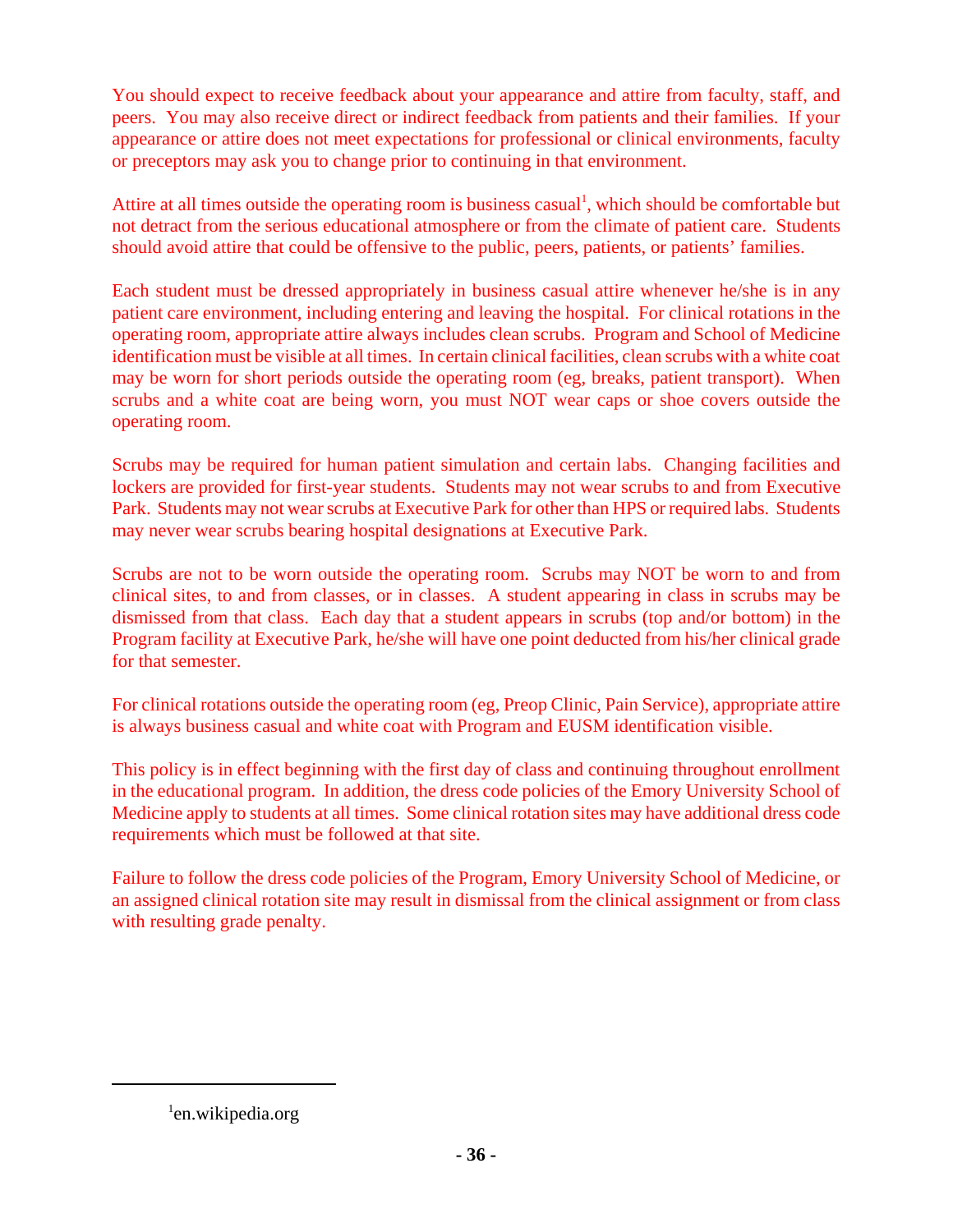# EMPLOYMENT DURING THE PROGRAM

The schedule of studies and clinical activities of the Anesthesiology Program requires full-time engagement of each student. Employment during any part of the educational program may interfere with studies and clinical work and seriously jeopardize a student's ability to complete the degree program. Any student contemplating employment for any reason should discuss the matter with a Program Director before undertaking employment.

## EQUIPMENT AND CLOTHING REQUIRED

Clinical experience begins in the first week and continues throughout the educational program. Labs and practica occur frequently during the first year.

Each student is required to have the following equipment with them every Program operational day: calculator with fractional exponents and parenthetical expression clean, short, white coat with Emory AA Program designation pen light six-inch, 15-centimeter ruler stethoscope student identification from Emory University School of Medicine student identification from the Anesthesiology Program

Failure to have all requisite equipment can result in grade penalty.

Each student must have the following equipment at Executive Park: solid-color scrubs $2$ combination lock

## EVALUATIONS BY STUDENTS

Feedback from students is a vital part of ongoing evaluation and improvement for the Program. Written comments (anonymous or attributed) are appreciated at any time. The Program conducts periodic surveys.

### Courses and Instructors

Students are asked to evaluate courses, instructors, and seminar leaders on a regular basis. Evaluations are anonymous.

### Clinical Rotations and Instructors

Students are asked to evaluate clinical rotations and clinical instructors. Evaluations are anonymous.

<sup>&</sup>lt;sup>2</sup>Scrubs will be required for some labs and some practica. Since scrubs are not to be worn to and from the Program Office at Executive Park, each student should purchase and keep one clean set of scrubs at Executive Park throughout the first year. Scrubs must be purchased. Students may not take scrubs from any hospital.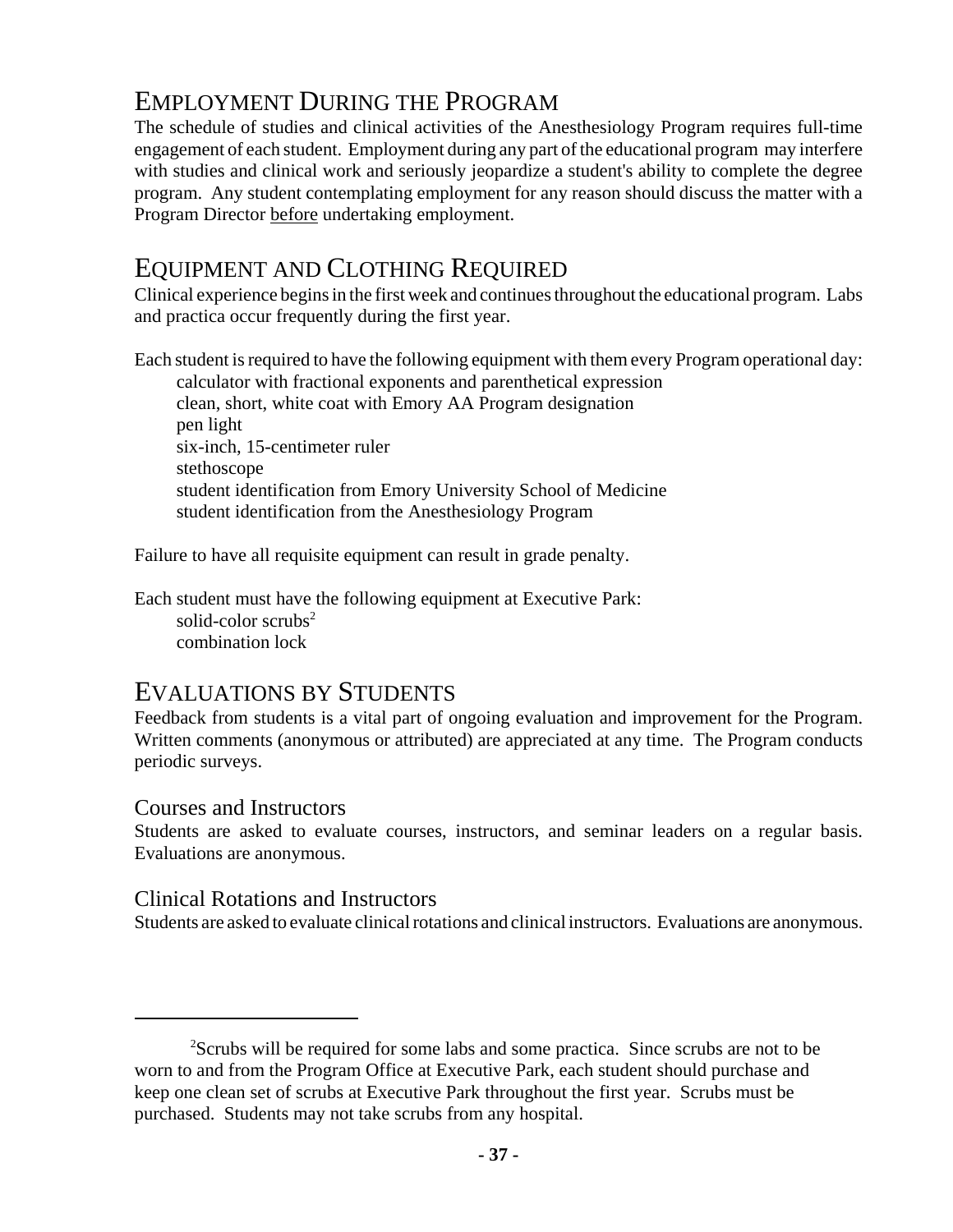## EXAMINATIONS

The Anesthesiology Program administers examinations within courses, as well as comprehensive examinations. The purposes for these two types of examinations are distinctly different. Examination formats include paper and pencil tests; computer based testing (CBT); objective, structured clinical examinations; and oral examinations.

Unless an exception is provided by the Anesthesiology Program, all CBT quizzes and examinations must be taken only in the rooms in which the computer-based testing is being administered. Remote access to CBT quizzes and examinations is prohibited.

Remote access to CBT quizzes and examinations represents misconduct – on the part of the examinee and the individual or individuals supplying a CBT access code to the examinee.

This CBT policy applies to all courses, human patient simulation, and comprehensive examinations in the Anesthesiology Program.

Each student must have an electronic device approved by the Anesthesiology Program for computerbased testing, and that device must be up to date for testing prior to the student's entering the room in which a computer-based exam will be administered.

The Program will supply hand-held calculators for all examinations. No other electronic devices (eg, personal computers, PDAs, cell phones, electronic memory devices, other computing or communications devices) are permitted in the rooms in which examinations are being conducted. Students must leave books, book bags, and all electronic devices outside the classroom prior to the start of an examination.

### Course Examinations

Course instructors will publish their examination policy, including the purpose of examination, as part of their course syllabus, which will be distributed to all students no later than the first day of class.

Students must take each examination at the time that it is scheduled within a course. If a student must miss taking a scheduled examination, then he/she must inform the course instructor via text, email, or phone prior to the start of the examination. The course instructor will inform the student concerning rescheduling the examination. Penalties for failing to take the examination when it was scheduled and/or for failing to inform the course instructor prior to the start of the examination will be applied as stated in the course syllabus.

Basic science courses schedule and administer examinations independently of the Anesthesiology Program.

### Comprehensive Examinations

Comprehensive examinations are an integral part of the education requisite to becoming a safe anesthesiologist assistant practitioner. Examinations contain objective and subjective items. The purpose of the comprehensive examinations is two-fold: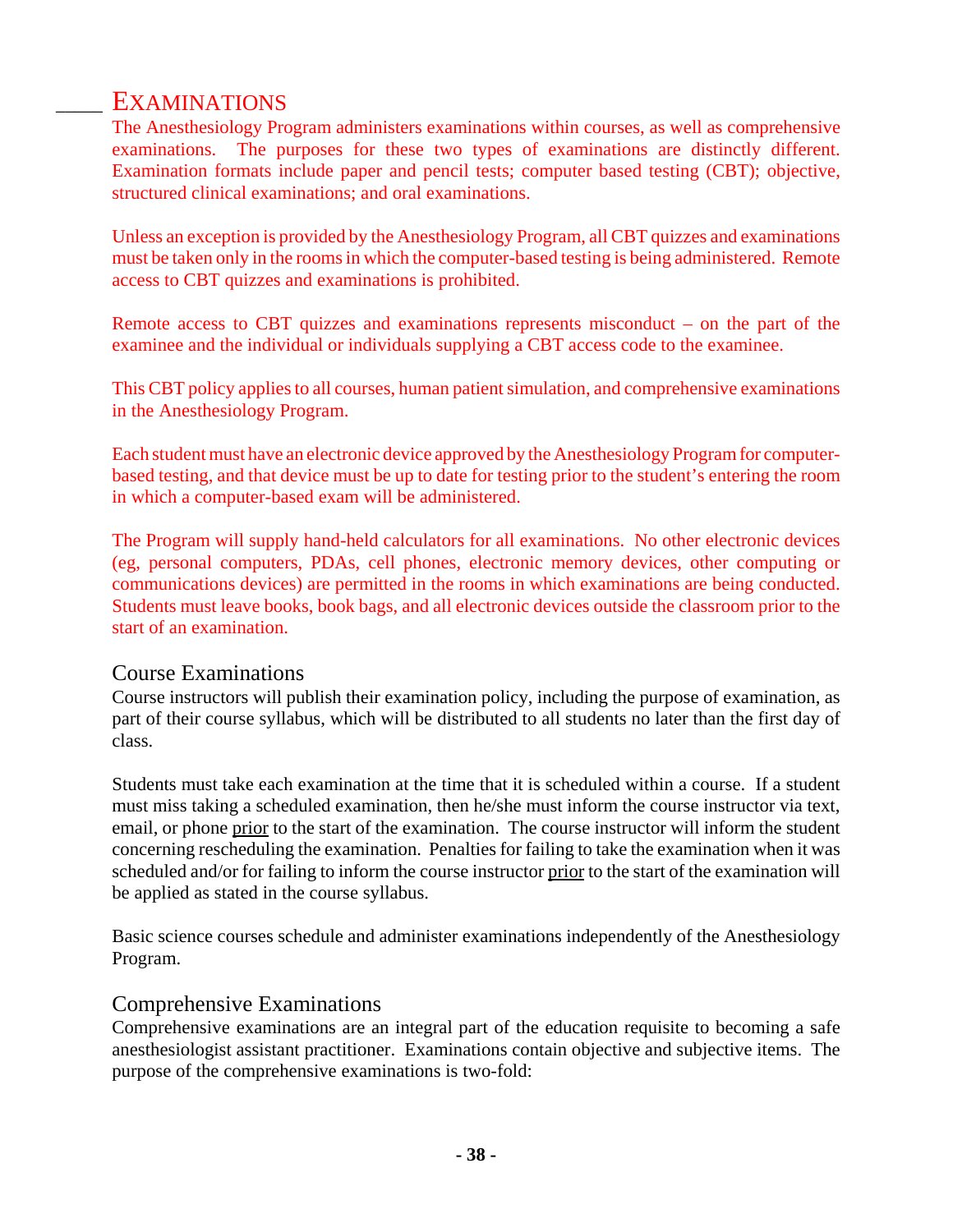- Evaluate each student's progress in developing the knowledge, skills, and clinical judgement requisite to becoming an anesthesiologist assistant practitioner
- Help prepare the student for the national Certifying Examination

Coverage of each general comprehensive examination includes material from clinical task objectives, a schedule of topic assignments, and the general fund of knowledge of the practice of anesthesia. Coverage of each specialty comprehensive examination includes material of that specialty – cardiac anesthesia, OB anesthesia, or pediatric anesthesia.

Following final scoring of a comprehensive examination, a score report and keywords will be provided to each examinee for those items missed on the examination. It is the expectation of the Program faculty that each student will utilize his/her keywords to read and review material, remediate deficiencies, and prepare for subsequent comprehensive examinations.

The comprehensive examinations are secure examinations. Prior to taking a comprehensive examination, each student must acknowledge his/her responsibility and agreement to maintain absolute confidentiality concerning the contents of the comprehensive examination. It is a conduct violation to reproduce, transmit, or store in any form or by any means – electronic, mechanical, or otherwise – any portion of a comprehensive examination. It is a conduct violation to receive or provide assistance for a comprehensive examination personally or via the use of any unauthorized aid or by impermissible collaboration.

Each comprehensive examination contains questions on critical clinical concepts. The critical concept questions are more heavily weighted questions on each examination.

#### *First-semester Math and Pharmacology Comprehensive Examinations*

Two benchmark comprehensive examinations are administered during the first semester of the degree program. Comp Exam Phar covers basic anesthesia drugs. Comp Exam Math covers basic and applied math. The schedule for these two comp exams is posted on the Program Google Calendar. Students must pass each examination at the 85 percent level or better in order to continue in the Master of Medical Science Program in Anesthesiology. Each student has three opportunities to successfully complete each exam.

A student who fails to pass all three opportunities of either exam may be offered an academic leave of absence.

#### *First-year Comprehensive Examinations*

Three general comprehensive examinations are administered during each semester – fall, spring, and summer semester. If a student misses a comprehensive examination and has an approved request to be absent, then the student must make up that examination within seven (7) days of return to the Program. If a student misses a comprehensive examination and does not have an approved request to be absent, then the student will receive a grade of F on that examination. Scores on first-year comprehensive exams are part of the grade of the clinical anesthesia course, ANES 561, for each semester.

#### *Senior-year General Comprehensive Examinations*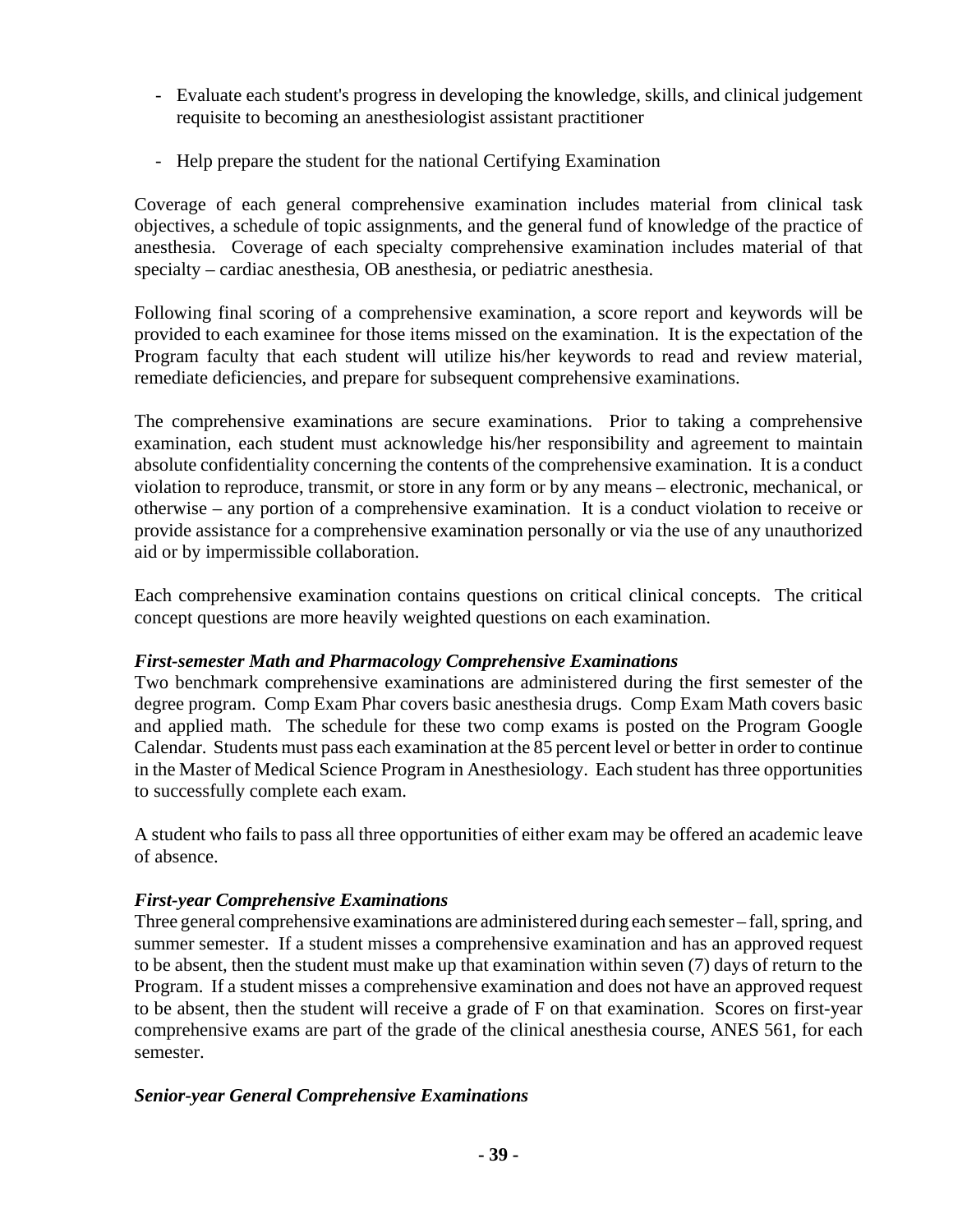Three general comprehensive examinations are administered each semester for a total of nine general examinations during the senior year. If a student misses a general comprehensive examination and has an approved request to be absent, then the student must make up that examination within thirty (30) days. If a student misses a general comprehensive examination and does not have an approved request to be absent, then the student will receive a grade of F on that examination. Scores on senior general comprehensive exams comprise the grade of ANES 680A and ANES 680B in fall and spring semesters, respectively. Scores on senior general comprehensive exams in summer semester comprise part of the grade for ANES 680C (see below).

### *Senior-year Specialty Comprehensive Examinations*

Three specialty comprehensive examinations (cardiac anesthesia, OB anesthesia, pediatric anesthesia) are administered during the senior year. Each specialty examination should be taken within 30 days following the student's completion of the specialty rotation. The student must schedule administration of each specialty examination with the Program Office.

Preliminary scores and keywords for specialty comp exams will be distributed throughout the senior year in order to provide students with keywords to assist studying in preparation for the national certifying examination. Actual scores on the specialty exams may differ from the preliminary scores that accompany keyword distribution. Actual scores for specialty exams will be reported after final key validation, which occurs in summer semester. It is the final score for each specialty exam, along with the scores of the summer semester general comp exams, that will be used to calculate the grade for ANES 680C, which will be reported at the end of summer semester.

### *Comprehensive Examinations for Students in an Extended Degree Program*

Students whose degree program has been extended for whatever reason must take the comprehensive examinations being administered during the semester of extension.

## FACULTY AND STAFF

A current listing of faculty and staff for the Anesthesiology Program is available through the Program Office.

## FINANCIAL AID

Information about loans, scholarships, and deferred payments is available from Emory University's Office of Financial Aid at http://www.studentaid.emory.edu. Information about tuition loans is available from the Office of Medical Education and Student Affairs in the School of Medicine at www.med.emory.edu/education/financial.

Student financial aid requests must be made annually. Rejection for financial aid for the first year does not necessarily mean that financial aid will not be available during the second year. Likewise, an award of financial aid for the first year does not guarantee financial aid for the second year.

## GRADING AND REPORTING

### Lecture Course Grades

Each course instructor is responsible for calculating, assigning, and reporting grades for his/her course. If a student has a question about the grade assigned for a course, the student should email his/her question to that course's instructor.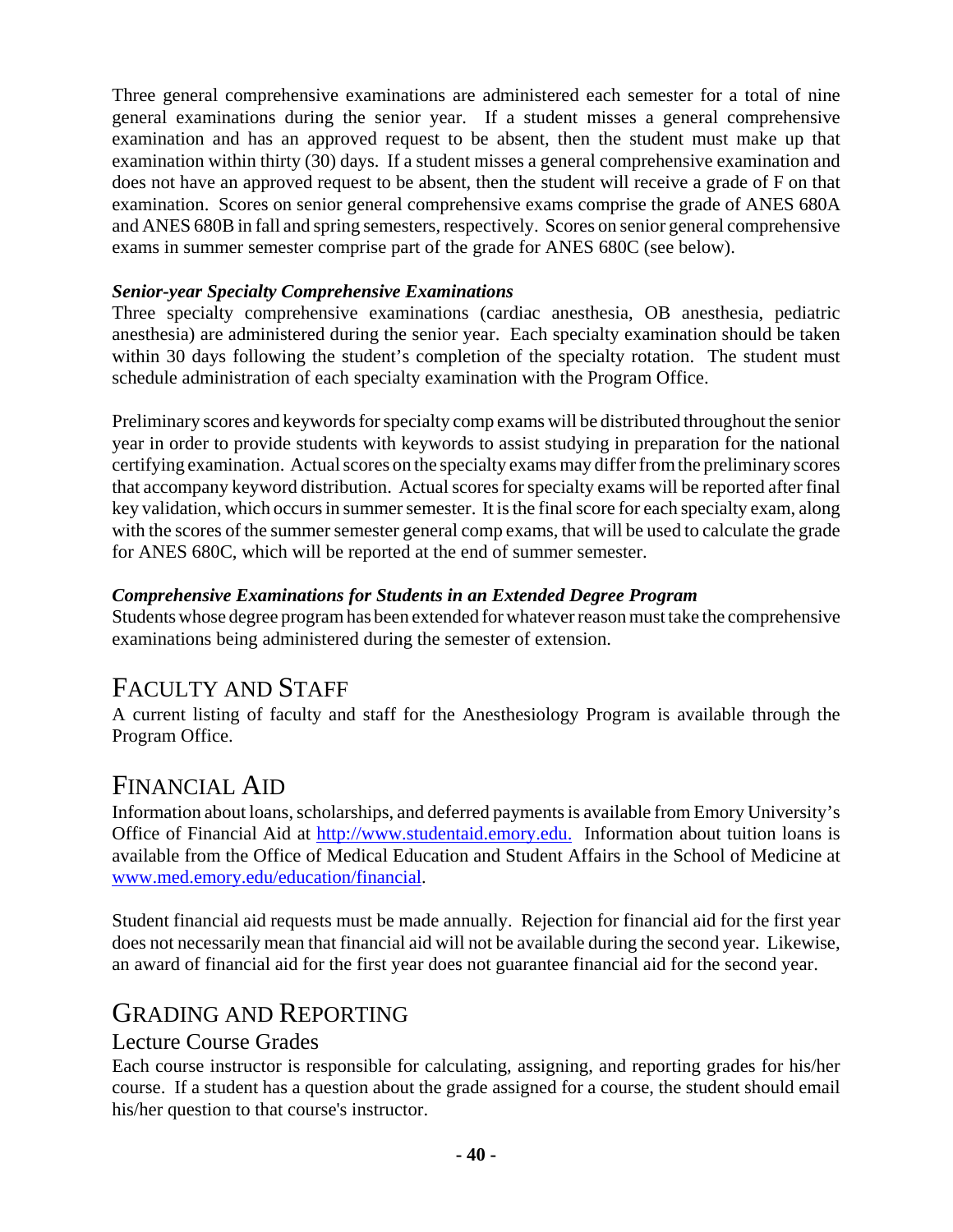### Laboratory and Simulation Course Grades

The laboratory faculty and HPS faculty are responsible for assessing student performance and for calculating, assigning, and reporting grades for labs and for HPS. Student performance in labs and HPS is based on

- attendance, including tardiness and continued presence
- preparation for the scheduled exercise
- understanding and applying procedures
- understanding and operating equipment
- understanding and applying principles of physiology, pharmacology, monitoring, and clinical methods
- desire to learn
- participation
- conduct

### Conference Course Grades

The conference director is responsible for assessing student performance and for calculating, assigning, and reporting grades for conferences. Student performance in conferences is based on

- attendance, including tardiness and continued presence
- understanding topics
- desire to learn
- participation
- conduct

### Seminar Course Grades

The seminar director is responsible for assessing student performance and for calculating, assigning, and reporting grades for seminars, including small discussion groups. Student performance in seminars is based on

- attendance, including tardiness and continued presence
- preparation
- quality of presentations
- understanding topics
- desire to learn
- participation
- conduct

#### Clinical Course Grades

Clinical anesthesia training begins during the first week and continues through the last week of the degree program. Clinical anesthesia training is a continuum during which evaluations occur daily, weekly, and monthly – depending upon the evaluation tools.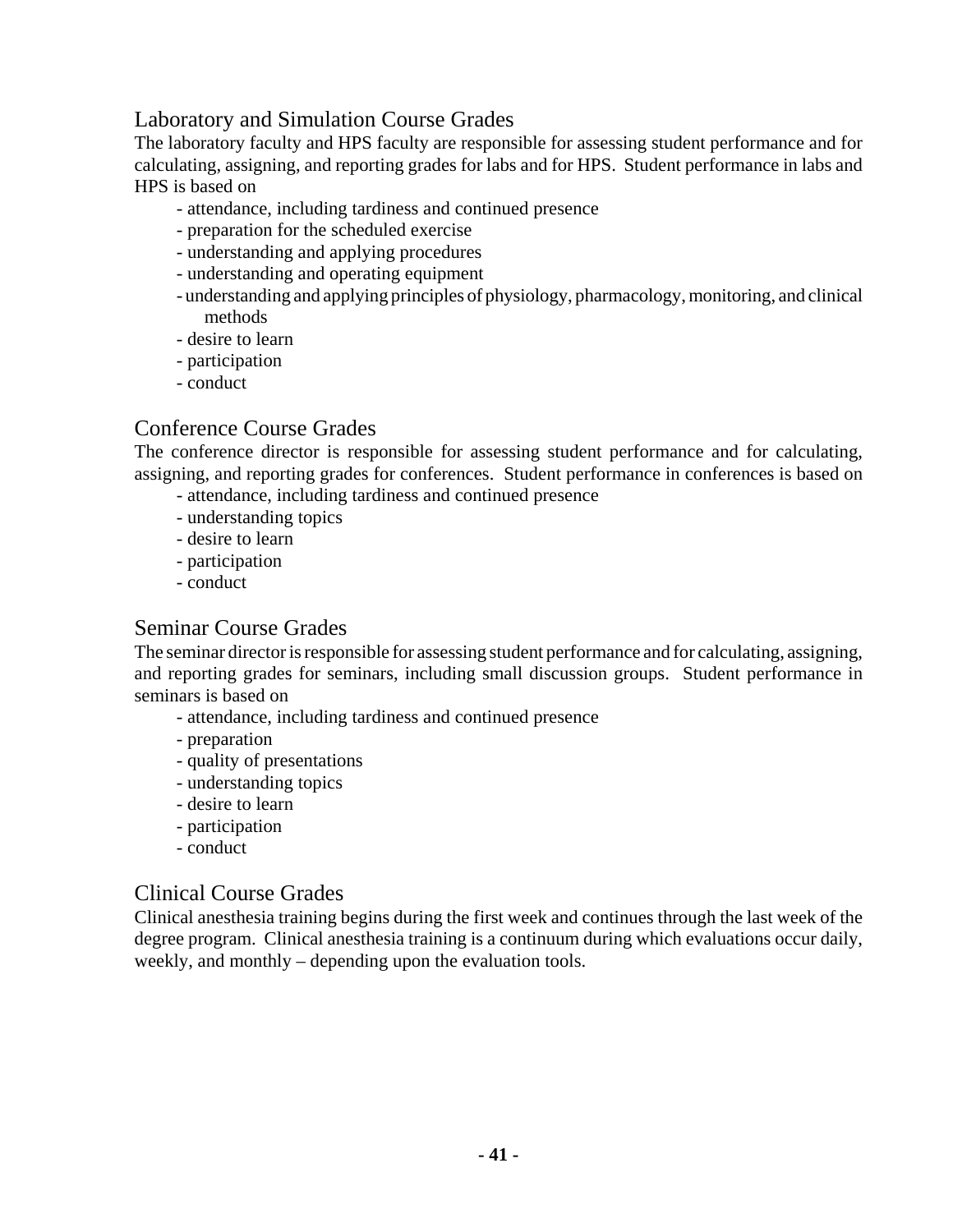### *Clinical Evaluations*

Evaluation of student performance in clinical includes but is not limited to

- attendance, including tardiness and continued presence
- knowledge
- skills
- multitasking
- problem solving
- completion of tasks
- desire to learn
- participation
- conduct
- overall performance

A clinical evaluation is mandatory for every day that a student has a clinical assignment – with certain exceptions (eg, Pain Service). The clinical evaluation system utilizes an electronic evaluation instrument which transmits evaluation data to the Program. The evaluation must be completed by the preceptor involved in that day's clinical activity. Failure to submit clinical evaluation data within seven (7) calendar days of a clinical assignment will result in no clinical hours being awarded for each clinical day for which the clinical evaluation data are missing.

#### *Clinical Attendance*

The Program uses timekeeping system to monitor each student's attendance on every clinical assignment and clinical hours reported on all clinical assignments. Each student must use the designated phone at the clinical site to sign in and sign out of the timekeeping system.

Failure to use the designated clinical site phone will result in no clinical hours being posted for the clinical day for which the designated phone was not used. Within a semester, every three days of failure to use the designated clinical site phone will result in reduction of that semester's clinical grade (Anes 561 or Anes 660) by one letter grade.

#### *Reconciliation of Assignments, Attendance, and Evaluation Data*

Each student's attendance and clinical evaluations must match the clinical assignment made by the Program. Assignments, attendance, and evaluation data are reviewed during each semester. Repeat submission problems or inconsistencies or irregularities in clinical time and/or evaluation data represents misconduct and may be grounds for probation or dismissal.

#### *Key Clinical Evaluations*

Students may be assessed by key clinical evaluators at each clinical rotation site. Input from these practitioners will be incorporated into clinical grades and into the information provided to the Clinical Review Committee to assist in determining the student's readiness to progress to the next clinical level.

#### *Comprehensive Examinations*

Comprehensive examinations are an integral part of clinical grading.

### *Clinical Grades in the First Year*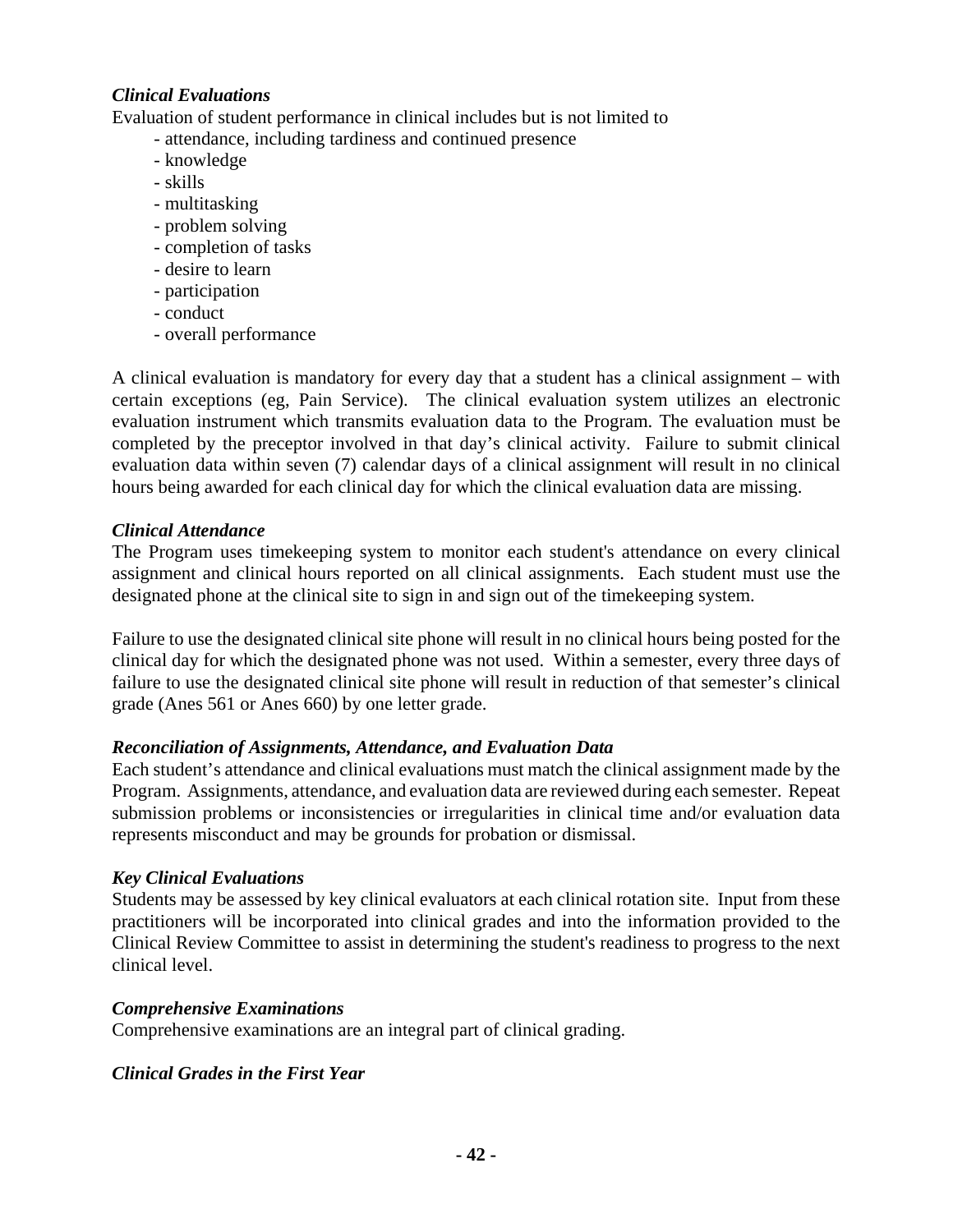Clinical course grades in the first year (ANES 561A,B,C) are derived from daily evaluations of clinical performance; performance on comprehensive examinations; participation and performance in Small Discussion Groups; and performance in Clinical Concepts Conferences, including quizzes. Weighting for each grade component varies by semester (table below). Small discussion groups may not occur every semester, and weighting will be adjusted accordingly.

|        | Clinical Evaluation | Comprehensive<br>Examinations | <b>Small Discussion</b><br>Groups | <b>Clinical Concepts</b><br>Conference |
|--------|---------------------|-------------------------------|-----------------------------------|----------------------------------------|
| Fall   | 22                  | 68                            |                                   |                                        |
| Spring | 32                  | 58                            |                                   |                                        |
| Summer | 40                  |                               |                                   |                                        |

### *Clinical Grades in the Senior Year*

Clinical course grades in the senior year (ANES 660A,B,C) are derived from two components of daily evaluations. A grid score (50%) comes from preceptors' scoring evaluation questions in the electronic evaluation instrument. A comments score (50%) is derived from additional feedback provided by preceptors. Comments are scored by a Program faculty committee based on each student's aggregation of feedback during the semester; comment scoring is blinded to the students' names. A rubric is used to assign a score for the comments; eg, an 88 is assigned to comments that reflect a student is performing satisfactorily and meeting expectations.

### *Assignment of Clinical Grades*

The Anesthesiology Program reserves the right to have clinical grades assigned by the Program Directors and Program faculty based upon their review of a student's clinical evaluations, clinical comments, and communications from clinical sites and preceptors. Conduct issues may override the grade assignment that would otherwise have been made based solely on calculation of daily clinical evaluation data.

The Program makes clinical assignments based on each clinical site's requirements pertaining to day, evening, night, and weekend rotations and call. Variance from the assignment must be submitted to the Program on an Alternate Clinical Attendance Form. If a student changes the format of a rotation without approved alternate attendance, the student's letter grade in clinical anesthesia for that semester will be decreased by one letter grade.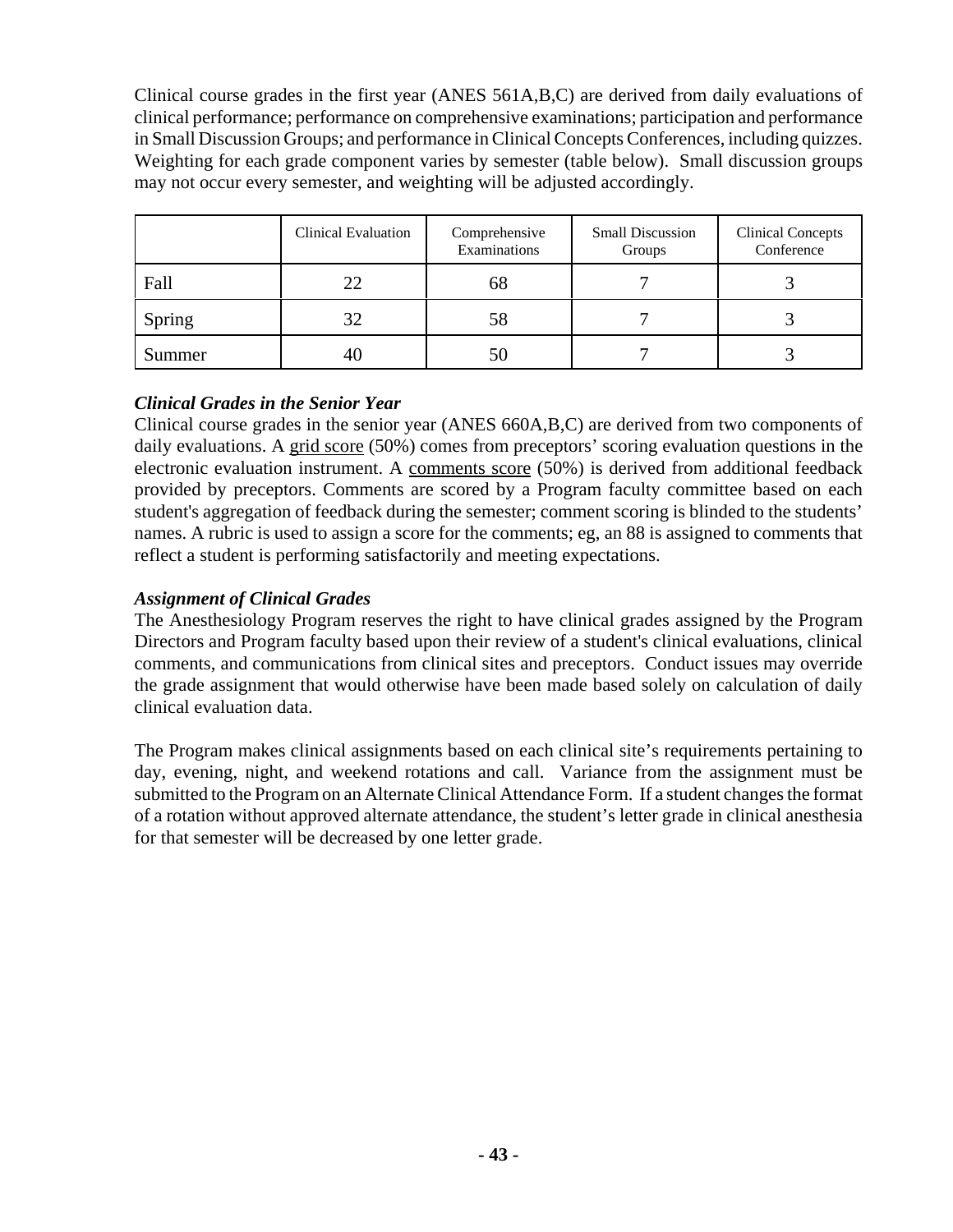## GRADING

### Grade Scale

The following letter grades, their indication of performance, and assigned quality points are used by the Anesthesiology Program:

| A             | excellent                       | 4                                             |
|---------------|---------------------------------|-----------------------------------------------|
| B             | above average                   | 3                                             |
| $\mathcal{C}$ | average                         | $\overline{2}$                                |
| D             | below average                   |                                               |
| F             | failing                         | $\theta$                                      |
|               |                                 |                                               |
| W             | withdrawal without penalty      | no course credit or residence credit          |
| WF            | withdrawal while failing        | no course credit or residence credit          |
| WU            | withdrawal while unsatisfactory | no course credit or residence credit          |
| S             | satisfactory                    | course credit and residence credit            |
| U             | unsatisfactory                  | no course credit or residence credit          |
| IP            | in progress                     |                                               |
|               | incomplete                      | may result in a grade with credit or IF or IU |
|               |                                 |                                               |

The notation IP for *in progress* will be submitted to the Registrar's Office when work in a course extends beyond one semester.

The notation I for *incomplete* will be submitted when course work, examinations, or clinical assignments have not been satisfactorily completed within a semester. If the course work and/or examinations have not been completed within 10 days of the beginning of the next semester, a final grade of IF or IU will be assigned. An incomplete will continue for any ANES 660 course until the clinical hours target has been met for the semester in which the incomplete was assigned.

### Grade Reporting

Grades for basic science courses are reported to the Registrar by each basic science department. Grades for Anesthesiology Program courses are reported to the Registrar from the Program Office. Course grades usually are available to each student within a week following the close of each semester. Students may log into the University computer system and view their grades from the Registrar's office at any time.

#### Transcripts

Official transcripts are available from the Office of the Registrar. The Anesthesiology Program does not provide transcripts to students or to third parties.

## GRADUATION REQUIREMENTS

Suitability and fitness for graduation is based not only on scholastic achievement but also on the student's character, ethical conduct, physical abilities, and professional interaction with patients, patients' families, and other healthcare professionals. Eligibility to be awarded the Master of Medical Science degree from the Anesthesiology Program involves the following requirements:

o Residence of seven semesters.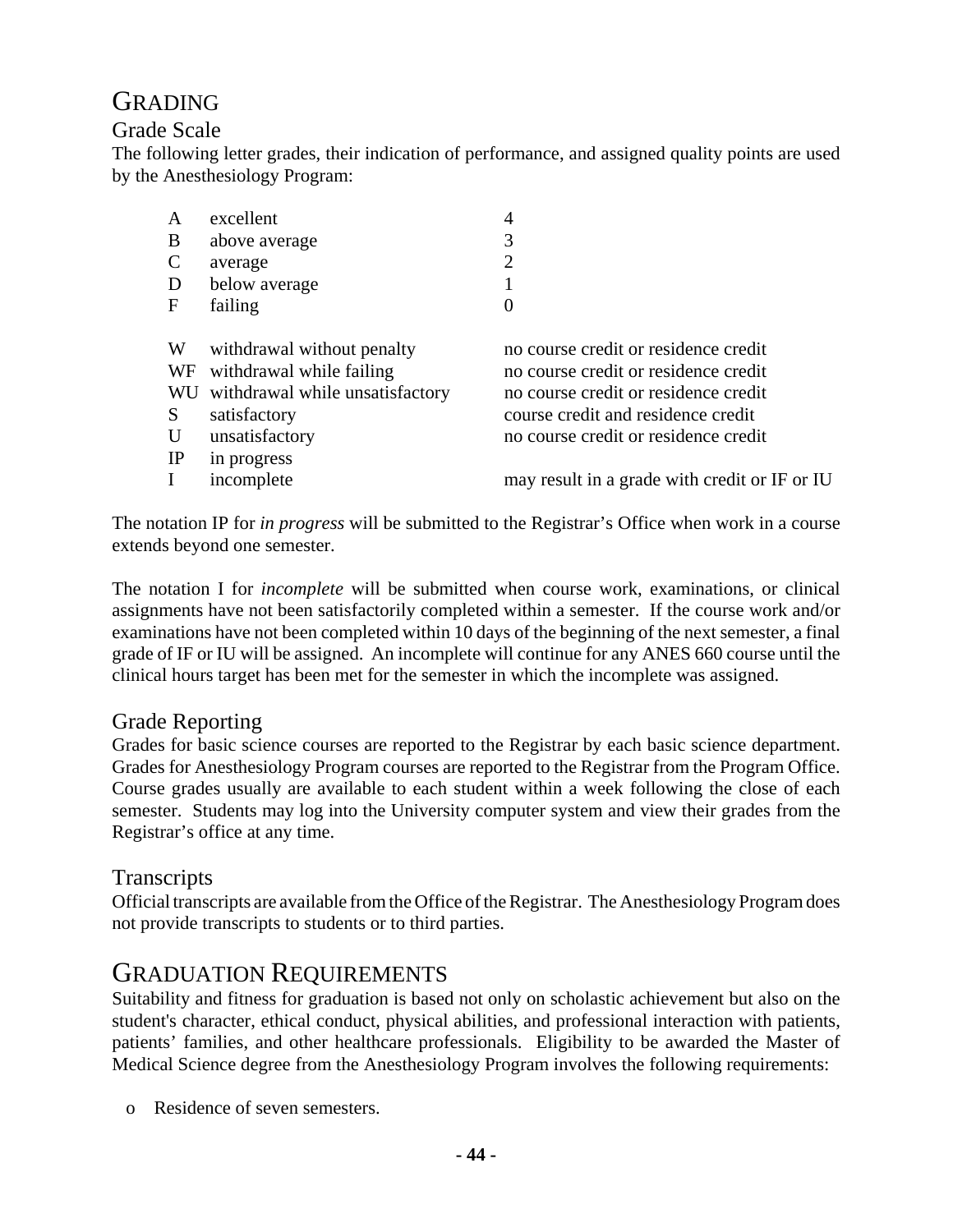- o Satisfactory completion of all didactic and clinical work.
- o Continued demonstration of ethical and moral behavior.
- o Absence of any felony convictions.
- o Adherence to the rules and regulations of all institutions at which the student has had clinical rotations, especially those rules and regulations pertaining to patient care and confidentiality of medical records.
- o Attaining a minimum of 2500 clinical hours during the degree program.

**Each student must successfully complete a minimum of 2500 clinical hours during the degree program in order to be considered for candidacy for graduation. There are no exceptions to the requirement for completion of the 2500 clinical hours**

## Degree Certification for Graduation

Emory University has a *sealed records policy* – no changes can be made to a student's record after the degree certification date. All course work, clinical work, and other degree requirements must be completed and grades submitted prior to the degree certification date.

Degree certification dates are established by the University and cannot be changed or delayed for an individual student. Delaying degree certification for one student would delay degree certification for all students – thereby affecting every student's final transcript and, therefore, credentialing and licensing.

If a student cannot complete all requirements in order to meet the degree certification date, then the student may continue in *graduate in residence* status (grad res) with the possibility of graduating at the end of the next semester. Tuition and fees for a student in grad res is published each year by the School of Medicine.

Degree certification dates are published by the University Registrar.

# HEALTH REQUIREMENTS

Given the emergence of new infective organisms and the rapidity with which some communicable diseases spread, policies stated in this edition of the Student Handbook may be superceded at any time by more applicable policies of Emory University, Emory Healthcare, Emory University School of Medicine, or the Master of Medical Science Program.

Policies of the School of Medicine

Policies and information for the School of Medicine can be found at http://med.emory.edu/handbook/student\_resources/infection\_controls/index.html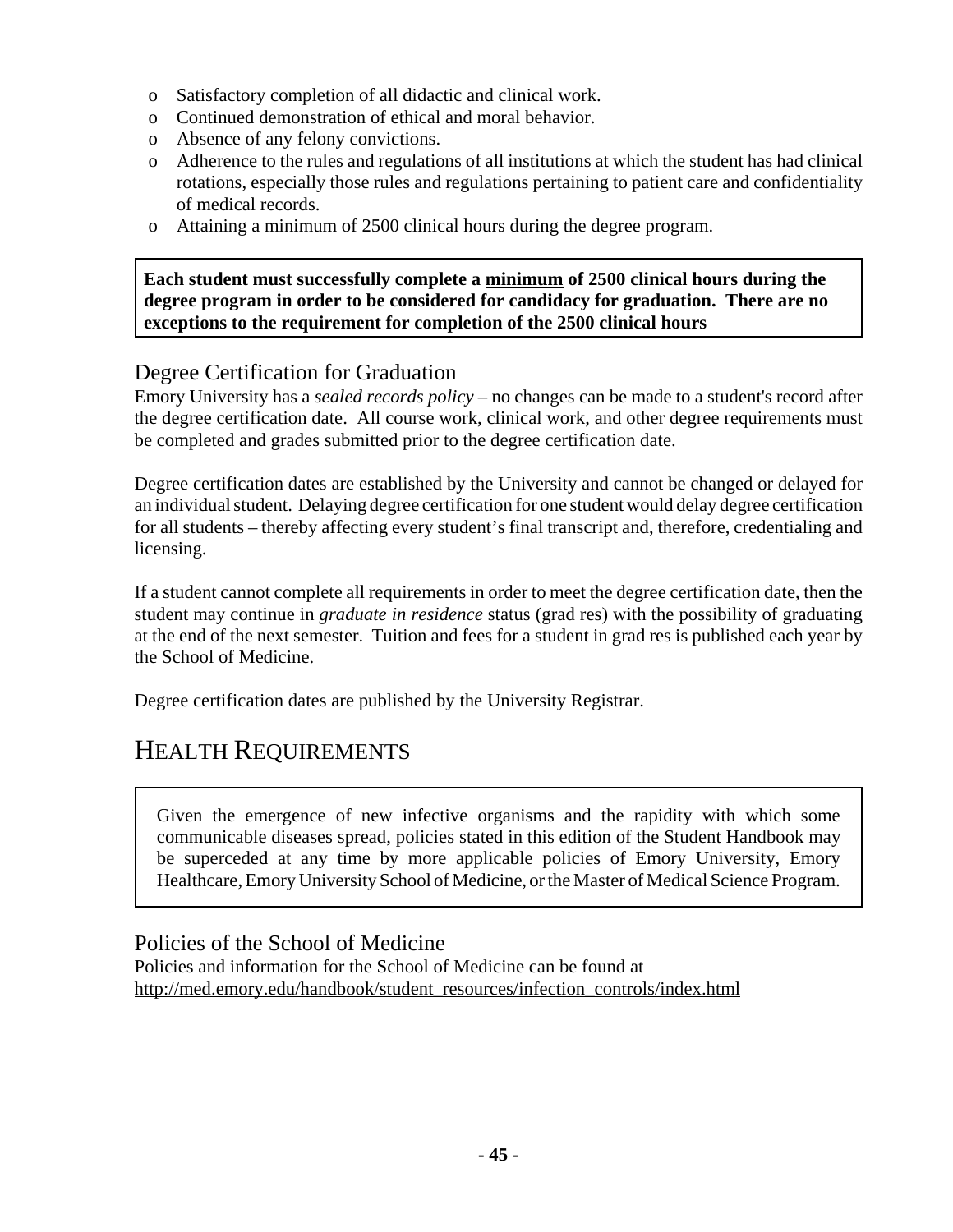### History and Physical Examination

A recent medical history and physical examination must be on file in the Emory University Health Service and in the Program Office prior to registration for the first semester. An updated medical history and physical examination are required prior to re-enrollment following an absence of one year or longer. Following a medical leave of absence of any duration, an updated medical history and physical examination, as well as a clearance for the reason for the medical leave, are required prior to re-enrollment.

### Immunizations

Emory University and the School of Medicine have policies regarding immunizations, vaccinations, and testing. See http://studenthealth.emory.edu/hs/new\_students/immunization for current information.

Each student must maintain a current immunization and testing schedule on file in the Program Office. Failure to have a current schedule will result in the student's being immediately withdrawn from clinical assignments until immunization and testing records are brought up to date.

## Communicable Diseases and Infection Control

At matriculation, each student must undergo education provided by the Emory University School of Medicine pertaining to infection control. Prior to beginning any clinical assignment, each student must have a Student Infection Control Education Verification form completed and on file in the Program Office.

Throughout the degree program, each student is expected to utilize universal precautions and to comply with all OSHA-mandated safety requirements and always use OSHA-mandated protection equipment and disposables.

In the event of exposure to known or suspected pathogenic organisms, the student should do the following, depending upon the clinical location:

**Emory-affiliated clinical sites** Notify the Chief of the Anesthesiology Service or his/her designee and follow the protocol of the School of Medicine.

**All other clinical sites**: Contact the rotation's Physician Supervisor or his/her designee and follow that institution's exposure protocol.

All infectious disease exposure incidents must be reported to the Program within 72 hours using a Report of Infectious Disease Exposure.

### Colds, Flu, Gastroenteritis

Colds, flu, and gastroenteritis represent risks to patients. The influenza viruses<sup>1</sup> and the norovirus<sup>2</sup> are highly contagious. The following precautions and actions help decrease the spread of infection. The Anesthesiology Program endorses and follows these CDC guidelines:

" Be vigilant with hand hygiene. Clean your hands before and after every patient contact – *foam in/foam out*.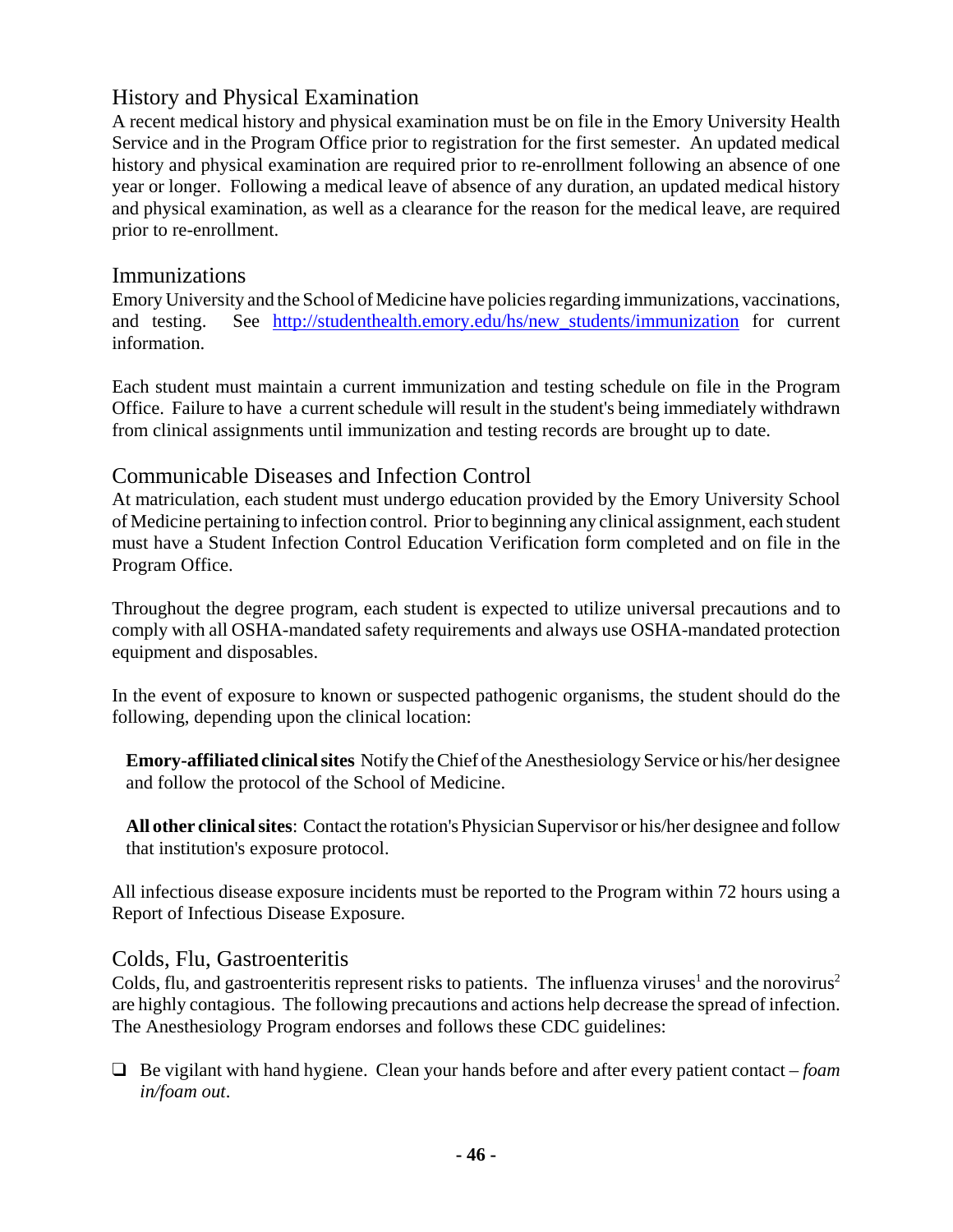- $\Box$  In most situations, alcohol-based hand sanitizers are the best way to clean hands. After applying, rub your hands together until the hand sanitizer has dried completely.
- $\Box$  To prevent spread of norovirus, wash your hands with soap and water. Soap and water work better than alcohol hand sanitizers against norovirus.
- $\Box$  Always clean your hands after using the restroom.
- $\Box$  If you are ill and have a fever:
	- You should not go to clinical follow Program policies regarding RTA.
	- If you have a high or persistent fever, you should visit a healthcare provider (eg, Student Health or Minute Clinic) where a rapid influenza diagnostic test may be administered and you may be able to receive appropriate supportive medication if the diagnosis has been made in time. Be sure to inform the healthcare provider that you are involved in clinical medicine and are contacting patients.
	- If you have the flu, you should remain at home for 24 hours after your temperature has returned to normal.
- $\Box$  If you become ill or develop a fever while at clinical:
	- Notify the clinical coordinator for that site and leave clinical.
	- Notify the Program Office and follow Program policies regarding RTA.

<sup>1</sup>Symptoms of infections caused by influenza viruses include fever (although not everyone develops fever with flu), chills, cough, sore throat, nasal congestion, myalgias, headache, and fatigue. Symptoms appear one to four days following exposure. An infected individual is contagious one day before symptoms appear and for five to seven days after becoming ill. Although the flu vaccine is required for all students, the vaccine is not 100 percent effective in preventing influenza.

<sup>2</sup>Symptoms of acute gastroenteritis caused by norovirus include nausea, vomiting, diarrhea, and abdominal pain, as well as fever, headache, and myalgias. Symptoms usually develop 12 - 48 hours after exposure. Recovery usually occurs within one to three days.

### Tuberculosis

### *PPD Testing*

PPD testing is provided through the Emory University Health Service. Students should provide one copy of each PPD test result to the Program Office and retain one copy for their files. Frequency of required PPD testing depends upon each student's clinical rotation schedule.

### *PPD Conversion*

During full-time enrollment in the Program, any student who undergoes PPD conversion must follow the protocol of the School of Medicine.

### Guidelines for Students Infected with HIV, Hepatitis B, or Hepatitis C

Any matriculant who knows that he/she is infected with the human immunodeficiency virus (HIV) or with hepatitis C virus or with hepatitis B virus or has an active TB infection must notify the Program during the initial registration period so that appropriate action can be taken.

Any student who learns that he/she has become infected with the human immunodeficiency virus (HIV) or with hepatitis C virus or with hepatitis B virus or with tuberculosis must notify the Program immediately and must follow guidelines established by the School of Medicine.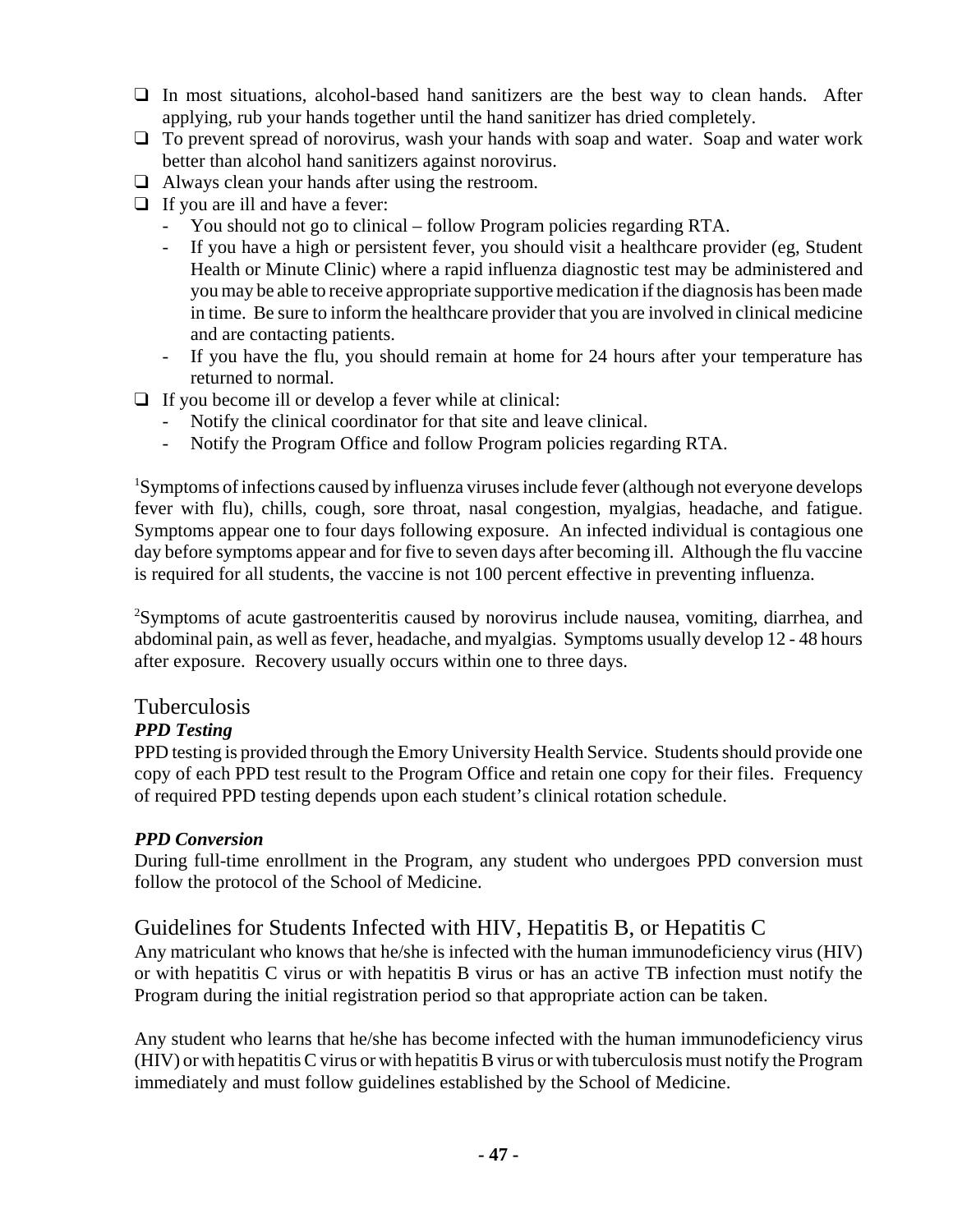# HEALTH AND MENTAL HEALTH SERVICES

## Emory University Student Health Service

The Emory University Student Health Service is located at 1525 Clifton Road on the main Emory campus. Complete information about services can be found at http://studenthealth.emory.edu.

EUSHS is responsible for receiving and approving each student's history and physical examination at matriculation. EUSHS maintains each student's immunization record.

### Mental Health Services

Complete information about mental health services and counseling can be found at http://studenthealth.emory.edu.

## HONORS AND AWARDS

The John E. Steinhaus Award for Academic Excellence is presented at graduation to the student with the highest overall cumulative grade point average.

The David M. Nagle Award for Clinical Excellence is presented at graduation to the student who has maintained the highest clinical grade point average and who, in the opinion of the faculty, best exemplifies dedication to clinical excellence.

The Wesley T. Frazier Achievement Award is presented at graduation to the student who in the opinion of the faculty has demonstrated persistence and self-motivation to improve his/her clinical skills during the senior year.

## HOUSING

Housing information is available from Emory's Office of University Housing online at www.emory.edu/housing.

## IDENTIFICATION

Picture IDs are provided by the Anesthesiology Program and by the School of Medicine. Both IDs must be worn at all times either on the student's white coat or on scrubs. The student's picture and name on the front side of the Anesthesiology Program ID must be visible at all times whenever the student is in a clinical setting.

## **INSURANCE**

### Disability Insurance

Information regarding disability insurance is available from the Office of Medical Education and Student Affairs (http://www.med.emory.edu/administration/omesa).

### Health Insurance

Students in the Anesthesiology Program at Emory University are required to have continuous health insurance coverage in force for the duration of their enrollment. Complete information about insurance requirements, including information about the waiver process, can be found at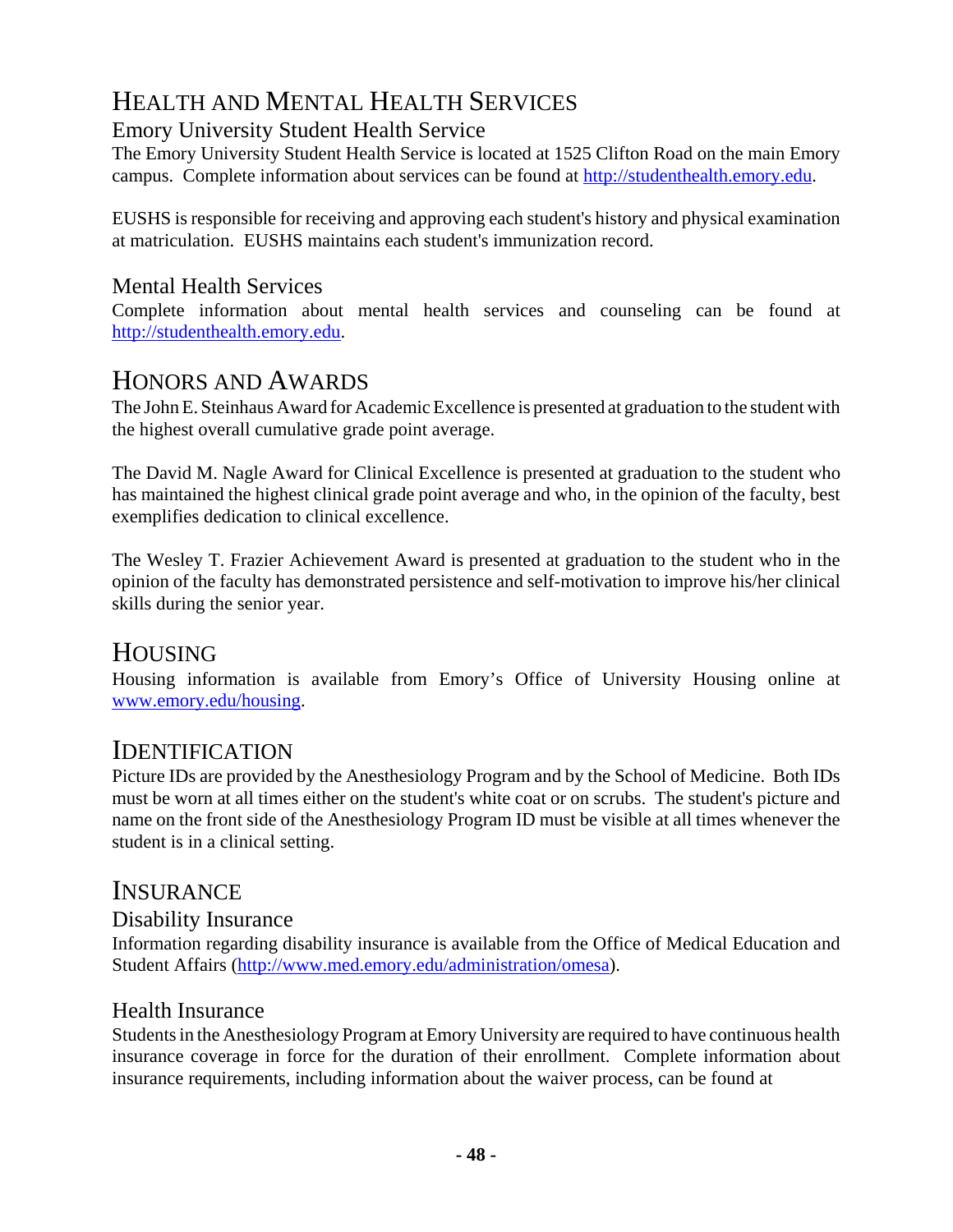www.med.emory.edu/administration/omesa. Each student must have a copy of his/her health insurance coverage on file in the Program Office before beginning any clinical assignments. No student will be allowed to begin or continue on clinical assignments without a copy of their current health insurance coverage being on file in the Program Office.

## Liability Insurance

Students who are enrolled full-time in the Emory University School of Medicine are covered by liability insurance while they are on assigned clinical rotations. Students do NOT have liability insurance coverage during clinical or nonclinical employment or during participation in programs that are not assigned as part of the Master of Medical Science Program in Anesthesiology.

## LETTERS OF RECOMMENDATION

Upon written request by the student, a Program Directors or other faculty member may provide a letter or complete a form of recommendation for a student. Program Directors will utilize, among other sources, the student's record, including written and transcribed evaluations. Misconduct may be reported in letters and forms of recommendation. All requests for letters and forms of recommendation require written authorization from the student or graduate making the request. Forms are available in the Program Office. The student's written request must include a statement concerning his/her providing or not providing a waiver for his/her right to access the letter or form of recommendation.

## **MEETINGS**

Students may attend professional anesthesiology meetings during the first and second years of the educational program. Credit for clinical time will be awarded for attendance at the annual meetings of the American Academy of Anesthesiologist Assistants and the American Society of Anesthesiologists and the semiannual meetings of the Georgia Academy of Anesthesiologist Assistants and the Georgia Society of Anesthesiologists. In order to receive clinical hours credit, the student must provide a complete, legible copy of the CME certificate awarded by the AAAA, ASA, GAAA, or GSA. The student will be granted clinical hours equal to the number of CME hours which they received for the meeting.

## PHOTOGRAPHY & RECORDING

The Anesthesiology Program utilizes audio-video recording for teaching and for evaluation of students enrolled in the degree program. The Anesthesiology Program also documents Program activities at Executive Park, clinical sites, and other locations, including photographs and video recordings that include students. By enrolling in the Anesthesiology Program, the student consents to participation in these photography and video recordings.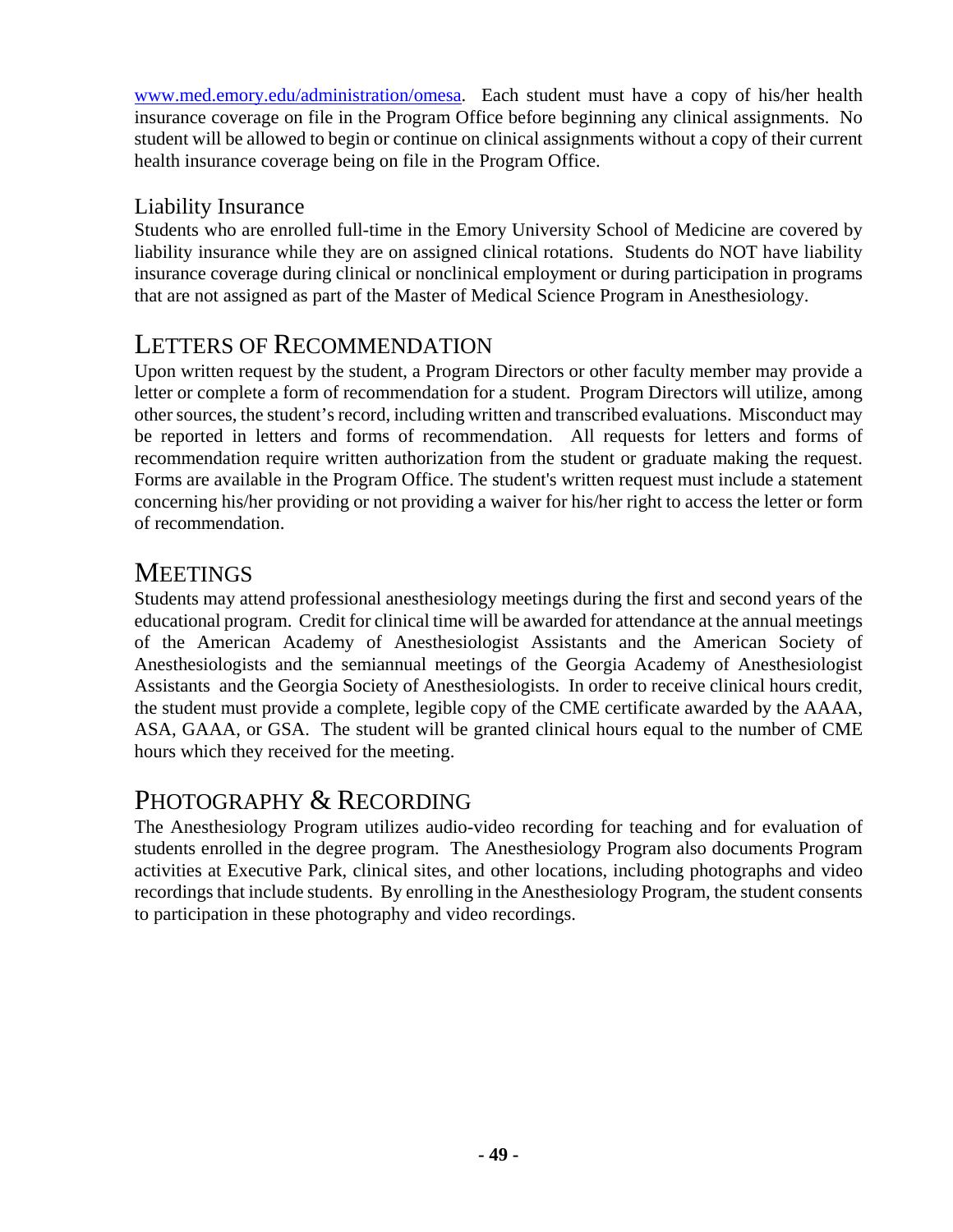## PRACTICE OF ANESTHESIA

## Personal Risks Associated with the Practice of Anesthesia

### *Exposure to Pathogens*

Anesthesiologist assistants, physicians, nurses, and other healthcare providers that have direct contact with patients are at risk for occupational exposure to pathogenic organisms. Exposure can occur via contact with blood and other body fluids and tissues; air-borne and droplet transmission; needle stick or other penetration of skin.

The Anesthesiology Program and Emory University School of Medicine promote the safety and well-being of students as follows:

The Program and other departments and divisions in Emory University School of Medicine provide mandatory training in universal precautions and other work-safety practices.

All clinical training sites provide students on rotation with the OSHA-mandated safety and protection equipment and disposables.

In the event of exposure to known or suspected pathogenic organisms, the student is entered into a protocol established by Emory University through the Emory University Health Service and/or the protocol established by the clinical site at which the exposure occurred.

#### *Substance Abuse*

Both anesthesiologists and anesthetists are at greater risk for substance abuse than practitioners in other medical specialties or individuals in the general population. Handling and administering controlled substances occurs daily in the practice of anesthesia, and current literature suggests that individuals with a history of substance abuse of any kind are more likely to develop a drug abuse problem if they enter the field of anesthesiology.

If at any time during your enrollment in the degree program, you realize that you are using alcohol excessively or that you are suffering from any other form of drug abuse, you must contact a Program Director immediately so that appropriate followup can be instituted.

#### *Exposures During Pregnancy*

Certain risks exist for gravid women in healthcare environments, including exposure to communicable diseases (eg, cytomegalovirus) and exposure to anesthetic gases and vapors. The Anesthesiology Program will make every effort to minimize risks for gravid students. Any student who knows or has reason to believe that she is pregnant should speak with one of the Program Directors as soon as possible. The Program will review the student's clinical assignments, make indicated changes, and inform the clinical sites.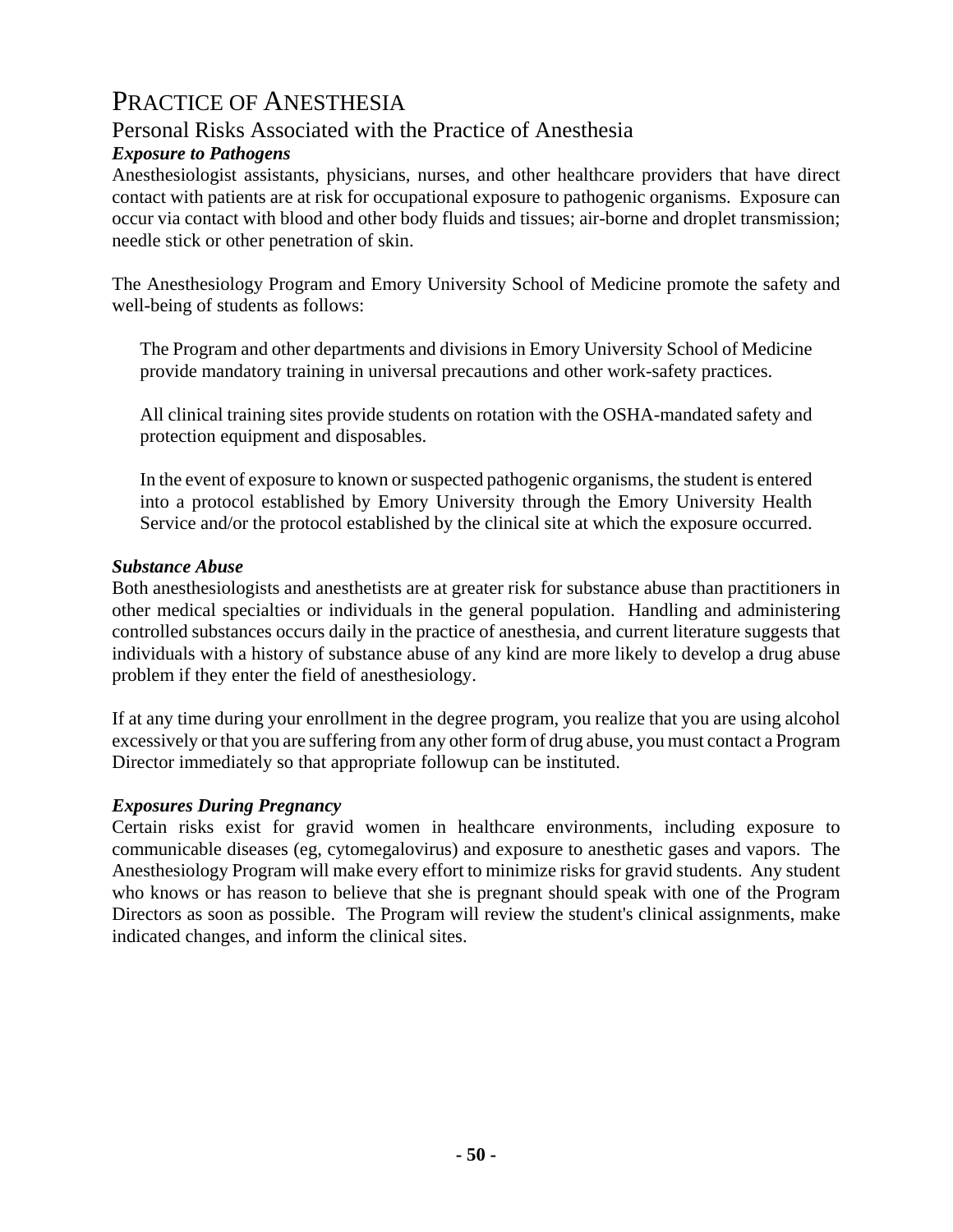### Technical Standards

To undertake and successfully complete the Anesthesiology Program, as well as successfully function as an anesthetist after graduation, requires that an individual meet certain fundamental physical, cognitive, and behavioral standards. The requisite technical skills include but are not limited to the following:

- o Effectively communicating verbally with patients and their family members and with other healthcare professionals.
- o Interacting with patients, including obtaining a history and performing a physical examination.
- o Effectively communicating in writing and by record keeping those data and information essential to the practice of anesthesia and the care of patients, in general.
- o Reading and comprehending written parts of the medical record and other patient care documents in order to safely and effectively participate in the practice of anesthesia.
- o Having sufficient knowledge, motor skills, and coordination to perform diagnostic and therapeutic tasks, including invasive procedures, on patients in a timely manner so as to insure the safety and well-being of the patients. These tasks include but are not limited to peripheral and central venous catheterization, arterial puncture and cannulation, bag-and-mask ventilation, laryngeal mask airway insertion and management, endotracheal intubation.
- o Having sufficient strength, motor skill, and coordination to lift, move, and position patients as required for administration of anesthesia and performance of cardiopulmonary resuscitation.
- o Having sufficient speed and coordination to quickly and safely react to emergent conditions throughout the hospital in order to order to assure patient safety.
- o Recognizing and differentiating colors of signals displayed on monitors; being able to work in both *light* and *dark* conditions as exist in patient care areas (eg, operating room, radiology suite, endoscopy suite); being able to recognize details of objects both near and far.
- o Hearing, processing, and interpreting multiple conversations, monitor signals, alarms, and patient sounds simultaneously in fast-paced patient care settings (eg, operating room, intensive care unit, emergency room).
- o Having no impairment that would preclude continuous performance of all of the above activities or any and all of the other activities that are an integral part of an anesthesiologist assistant's participation in the anesthesia care team.

If at any time during enrollment in the degree program, a student realizes that he/she is unable to meet any of the above technical standards, the student must contact a Program Director immediately so that appropriate followup can be instituted.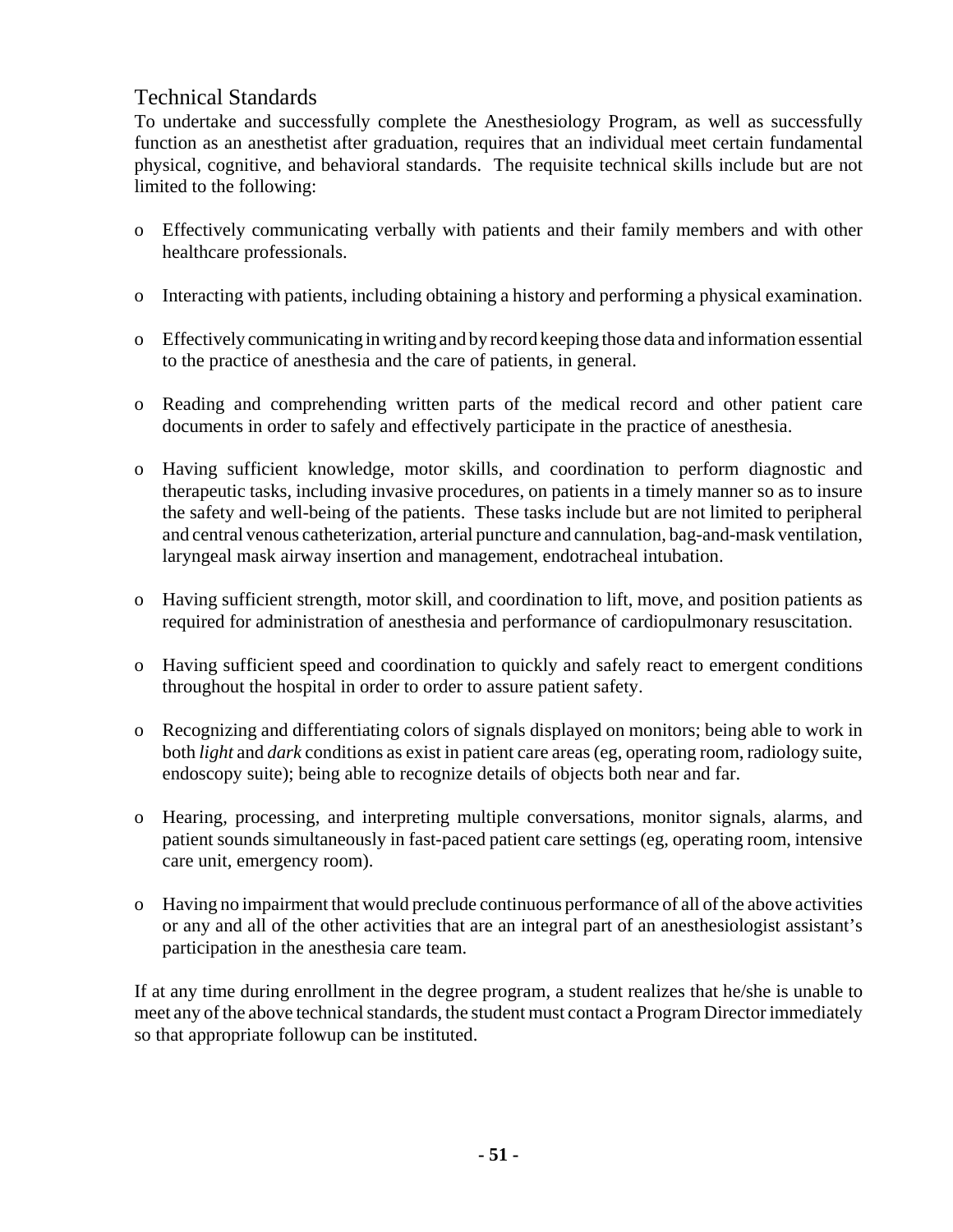## PROFESSIONAL ORGANIZATIONS

The American Academy of Anesthesiologist Assistants (AAAA) is the principal national professional organization for anesthesiologist assistants. AAAA offers a student membership category. Visit AAAA at www.anesthetist.org.

The American Society of Anesthesiologists (ASA) offers membership to anesthesiologist assistant students and practitioners. Visit the ASA at www.asahq.org.

# RULES, REGULATIONS, AND POLICIES OF EMORY UNIVERSITY AND EMORY UNIVERSITY'S SCHOOL OF MEDICINE

Policies of Emory University are provided at http://policies.emory.edu. Additional information can also be found in the Emory University Campus Life Handbook (www.emory.edu/campus\_life).

Policies of the School of Medicine can be found in the Doctor of Medicine Student Handbook (https://med.emory.edu/handbook), which contains applicable general policies, as well as nonapplicable policies specific to medical students.

Each student enrolled in the Anesthesiology Program is responsible for reading, understanding, and abiding by all applicable Emory University and School of Medicine policies, rules, and regulations. Questions pertaining to rules, regulations, and policies should be directed to one of the Program Directors.

## SENIOR FRIDAY & ASSOCIATED TRAVEL

During the senior year, Senior Fridays occur at the end of each one-month clinical rotation. Mandatory attendance is governed by the following rules:

- $\Box$  If a student has a clinical assignment within 150 miles of the Program Office at Executive Park, the student is expected to complete their Thursday clinical assignment and then return to Atlanta for Senior Friday.
- $\Box$  If a student has a clinical assignment between 150 miles and 800 miles of the Program Office at Executive Park, the student is expected to complete their Wednesday clinical assignment and use Thursday to return to Atlanta for Senior Friday.
- $\Box$  If a student has a clinical assignment greater than 800 miles from the Program Office at Executive Park and the next clinical assignment is within 150 miles of Atlanta, then the student may use the final Friday-Saturday-Sunday of the rotation to return to Atlanta for the next clinical rotation and is excused from that Senior Friday. The missed comp exam must be made up within 30 days of the Senior Friday on which it was originally scheduled.
- $\Box$  If a student has two clinical assignments back-to-back that are more than 800 miles apart, then the student may use the final Friday-Saturday-Sunday of the first rotation to travel to the second rotation. The student is excused from the Senior Friday between the two rotations and must make up the missed comp exam within 30 days of the Senior Friday on which it was originally scheduled.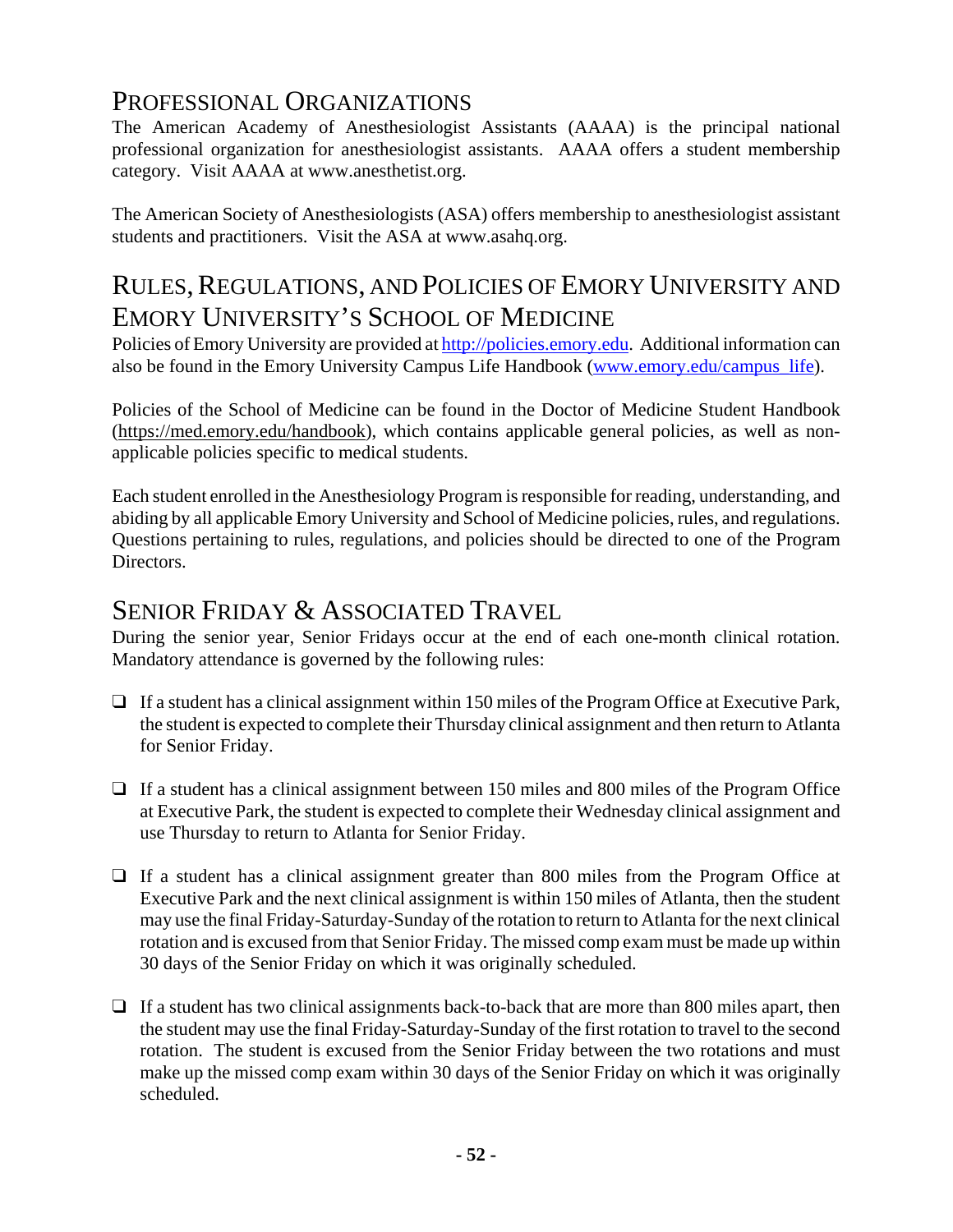Attendance at all clinical rotations, attendance at Senior Fridays, and travel for Senior Fridays are monitored by the Program.

Each student who attends all activities scheduled for a Senior Friday will receive 9.5 clinical hours credit; no credit will be awarded for partial attendance.

## SIMULATION

Simulation is used in the Anesthesiology Program both for instruction and for evaluation. Once instruction of a topic or skill has been completed, then that topic or skill my be evaluated during any subsequent simulation session or by the use of standardized evaluation tools, including but not limited to computer based testing (CBT); written examinations; audiovisual recordings of task performance; and objective, structured clinical evaluations (OSCE). Evaluations are conducted uniformly across student cohorts. Evaluation scores may be used in the calculation of course and/or clinical grades. Evaluations may also be used in assessing students for advancement from semester to semester during the year or for assessing students for advancement from the first year to the senior year.

## SOCIAL MEDIA

Each student is responsible for his/her postings on the Internet and in social media. In all postings and social media communications, each student is expected to be courteous, respectful, and considerate of others. Inappropriate postings on the Internet or in social media represent unprofessional behavior and will be considered conduct violations. Any student who is responsible for an inappropriate posting may face disciplinary action including dismissal from Emory University without regard to academic standing.

Students should always consider the following points before posting comments, videos, pictures, or text on the Internet or on a social media site:

- There is no such thing as an *anonymous* post.
- □ Making postings *private* does not preclude others from copying and pasting comments onto public websites. A *private* posting that becomes public is subject to being considered a conduct violation.
- $\Box$  Posts or comments should be submitted with full identification. Where a student's connection to Emory is apparent, it should be made clear that the student is speaking for himself/herself and not on behalf of Emory. A disclaimer, such as *The views expressed on this [blog | website] are my own and do not reflect the views of Emory University, the School of Medicine, or the Anesthesiology Program* is required.
- $\Box$  Internet and social media activities may be permanently linked to the author which means that subsequent performance evaluations, future clinical rotations, and employment opportunities can be adversely affected by inappropriate postings.
- $\Box$  Postings on the Internet or in social media must not violate any state or federal laws.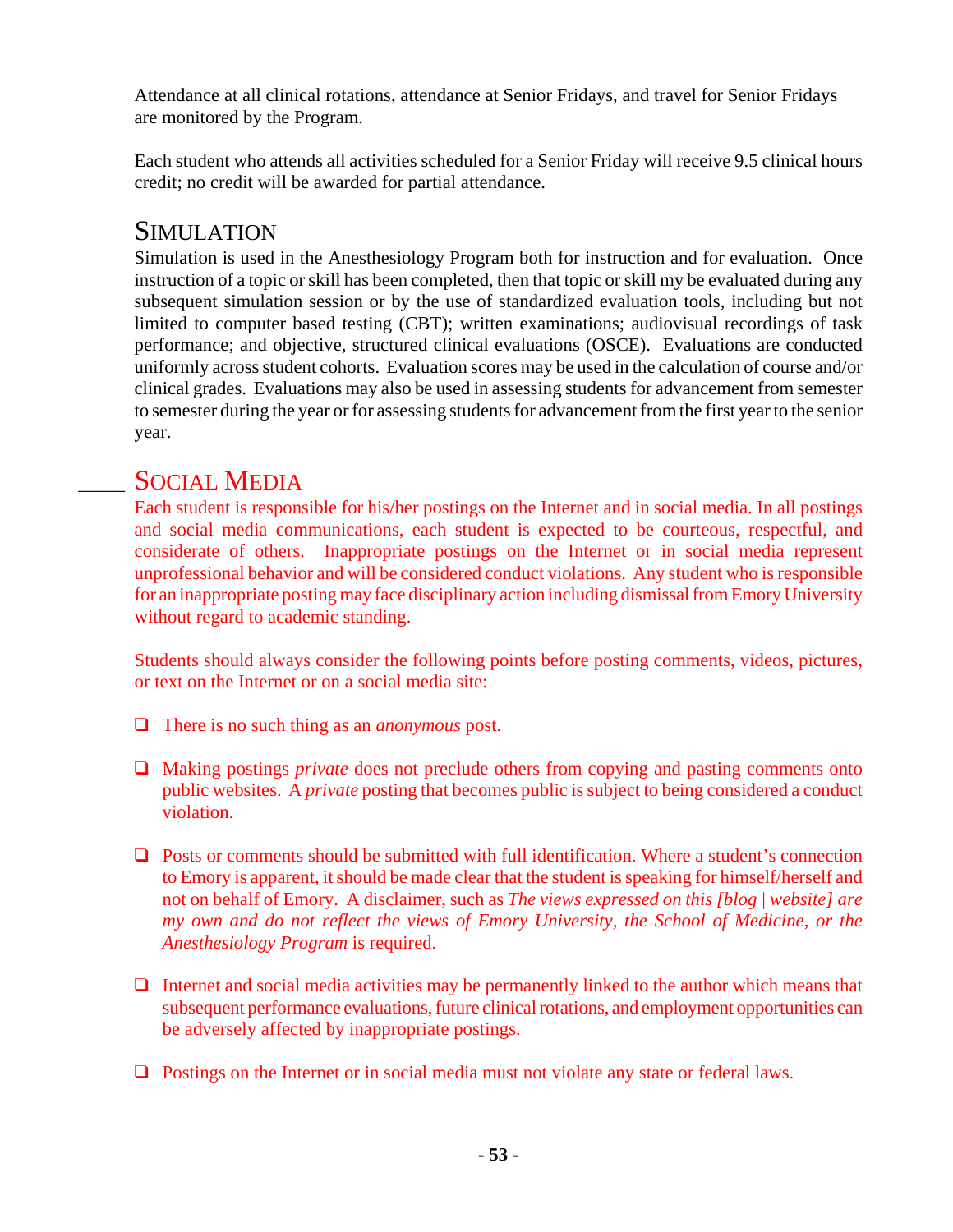- $\Box$  Postings on the Internet or in social media must not violate HIPAA regulations. This prohibition applies to both living and deceased patients.
- $\Box$  Postings on the Internet or in social media must not include any identification of the facility or the personnel or the cases on any clinical rotation.

## STUDENT RECORDS AND FILES

The official record of each student enrolled in Emory University is maintained in the Office of the Registrar. To assist in evaluating each student's progress in the Program, records also are maintained in the Program Office. It is the policy of the Emory University School of Medicine that student records are to be maintained securely and are not to be made available to anyone other than faculty and staff of the Program and those persons involved in clinical rotations of the Program as permitted by the student.

To enable Emory University and clinical rotation sites of the Anesthesiology Program to evaluate a student's eligibility to participate in clinical rotations and to evaluate a student's performance on clinical rotations, it is necessary for Emory University and the clinical rotation sites to exchange educational records and information about that student. The educational records and information subject to release and exchange include grade reports, transcripts, evaluations, attendance records, examination results, and records of conduct and disciplinary investigations and actions. Release and exchange of educational records and information is between and among physicians, faculties, administrators, and other designees of Emory University and the facilities which have an Agreement with Emory University to provide clinical rotations. Each student must provide written permission before any records are released or exchanged.

# TRAVEL & LODGING

Students are responsible for costs related to travel, parking, and lodging for all educational activities and clinical rotations during the degree program. This student responsibility includes transportation in metropolitan Atlanta, in the State of Georgia, and in other states and Washington, DC.

During the senior year, reimbursement up to \$1500 is available to cover expenses of each month of an away rotation. An annual limit of \$3000 applies unless funding for additional away rotations is approved by a Program Director. Reimbursement for housing will not be provided when low-cost or no-cost lodging is available at a senior clinical rotation site.

Students must submit original copies of receipts for which they want reimbursement. Receipts must be submitted within 14 days of the end of the rotation. Once a student has reached the annual limit, the student will be personally responsible for all subsequent away-rotation costs.

## TUITION AND FEES

A current listing of tuition and fees is available in the Program Office. Payment of tuition and fees is due at registration for each semester. Tuition and fees are subject to change and will affect all students unless otherwise specified. Please refer to the University calendar for tuition payment deadlines. Payment for any semester is due approximately ten days before the official start of the academic term.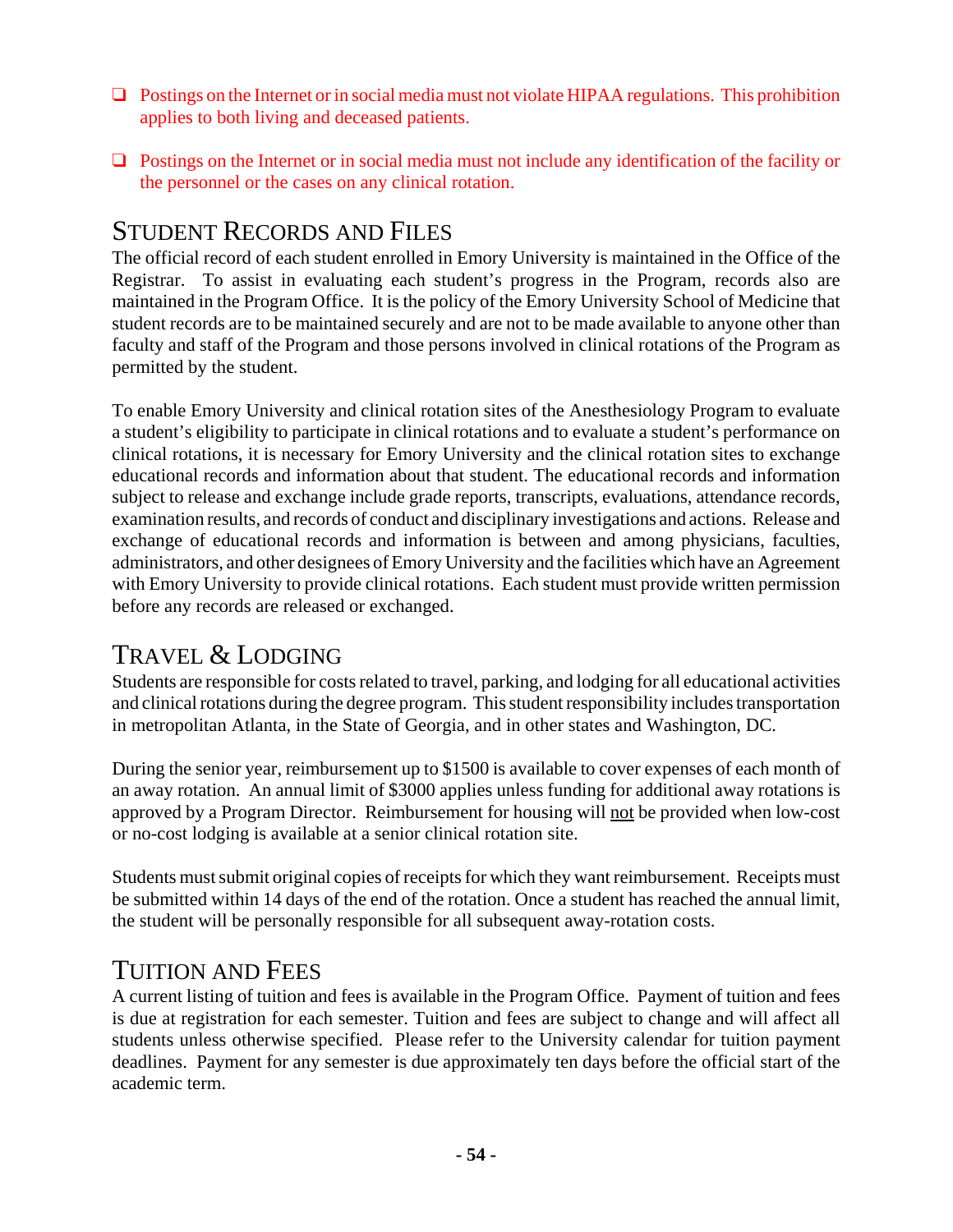## Mandatory Confirmation of Payment

Because every semester of the Anesthesiology Program contains clinical assignments and because tuition and fees must be paid at registration of each semester in order for liability insurance coverage to be in effect, no student will be permitted to participate in a clinical rotation or clinical assignment in any semester until he/she has paid tuition and fees for that semester.

## WEATHER

#### *Emory University and the Metro Atlanta Area*

In the event of inclement weather in the Atlanta area, Emory University will announce a **delayed opening** or a **closing**.

University operations usually are announced by 5:30 AM. If it is not possible to specify an opening time, but it is expected that the University will open at some time during the day, an announcement to this effect will be made. The Anesthesiology Program's classes, labs, and examinations will follow the University's operational decision.

In line with School of Medicine policy, the Anesthesiology Program encourages students to attend clinical assignments if weather and roads permit doing so safely.

#### *Clinical Rotations Outside the Metropolitan Atlanta Area*

In the event of inclement weather at an away clinical rotation site, the student should follow the guidelines announced for that area by local, state, or federal authorities, or by the hospital at which the student is rotating.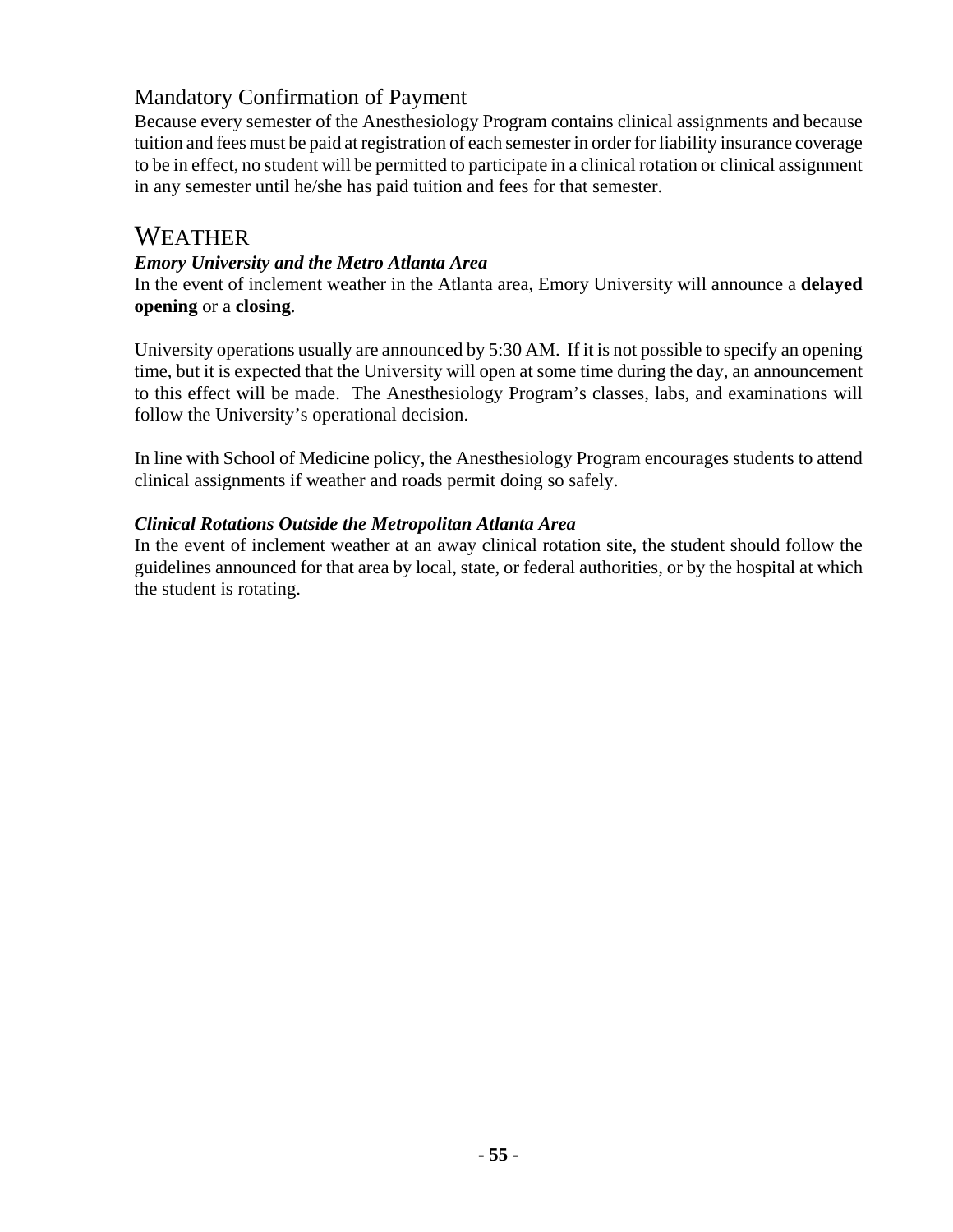# FORMS

### **Forms to be Completed at Matriculation**

The eleven forms that are part of this Student Handbook must be completed by each student by initialing the designated statements. Failure to complete all of the forms may preclude enrollment in the Anesthesiology Program.

- o Consent for Release and Exchange of Educational Records
- o Consent for Release of Medical Information
- o Acknowledgment of Continuous Health Insurance Coverage
- o Statement Concerning NCCAA Certifying Examination
- o HIPAA Confidentiality Statement
- o Confidentiality Related to Patients and Healthcare Facilities
- o Student Information
- o Consent for Photography and Recording
- o Authorization for Drug Testing and Release of Drug Test Results
- o Release and Waiver of Liability: Venous Vascular Access Lab
- o Consent for Release of Contact Information to Professional Organizations

### **Forms to be Used During Enrollment**

Several forms (electronic and/or paper) are used during enrollment in the Program. Locations for the forms are available through the Program Office. The forms include . . .

- o Report of Infectious Disease Exposure
- o Attendance Exception Report
- o Alternate Attendance Form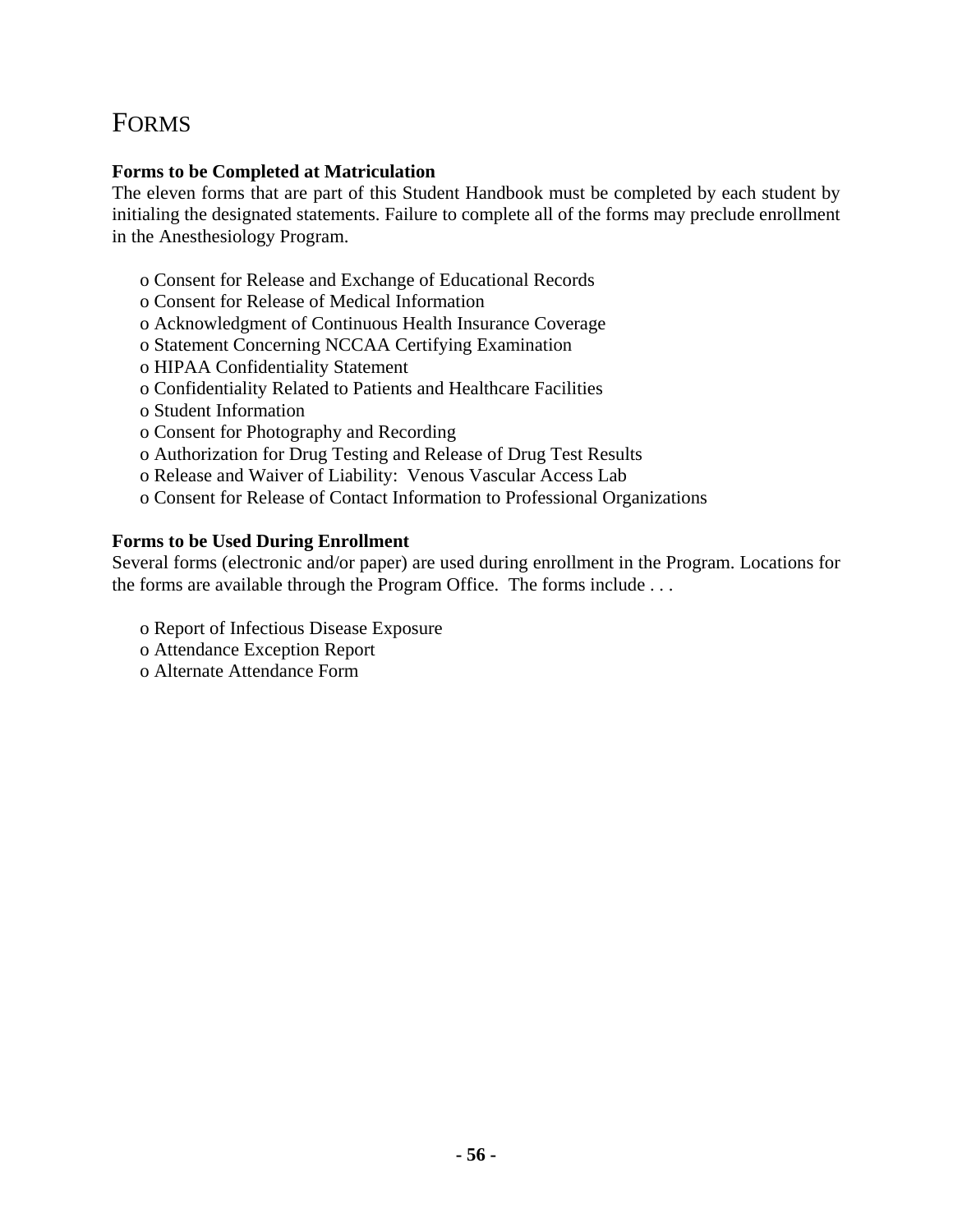### **CONSENT FOR RELEASE AND EXCHANGE OF EDUCATIONAL RECORDS**

Students in the Anesthesiology Program participate in clinical rotations which are part of the requisite course work for the Master of Medical Science degree offered by Emory University.

To enable Emory University and the clinical rotation sites to evaluate a student's eligibility to participate in clinical rotations and to evaluate a student's performance on clinical rotations, it is necessary for Emory University and the clinical rotation sites to exchange educational records and information about that student. The educational records and information subject to release and exchange include grade reports, transcripts, evaluations, attendance records, examination results, and records of conduct and disciplinary investigations and proceedings. Release and exchange of educational records and information is between and among physicians, faculties, administrators, and other designees of Emory University and the facilities which have an agreement with Emory University to provide clinical rotations.

\_\_\_\_\_ I hereby consent to the release and exchange of my educational records and information as described above.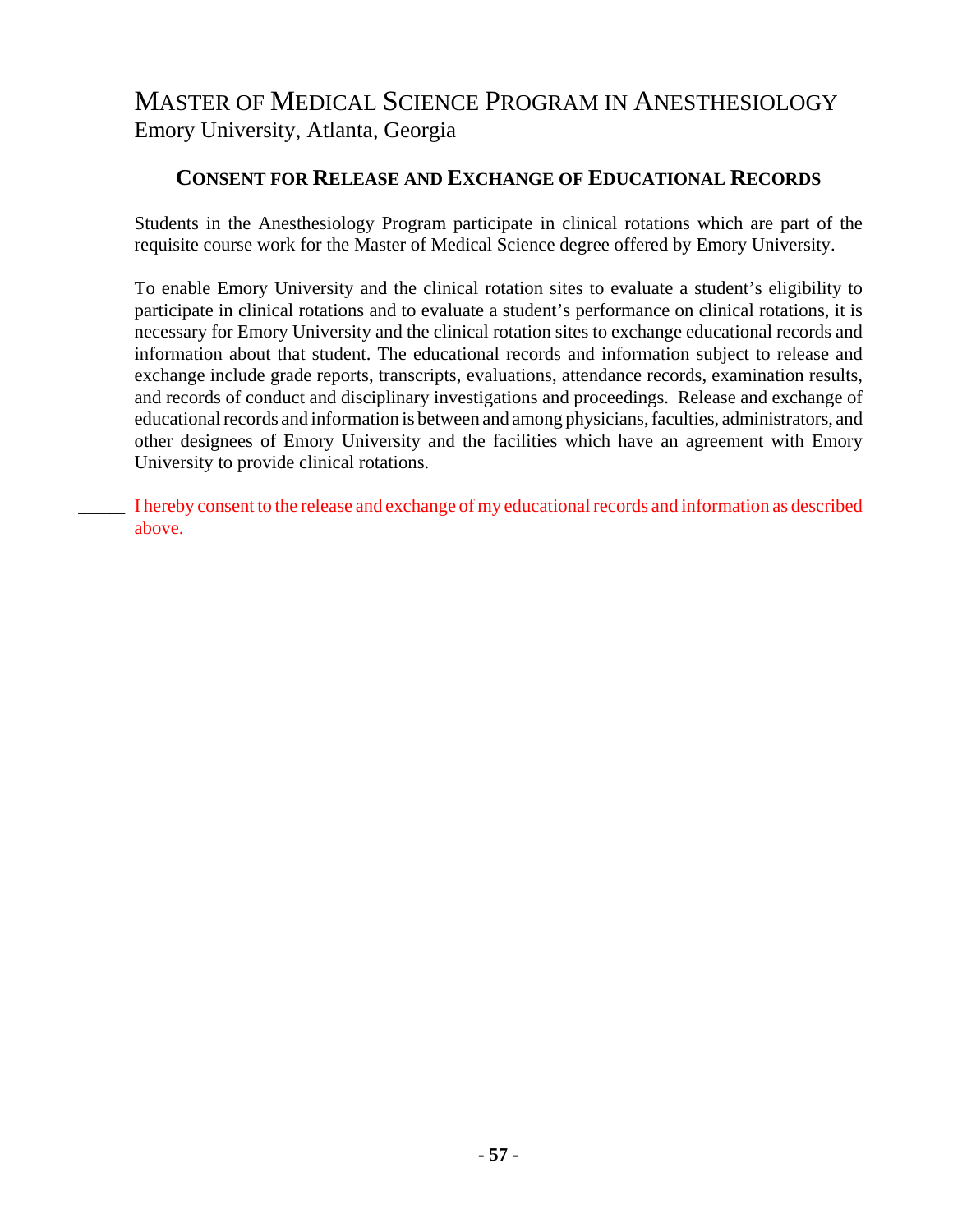### **CONSENT FOR RELEASE OF MEDICAL INFORMATION**

Students in the Anesthesiology Program participate in clinical rotations which are part of the requisite course work for the Master of Medical Science degree offered by Emory University. To enable Emory University and the clinical rotation sites to determine a student's eligibility to participate in clinical rotations, certain medical information about that student is required by Emory University and the clinical rotation sites.

Emory University, through its Emory University Health Service, is authorized to release to the Master of Medical Science Program in Anesthesiology, Emory University School of Medicine, and its clinical affiliates, medical information, including but not limited to immunization status, psychiatric and psychological information, information concerning infectious and communicable diseases (eg, tuberculosis, HIV/AIDS, hepatitis), information concerning alcohol and other drug abuse and treatment thereof, to be used to satisfy the health information requirements of clinical sites at which the student will rotate.

\_\_\_\_\_ I hereby release Emory University and its officers, trustees, agents, and employees from any and all liabilities, responsibilities, damages, and claims which might arise from the release of information authorized above. I hereby waive any privilege with respect to records of any psychiatrist or psychologist released to the above named individual or agency and likewise waive any privilege concerning records of infectious or contagious diseases, including HIV/AIDS, and/or drug or alcohol abuse or treatment of same. I acknowledge that this consent is valid for one year following my graduation from or withdrawal from or other termination from the Master of Medical Science Program in Anesthesiology. I understand that I may withdraw this consent for release of information at any time prior to the expiration date, except to the extent that action has been taken in reliance hereon. I further understand that Emory University may refuse to release records where it will be detrimental to my physical or mental health or to the extent that psychiatric, psychological, or other mental health records are involved.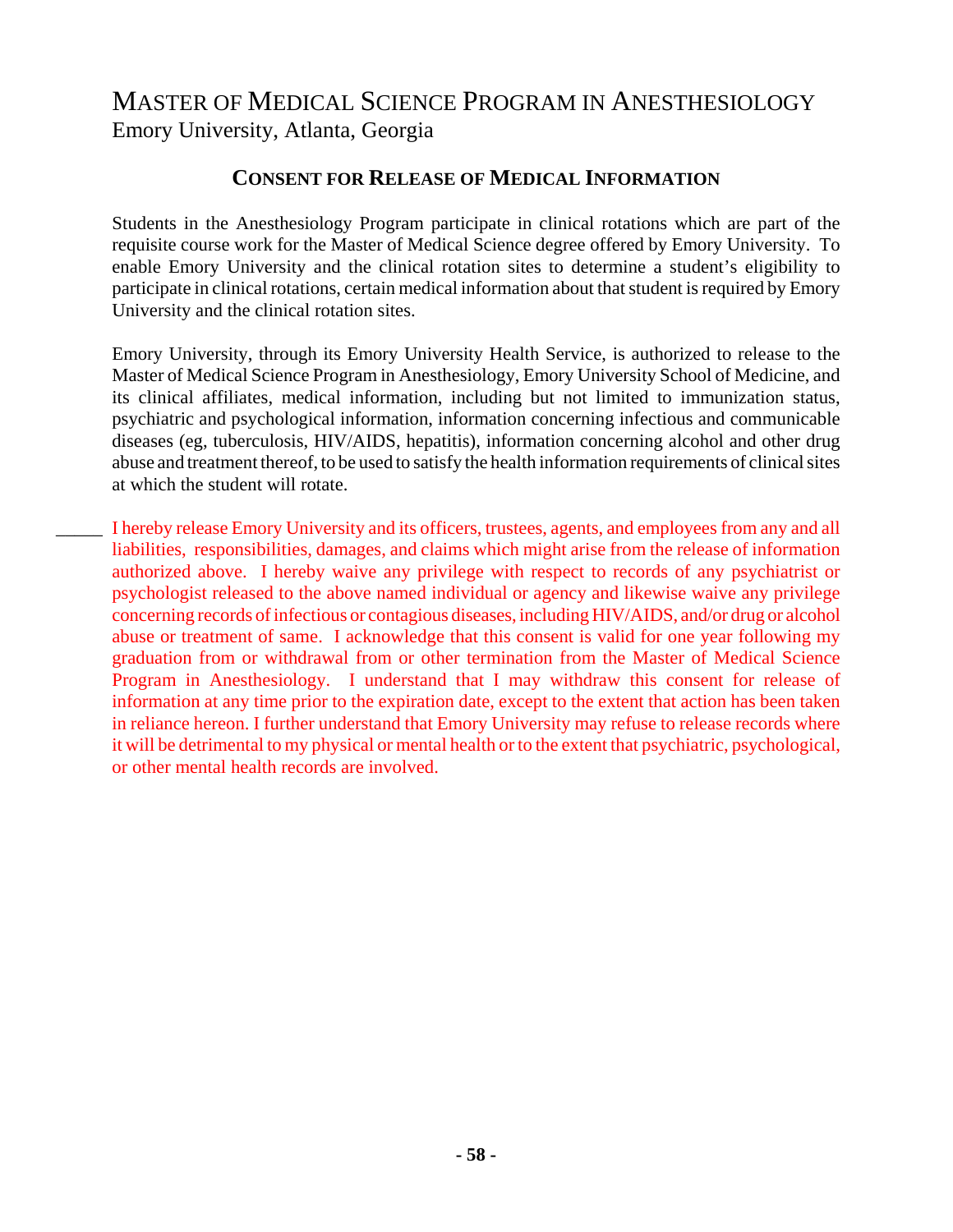### **ACKNOWLEDGMENT OF CONTINUOUS HEALTH INSURANCE COVERAGE**

Students in the Anesthesiology Program in the Emory University School of Medicine are required to have continuous health insurance coverage in force for the duration of their enrollment.

Each student must have proof of health insurance coverage on file in the Program Office for the duration of their enrollment.

Payment for all medical and psychiatric services – elective and emergent – are the responsibility of the student no matter what the source of an illness or injury may be. Student responsibility for payment of medical services includes all laboratory and other diagnostic and therapeutic services rendered as part of a protocol into which a student is entered in the event of exposure to known or suspected pathogenic organisms whether that protocol has been established by Emory University through the Emory University Student Health Service or by the clinical site at which the exposure occurred.

\_\_\_\_\_ I hereby acknowledge my responsibility and agree to maintain continuous health insurance coverage through the health-insurance provider established by Emory University while I am enrolled at Emory University. If now or in the future, I elect to maintain health insurance coverage different than the health insurance plan offered through Emory University, I acknowledge that it is my responsibility to obtain a waiver of this requirement according to Emory University policy.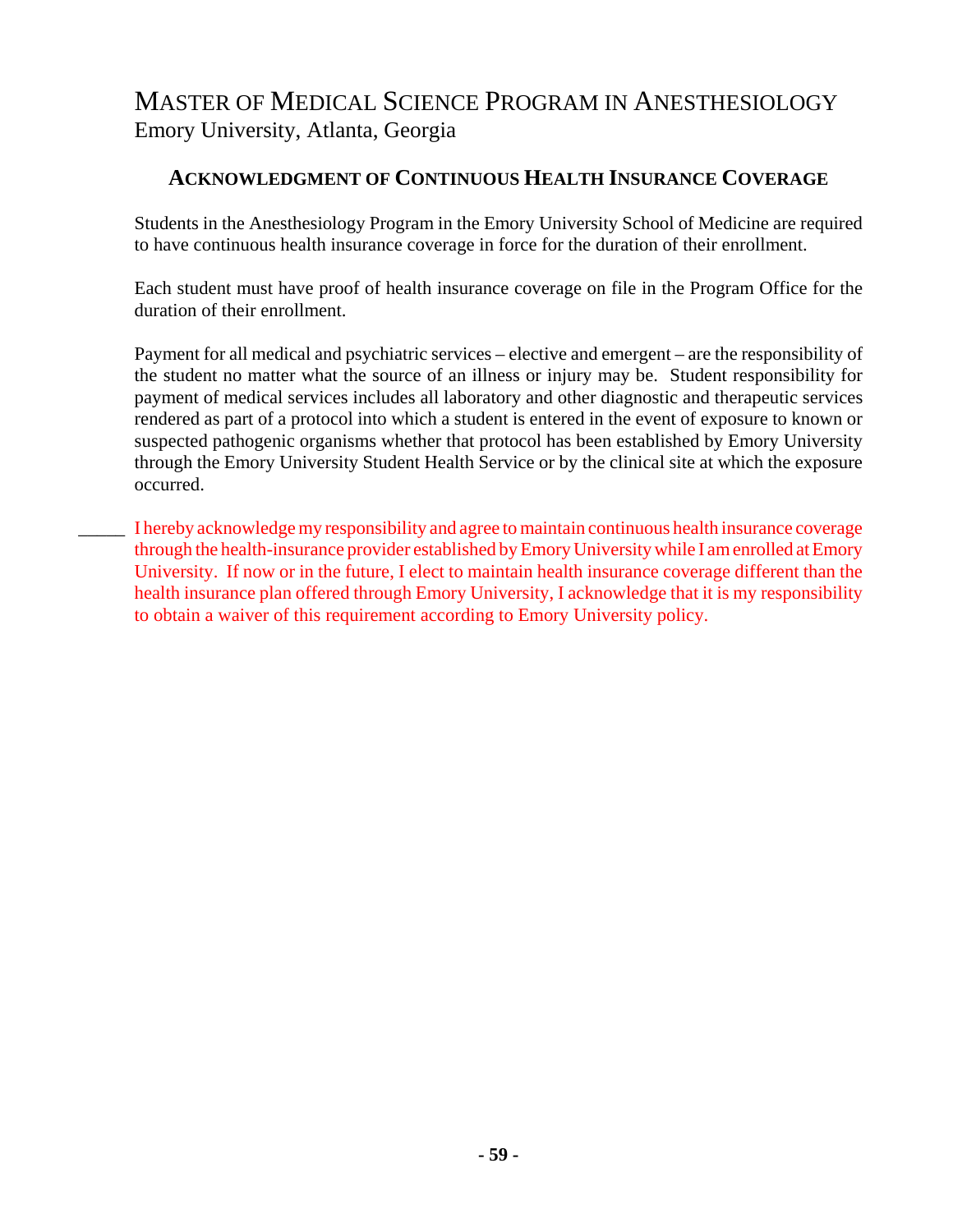### **STATEMENT CONCERNING NCCAA CERTIFYING EXAMINATION**

In June of each year, the National Commission for Certification of Anesthesiologist Assistants offers the Certifying Examination for Anesthesiologist Assistants, which is the entry mechanism for national certification.

The application fee and deadlines for application can be found on the NCCAA website.

It is a requirement of the Program that you apply for and take the Certifying Examination in your year of graduation.

I agree that I will apply for and take the NCCAA Certifying Examination in my year of graduation.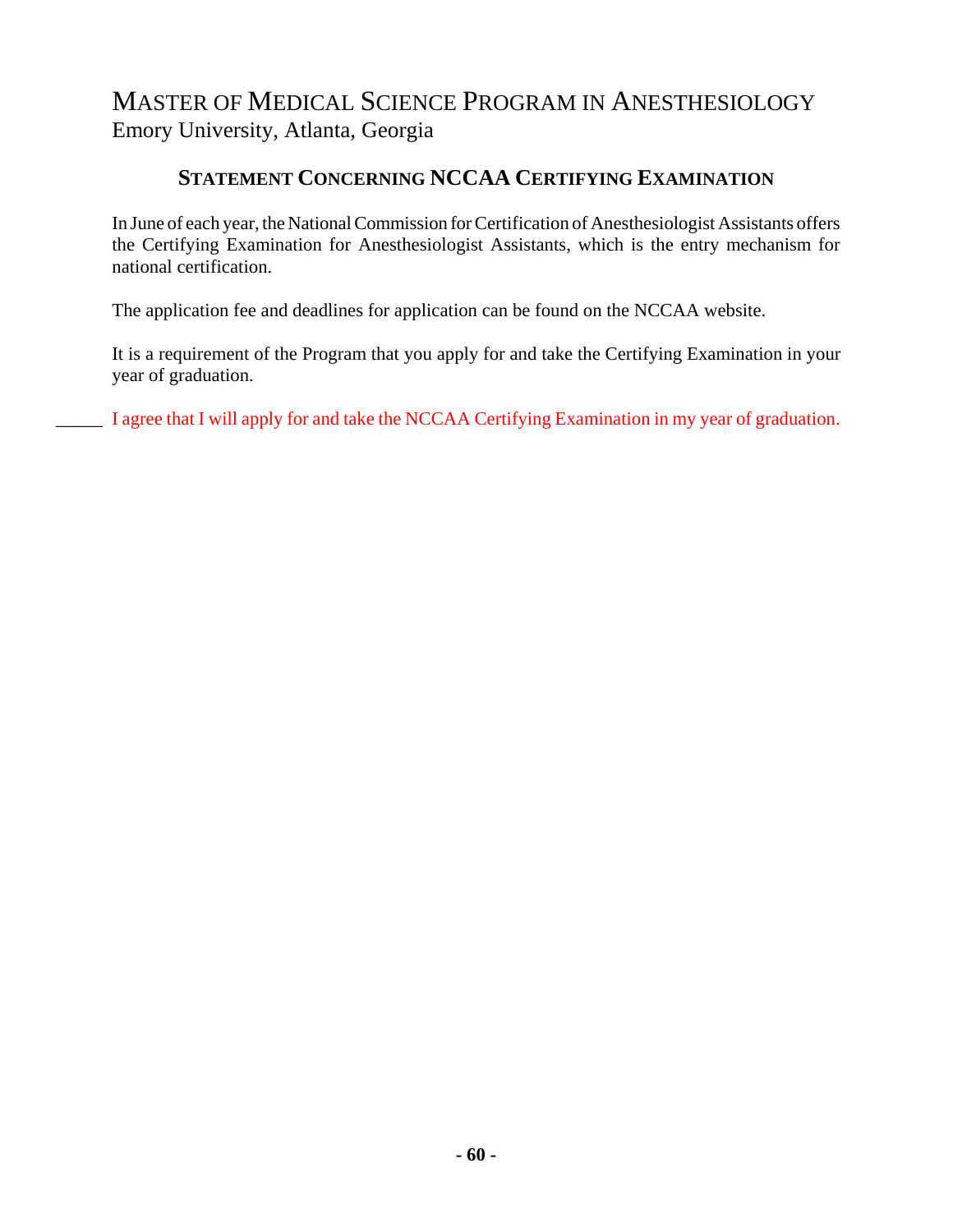## **HIPAA CONFIDENTIALITY STATEMENT**

IN FULFILMENT OF OBLIGATIONS UNDER THE UNDER THE HEALTH INSURANCE PORTABILITY AND ACCOUNTABILITY ACT Prior to beginning any clinical activity, each student must review, understand, and agree to standards which protect the confidentiality and privacy of healthcare information as described in the Health Insurance Portability and Accountability Act (HIPAA). Each student will receive training on the standards enumerated on the reverse side, and a record of each student's agreement to these standards will be maintained during the student's enrollment at Emory University and for a period of ten years thereafter. A copy of a student's agreement to these standards may be made available to any clinical site at which the student rotates. When a student participates in a clinical rotation at a non-Emory clinical site, the student may be provided with training in that site's specific HIPAA policies and procedures and will be required to comply with those policies and procedures.

- \_\_\_\_\_ I hereby acknowledge my responsibility under applicable Federal law to keep confidential any and all information regarding patients and healthcare facilities. I agree, under penalty of law, not to reveal to any person, except those persons authorized as clinical staff, clinical faculty, and associated personnel, any specific information regarding any patient. I further agree not to reveal to any third party any confidential information related to patients or healthcare facilities except as required by law or as permitted by law and authorized by the healthcare facility at which the information is maintained. I furthermore agree not to maintain in any form, including but not limited to print and electronic, any identifiable patient-related information, including patient's name; address in any form or format; medical record number or other unique healthcare identification number; date of birth; patient-identifiable geographic information; any full-face or comparable image.
- \_\_\_\_\_ I acknowledge my responsibility and agree to never discuss any patient matters or healthcare facility matters in any public venue.
- \_\_\_\_\_ I acknowledge my responsibility and agree to participate in clinical conferences without revealing any identifiable patient-related information, including patient's name; address in any form or format; medical record number or other unique healthcare identification number; date of birth; patientidentifiable geographic information; any full-face or comparable image.
	- \_\_\_\_\_ I acknowledge that any violation of this agreement represents unethical conduct for which I can be dismissed from the Master of Medical Science Program in Anesthesiology and Emory University regardless of academic standing.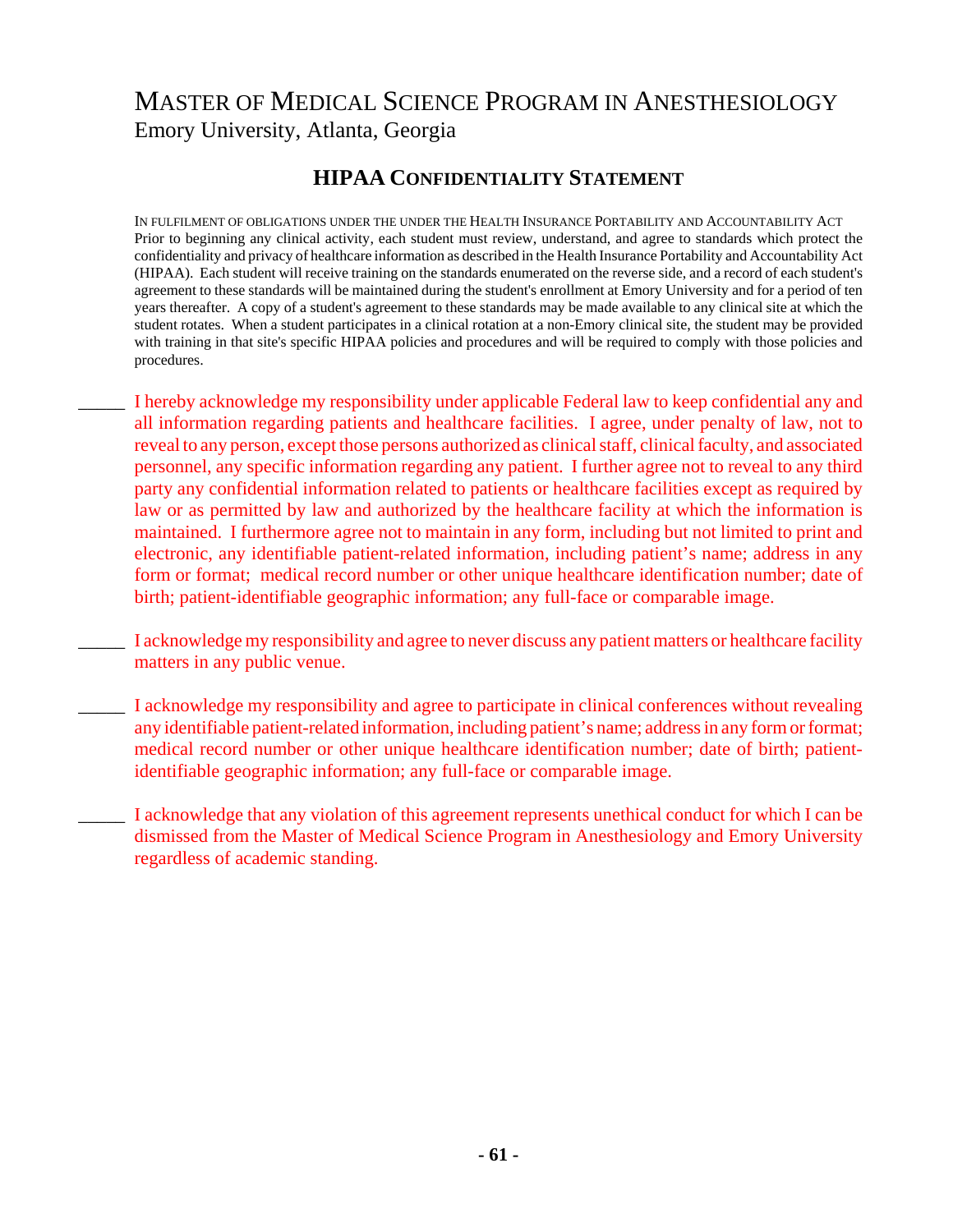## **CONFIDENTIALITY RELATED TO PATIENTS AND HEALTHCARE FACILITIES**

## Patient Information

- $\Box$  All patient information regardless of source and regardless of storage format is confidential information.
- $\Box$  Educational discussions, including all clinical conferences, must exclude patient's name; address in any form or format; medical record number or other unique healthcare identification number; date of birth; patient-identifiable geographic information; any full-face or comparable image. Said information shall not be presented in discussion or in any viewable format, including but not limited to, printed handouts, slides, transparencies, computer-based displays.
- $\Box$  Furthermore, the student is responsible for the disposition of any and all case materials used in a clinical conference – even though the case materials contain no patient-identifiable information. Appropriate disposition includes release of case materials to the faculty member conducting the conference or destruction at the conclusion of conference by on-site shredding of the case materials.
- $\Box$  No patient information identifiable or otherwise may be discussed in any public venue, including but not limited to elevators, hallways, break rooms, libraries, conference rooms except those conference rooms in which a clinical conference is being formally conducted.

### Healthcare Facility Information

- $\Box$  No information related to the identity, activities, operations, or personnel of any healthcare facility at which the student rotates as part of the Anesthesiology Program may be discussed with or revealed to any person or persons except authorized clinical staff and associated personnel at the healthcare facility and faculty and staff of the Anesthesiology Program – except as required by law or as authorized by the healthcare facility.
- $\Box$  At any healthcare facility at which the student rotates as part of the MMSc Program in Anesthesiology, all sources of patient data, including primary patient data (eg, patient chart) and ancillary data (eg, EKG, CXR, lab results), must be treated as confidential. Access and use of said data must comply with the guidelines of the healthcare facility.
- $\Box$  No patient-identifiable data in any form or format may be removed from or transmitted from the premises of any healthcare facility at which a student rotates as part of the MMSc Program in Anesthesiology.
- \_\_\_\_\_ I acknowledge that any violation of the above policies related to patients and healthcare facilities represents unethical conduct for which I can be dismissed from the Master of Medical Science Program in Anesthesiology and Emory University regardless of academic standing.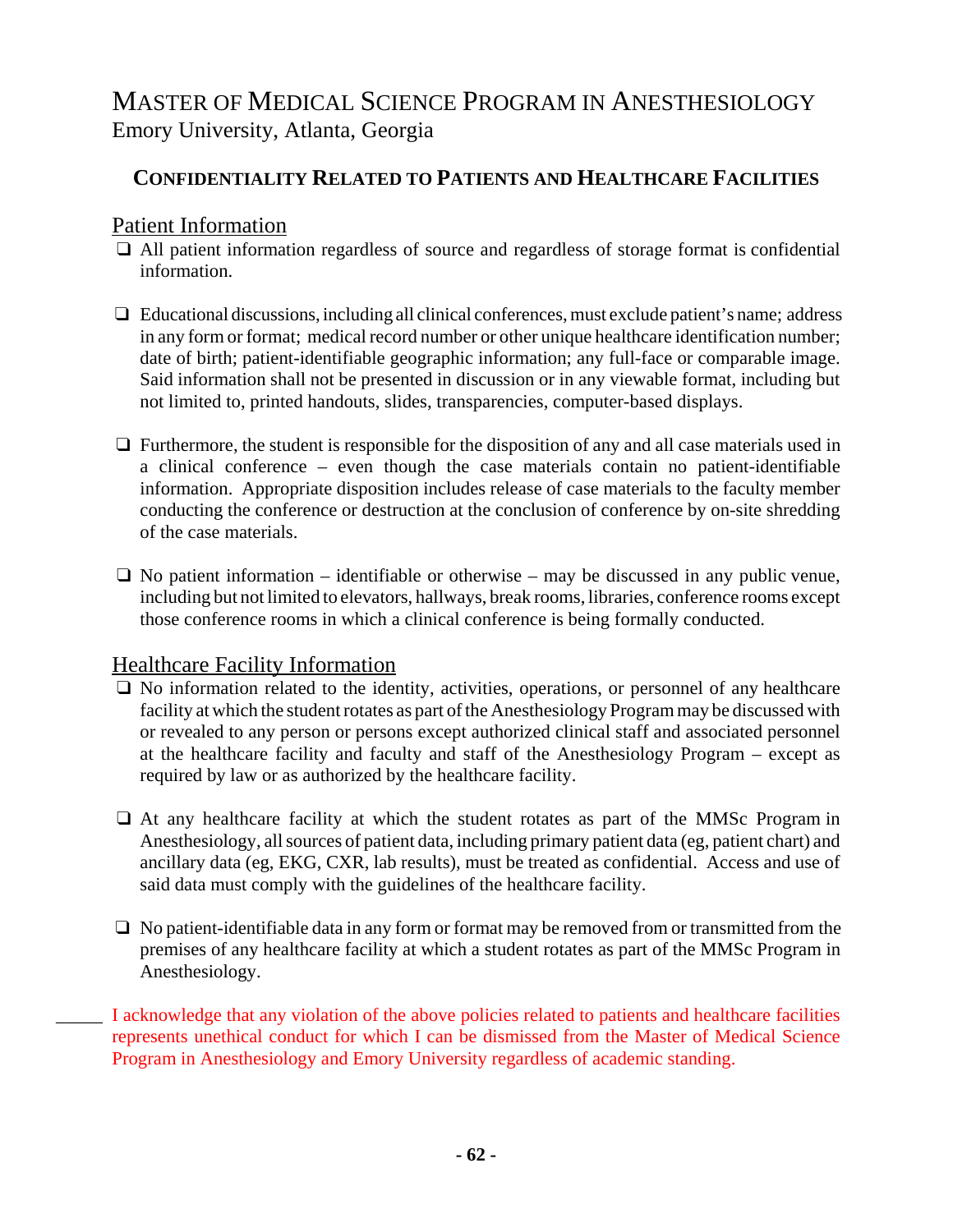### **STUDENT INFORMATION**

The following information must be on file in the MMSc Program Office at the time of your matriculation and must be updated as often as changes occur.

- $\Box$  Full name
- $\Box$  Your name as you desire it to appear on Program and University documents
- $\Box$  Current mailing address, including city, state, and zip code
- $\Box$  Current phone number
- $\Box$  Current email address
- $\Box$  Emergency contact information

\_\_\_\_\_ I acknowledge that I am responsible for maintaining current contact information on file with the Master of Medical Science Program in Anesthesiology – both while I am a student and for ninety days following graduation, withdrawal, or other termination.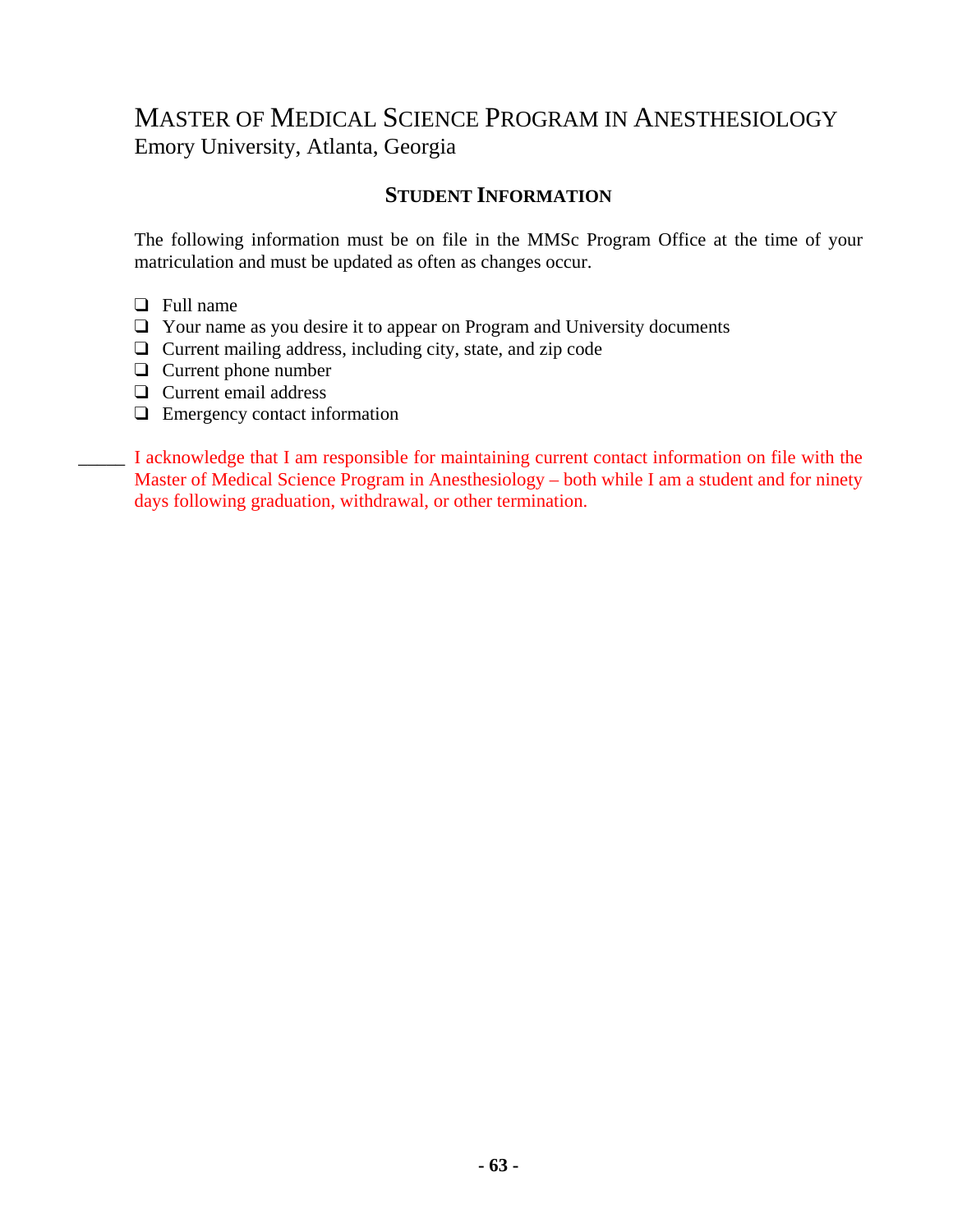### **CONSENT FOR PHOTOGRAPHY AND RECORDING**

### **Education and Evaluation Purposes**

I hereby grant to the Master of Medical Science Program in Anesthesiology, Emory University School of Medicine, and Emory University (*University*) the irrevocable and unrestricted right and permission to create, use, and share video recordings, audio recordings, photographs, or other media that contain or capture my likeness or voice or in which my likeness or voice may be included (*Recordings*) in connection with any educational purpose related to my training and education in the Master of Medical Science in Anesthesiology Program at Emory University.

The Recordings may be used by any instructional or administrative faculty for the purpose of assessing my knowledge, skills, and clinical judgement to complete the Master of Medical Science Program in Anesthesiology.

I acknowledge and agree that any copy of the Recordings or materials containing the Recordings that is provided to me shall be used solely for my personal educational purposes and shall not be further copied or distributed by me in any medium, including electronic media such as the internet.

#### **Media Release**

The Recordings may also be used in connection with any publication or materials relating to or serving the mission and educational purposes of the University, including but not limited to advertisements, brochures, and other promotional materials. The Recordings may be used with or without my name.

I acknowledge and agree that Emory University owns all rights, title, and interest in and to the Recordings, including all copyrights thereof, and has full and unrestricted right to edit and modify the Recordings. I hereby waive my right to inspect or approve the Recordings or any finished product incorporating the Recordings. I acknowledge that I will not receive any compensation in connection with the use of the Recordings.

Furthermore, I hereby release and forever discharge Emory University, its officers, agents, and employees from any and all claims, demands, rights, and causes of action of whatever kind that I may have, caused by or arising from the use of the Recordings, including all claims for libel and invasion of privacy.

By initialing this form, I signify that I have read and understand this Consent for Photography and Recording and agree to all of the above conditions.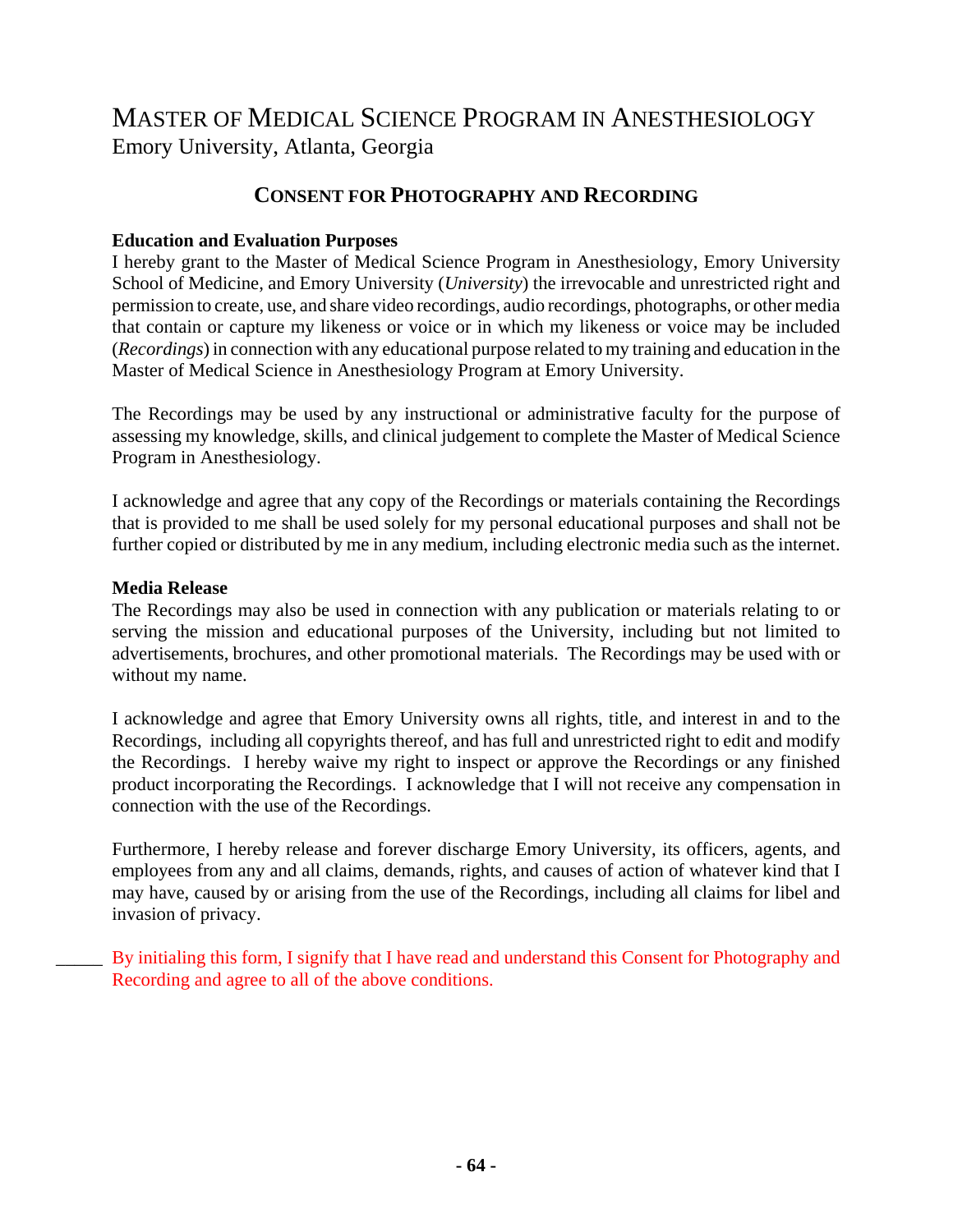## **AUTHORIZATION FOR DRUG TESTING AND RELEASE OF DRUG TEST RESULTS**

In order to matriculate into the Master of Medical Science Program, Department of Anesthesiology, Emory University School of Medicine (*Emory*) and to participate in Emory's clinical education programs at certain healthcare facilities with which the Master of Medical Science Program is affiliated, students must consent to drug testing. Random drug testing may also be initiated at any time by the Master of Medical Science Program or the healthcare facilities with which Emory is affiliated.

If a student refuses to submit to drug testing under any or all of the above circumstances, that student will not be eligible to continue in the Master of Medical Science Program or participate in clinical education programs offered by Emory. If test results are positive or if there is evidence (in the opinion of Emory, the clinical education site, or the testing laboratory), that the testing sample was tampered with, substituted, or altered in any way, the student will not be eligible to continue in the Master of Medical Science Program or participate in clinical education programs offered by Emory. Being unable to participate in the clinical education programs offered by Emory precludes continuing in the Master of Medical Science Program and will result in dismissal from Emory University.

Tests will detect illegal drugs, other non-prescribed intoxicants, and some prescription drugs. Positive test results caused by the appropriate use of legally prescribed medications will not affect eligibility to participate in the Master of Medical Science Program or its clinical education programs unless such use would cause my participation or performance to be unsafe or unacceptable.

I hereby voluntarily consent to being tested for drugs under all of the circumstances listed above. I voluntarily consent to testing by any method that Emory deems reasonable and reliable, including blood analyses and urinalysis. I also consent to the release of the test results to Emory and to any agency or facility that is affiliated with Emory as a site for clinical education. I hereby waive any privilege concerning my drug test results for the purposes authorized above, and I hereby release Emory from any and all claims, liability, and damages that might arise from the use and/or disclosure of such information pursuant to this authorization.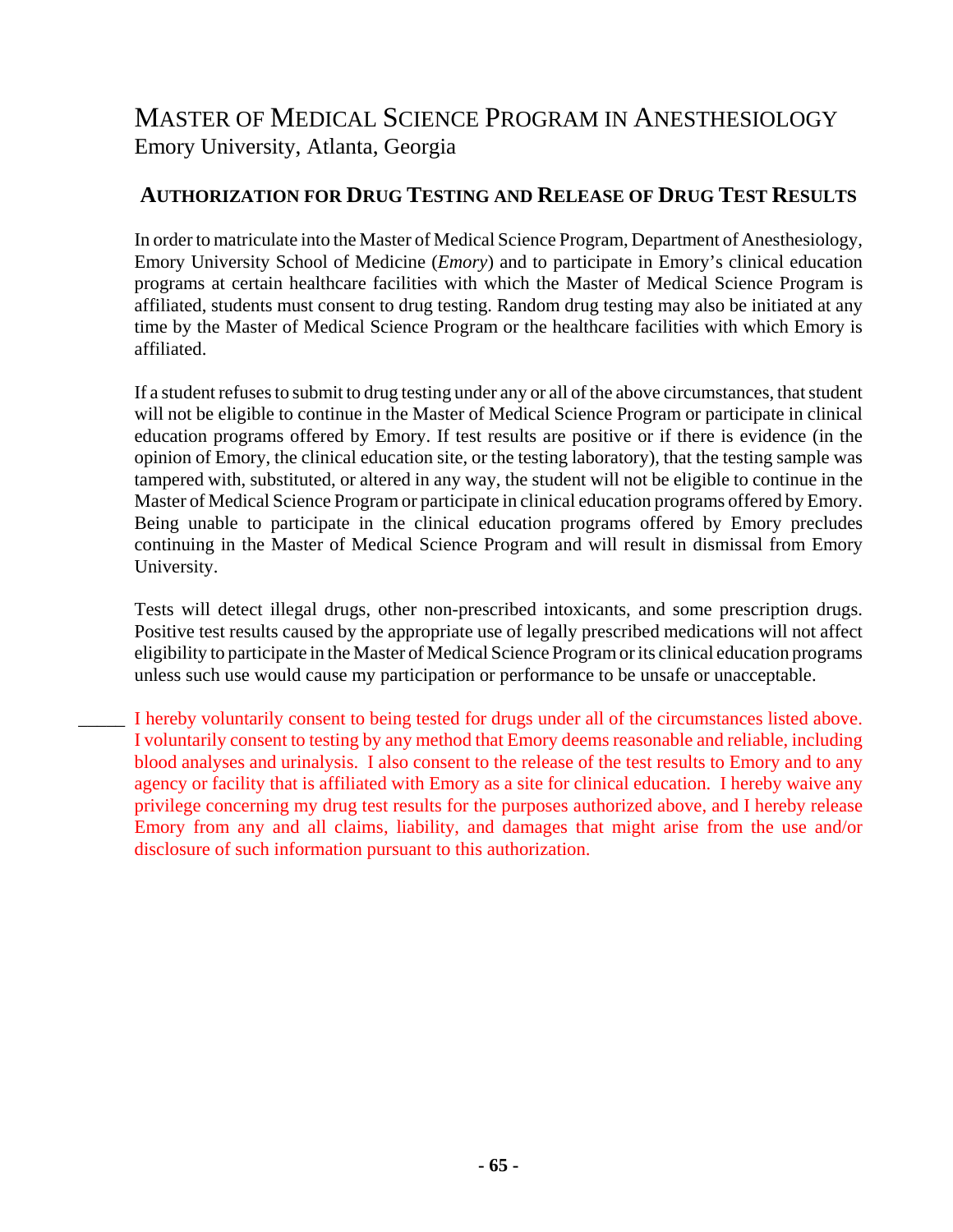## **RELEASE AND WAIVER OF LIABILITY: VENOUS VASCULAR ACCESS LAB**

An integral part of the Emory University Master of Medical Science Program in Anesthesiology is the Venous Vascular Access Lab (hereinafter IV Lab). After formal instruction and under supervision of Program faculty, each student has opportunities to insert intravenous (IV) catheters into peripheral veins of fellow students. Likewise, each student affords fellow students opportunities to insert IV catheters in himself/herself.

Risks of intravenous catheter placement include pain, bleeding, hematoma formation, bruising, thrombophlebitis, and infection.

Participation in IV Lab is voluntary.

#### **Initial one of the following two statements:**

\_\_\_\_\_ I hereby acknowledge and accept the risks associated with peripheral IV catheterization performed by an Emory University student or Program faculty and agree to voluntarily participate in IV Lab as described herein. As consideration for being permitted to participate in IV Lab, I and anyone entitled to act on my behalf now or in the future release from liability the other IV Lab participants, Emory University's Master of Medical Science Program in Anesthesiology, the Emory University School of Medicine, Emory University, and each of their respective directors, officers, employees, volunteers, agents, contractors, and representatives from any and all actions, injuries, losses, claims, or demands that may arise from the my voluntary participation in IV Lab.

I decline to participate in IV Lab.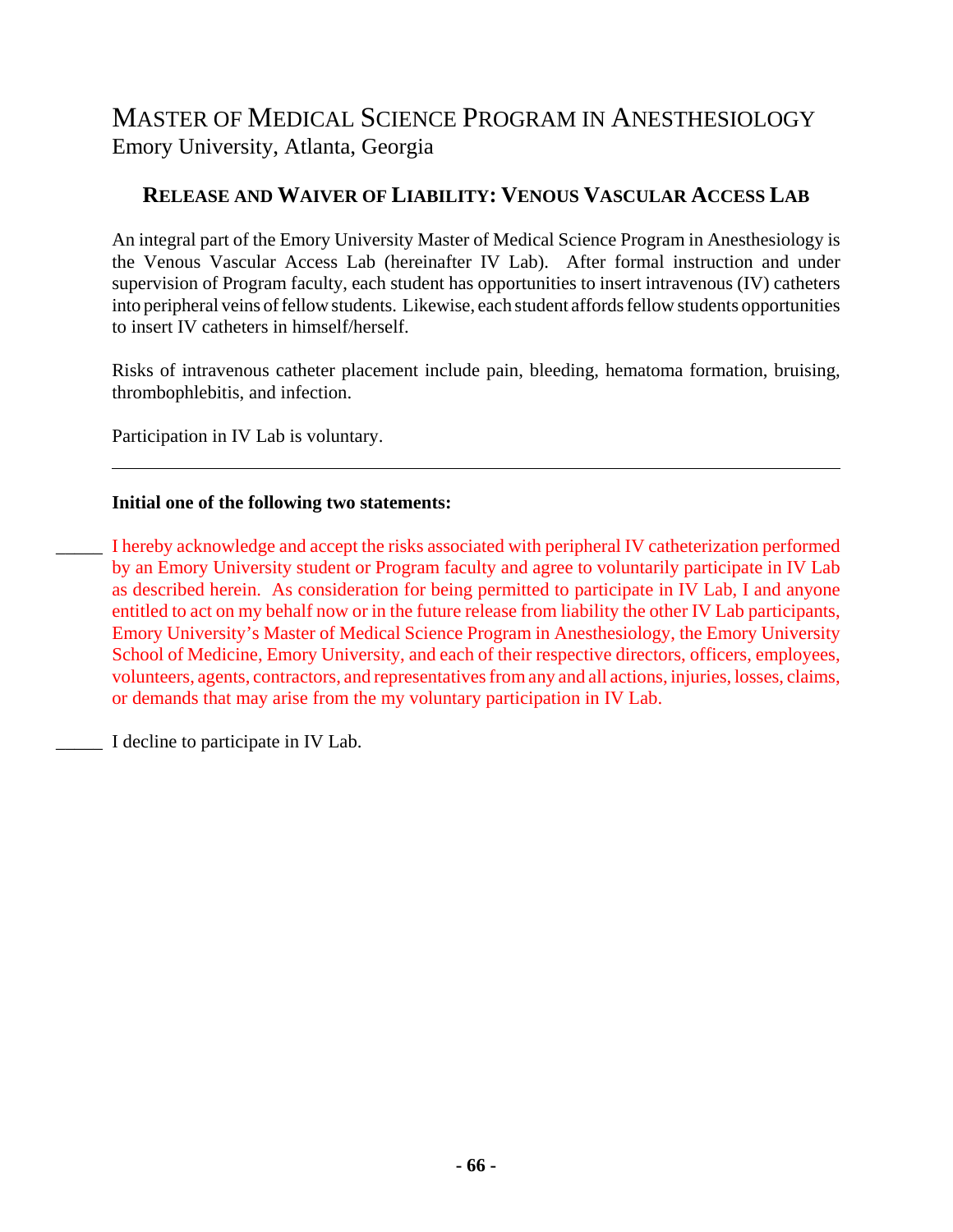## **CONSENT FOR RELEASE OF CONTACT INFORMATION TO PROFESSIONAL ORGANIZATIONS**

Each student in the Anesthesiology Program may agree to have his/her name and contact information released to certain anesthesiology professional organizations, including the American Academy of Anesthesiologist Assistants (AAAA), American Society of Anesthesiologists (ASA), Georgia Academy of Anesthesiologist Assistants (GAAA), Georgia Society of Anesthesiologists  $(GSA)$ .

#### **Initial one of the following two statements:**

- \_\_\_\_\_ The Anesthesiology Program may provide my contact information to the AAAA, ASA, GAAA, GSA so as long as I am enrolled in the Anesthesiology Program. I hereby release Emory University and its officers, trustees, agents, and employees from any and all liabilities, responsibilities, damages, and claims which might arise from the release of his authorized information.
- \_\_\_\_\_ I decline to permit the Anesthesiology Program to release my contact information.